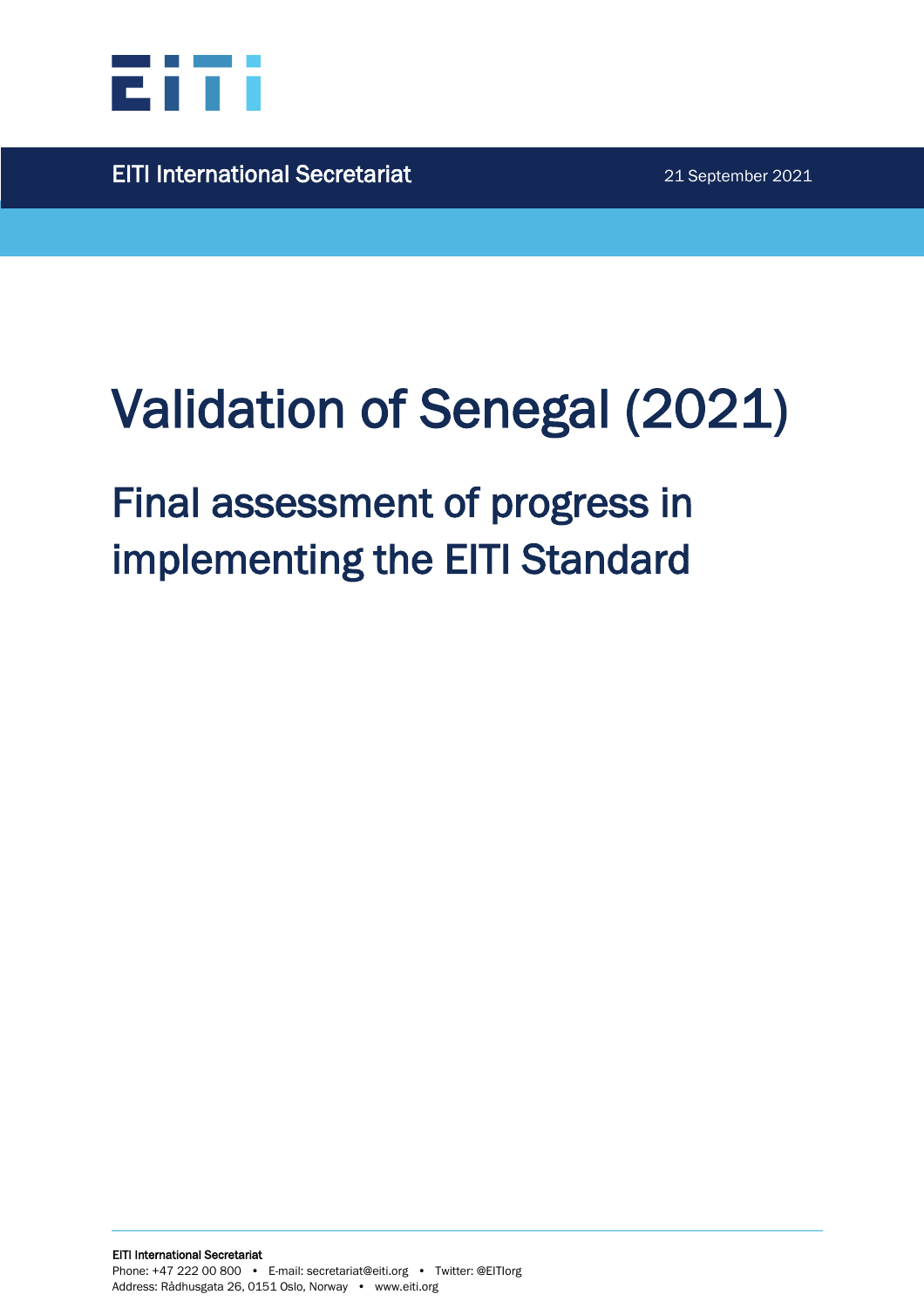## **Contents**

| Legal environment and fiscal regime (Requirements 2.1, 2.4, 6.4) 22 |  |
|---------------------------------------------------------------------|--|
|                                                                     |  |
|                                                                     |  |
|                                                                     |  |
|                                                                     |  |
|                                                                     |  |
|                                                                     |  |
|                                                                     |  |
|                                                                     |  |
|                                                                     |  |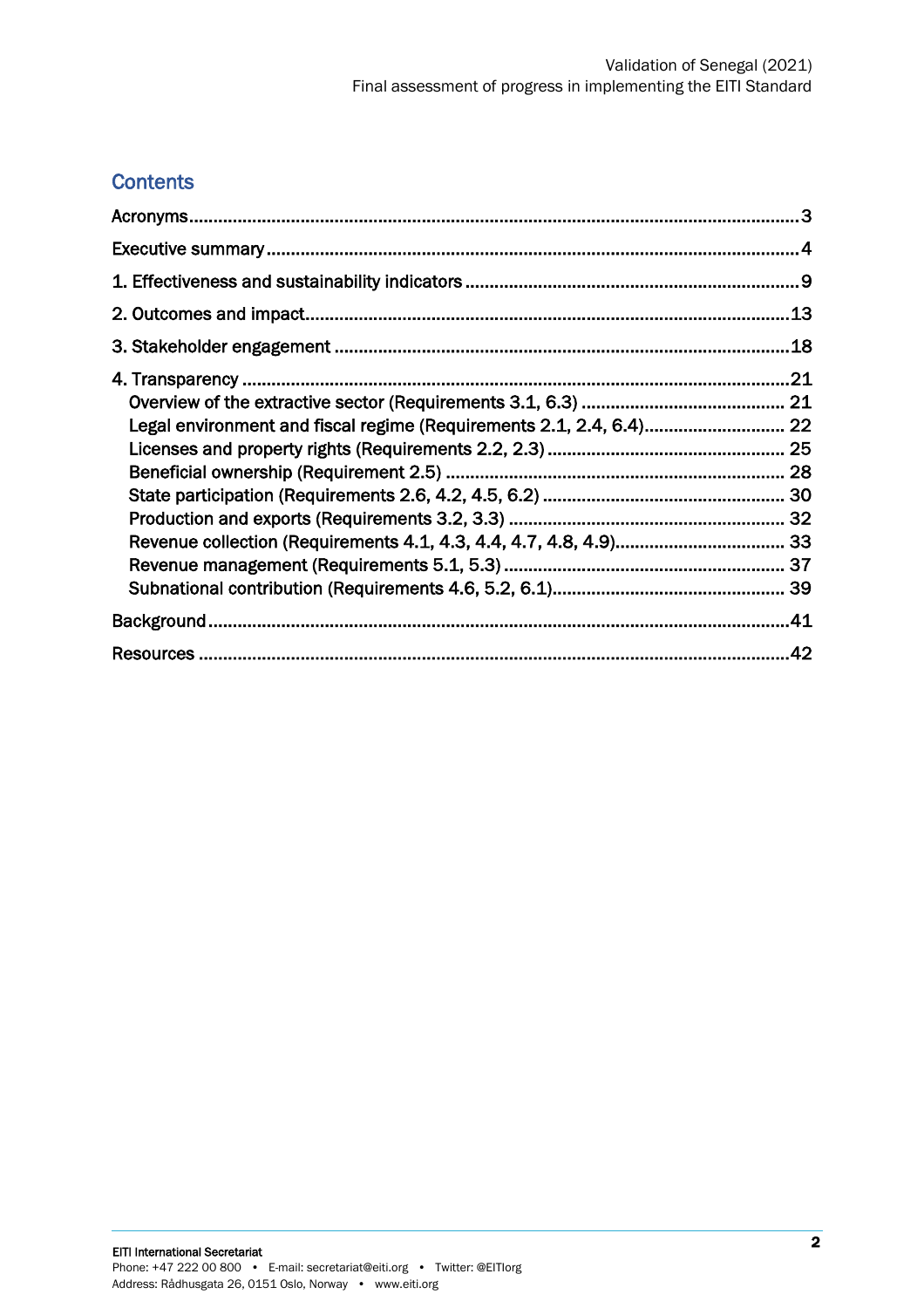## <span id="page-2-0"></span>Acronyms

| <b>AECP</b>     | Autorisation d'Ouverture et d'Exploitation de Carrières Publiques            |
|-----------------|------------------------------------------------------------------------------|
| <b>AECPV</b>    | Autorisation d'Ouverture et d'Exploitation de Carrières Privées              |
| AECT            | Autorisation d'Ouverture et d'Exploitation de Carrières Temporaires          |
| AEPM            | Autorisation d'Exploitation des Petites Mines                                |
| IA              | Administrateur Indépendant                                                   |
| <b>BCEAO</b>    | Banque Centrale des Etats de l'Afrique de l'Ouest                            |
| <b>CEDEAO</b>   | Economic Community of West African States, ECOWAS                            |
|                 | (Communauté Économique des États d'Afrique de l'Ouest)                       |
| <b>DEEC</b>     | Direction de l'Environnement et des Etablissements Classés                   |
| <b>DEFCCS</b>   | Direction des Eaux, Forêts, Chasses et Conservation des Sols                 |
| <b>DGCPT</b>    | Direction Générale de la Comptabilité Publique et du Trésor                  |
| DGD             | Direction Générale des Douanes                                               |
| <b>DGID</b>     | Direction Générale des Impôts et des Domaines                                |
| DH              | Direction des Hydrocarbures                                                  |
| DMG             | Direction des Mines et de la Géologie                                        |
| EITI.           | <b>Extractive Industries Transparency Initiative</b>                         |
| FCFA/XOF        | Franc de la Communauté Financière Africaine                                  |
| <b>GTA</b>      | Gas field (Projet Grande Tortue Ahmeyim)                                     |
| JO              | <b>Official Gazette</b>                                                      |
| MIFERSO         | Mining State-Owned Enterprise (Société des Mines de Fer du Sénégal Oriental) |
| <b>PETROSEN</b> | Oil and Gas State-Owned Enterprise (Société des Pétroles du Sénégal)         |
|                 |                                                                              |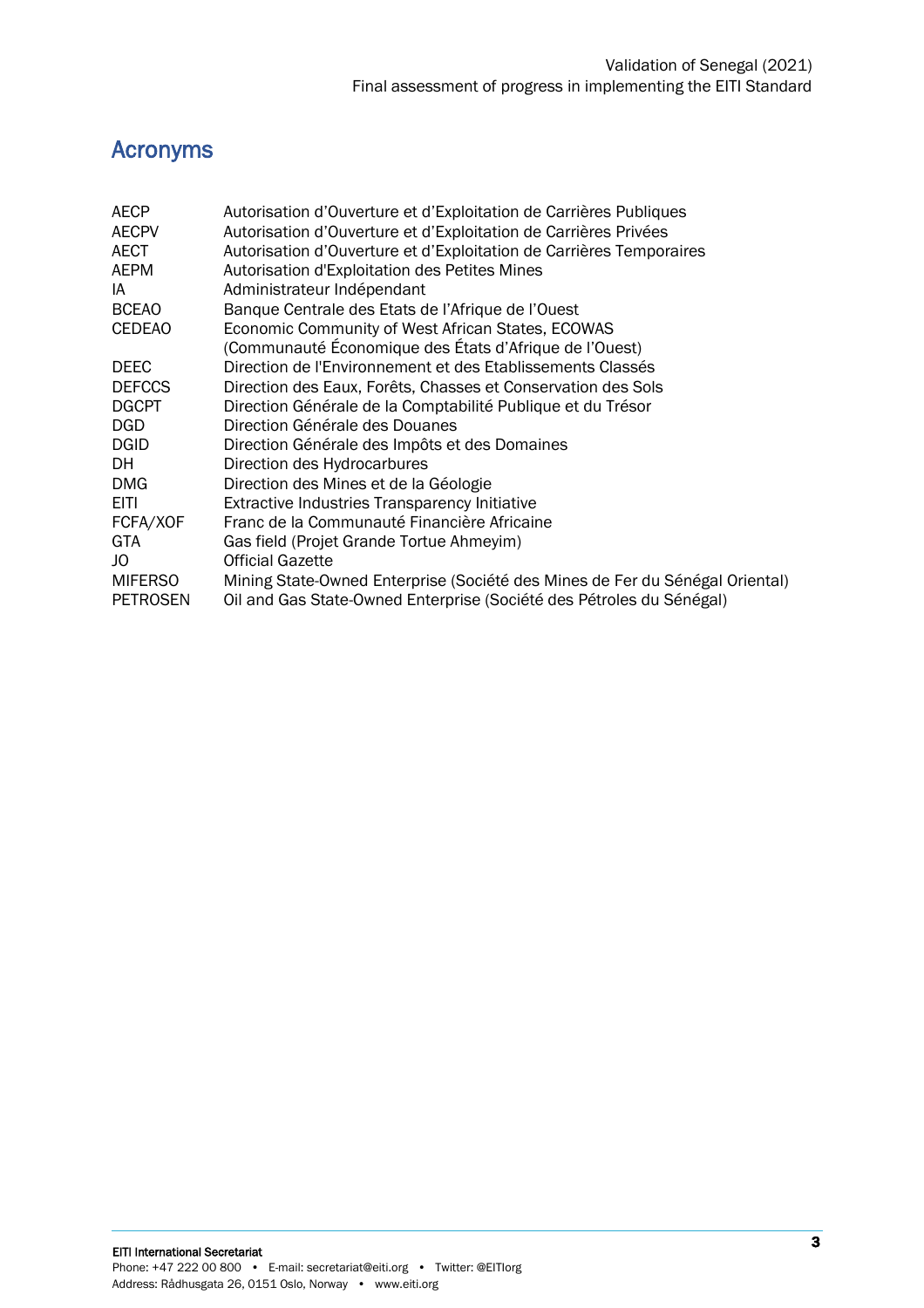## <span id="page-3-0"></span>Executive summary

This draft Validation report presents the findings of the International Secretariat's Validation of Senegal, which commenced on 1 July 2021. The draft report was finalised for review by the multistakeholder group (MSG) on 19 August 2021. Following comments from the MSG on 16 September 2021, the Validation report was finalised for consideration by the EITI Board. The Secretariat's assessment suggests that Senegal has exceeded six EITI Requirements, fully met twenty and mostly met one requirement.

#### Key achievements

- Senegal is effectively transitioning towards systematic disclosures. A significant share of data required by the EITI Standard, such as the licensing process, license information, contract disclosure and beneficial ownership, as well as of SOEs' financial statements has been mainstreamed. This is particularly important given the focus of public debate on the licensing regime in recent years. EITI Senegal has not only improved the accessibility of information but has also played a role in driving reforms (e.g. 2016 Mining Code, 2019 Petroleum Code, among others).
- Senegal has ensured timely disclosures that provide a basis both for public debate and policymaking related to the extractive industries and public finance management. Senegal now has one of the three timeliest sets of data required under the EITI Standard worldwide. There are numerous examples of use of EITI data to drive policy and administrative reforms that are at least partly attributable to EITI. The technical expertise of Senegal EITI is recognised by all stakeholders consulted.
- Senegal has effectively used reporting as an in-depth diagnostic in key areas of the nascent oil and gas sector as well as the more mature mining sector, including in the financing of the oil and gas SOE's participation in new projects, in clarifying the level of subnational transfers statutorily due to local communities and in the development of local content in the extractive industries.

#### Areas for development

- While Senegal's EITI multi-stakeholder group (MSG) has provided an effective multistakeholder platform for debate on the extractive industries, further improvements in the transparency of practices underpinning the appointment of MSG members would help strengthen this oversight by strengthening MSG members' accountability to their respective constituencies. There is scope for the MSG to explore ways of mainstreaming citizen participation in extractive industry governance through other routine mechanisms such as public hearings to seek dialog in key stages of the extractive industry value chain.
- There is potential for Senegal to use the EITI to strengthen disclosures related to the environmental impact of the extractive industries and efforts to strengthen local content, responding to public demand for such information. Senegal EITI could also consider how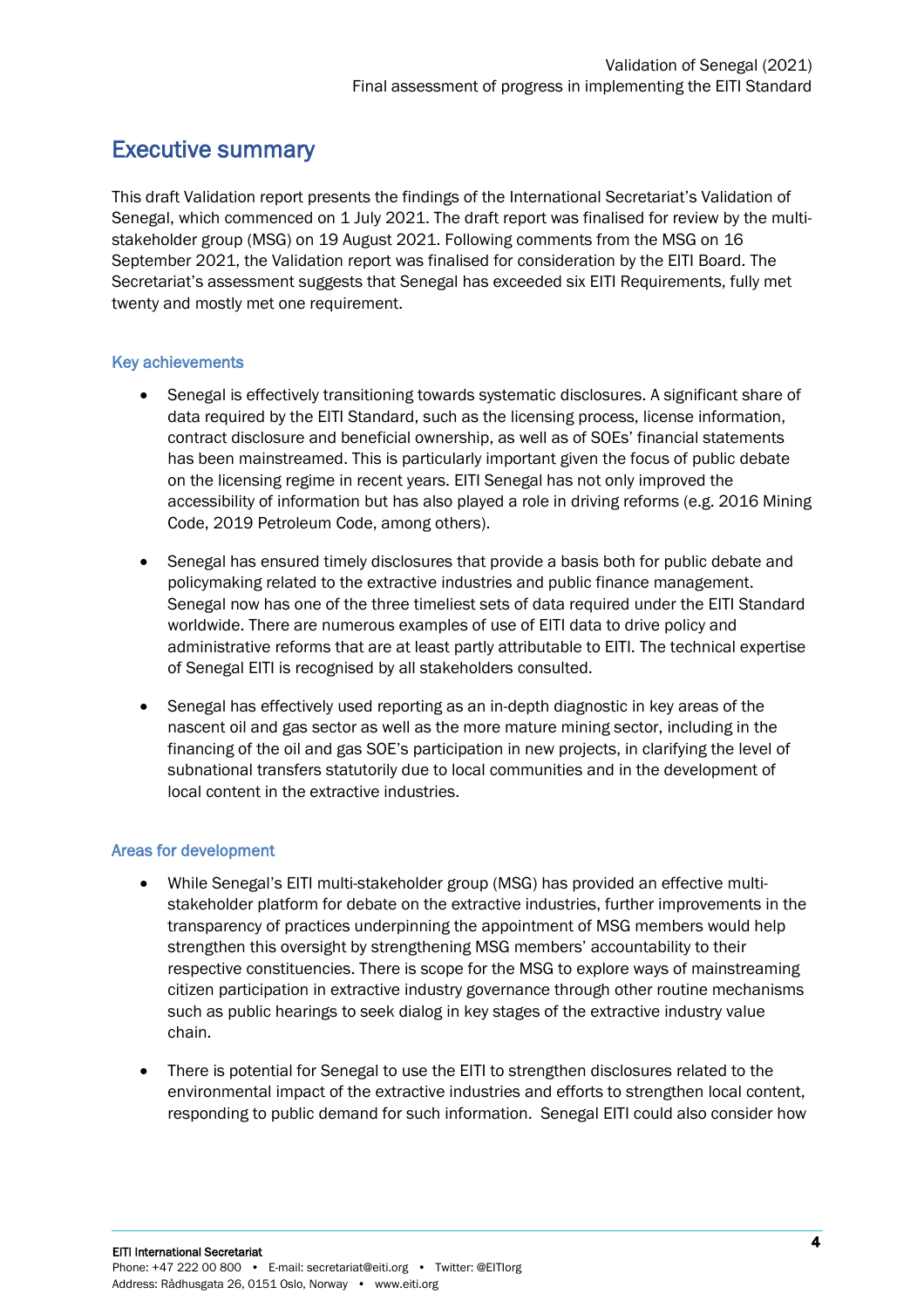to best position itself to provide relevant information and analysis related to the implications of the energy transition on the extractive industry.

• Building on Senegal's successes in improving systematic disclosures of key non-financial information required by the EITI Standard, there is scope for further work to strengthening relevant government agencies and companies' responsibilities for the disclosure of key extractive data that is currently only disclosed through EITI reporting, including in terms of production data and government extractive revenues.

#### Progress in implementation

EITI Validation assesses countries against three components – "Stakeholder engagement", "Transparency" and "Outcomes and impact".

#### *Stakeholder engagement*

The government, civil society and extractive companies are actively engaged in EITI implementation, with key stakeholders from each constituency represented on the MSG. The three constituencies have now institutionalised their EITI engagement and appear to be functioning in an efficient and dynamic manner, maintaining regular communication with non-MSG members. In particular, the civil society constituency regularly seeks to engage with stakeholders from various organisations outside of those directly engaged in EITI. The three constituencies appear to have adapted their communication and coordination methods during the health pandemic, allowing them to uphold a high pace and quality of EITI implementation In the context of broad-based demand and interest for information on the extractive sector, stakeholders engaged in the EITI are considered authoritative sources of information and reliable technical partners for stakeholders including government entities, industry associations and researchers.

#### *Transparency*

EITI Senegal has played a key role not only in providing new information to the public but also in improving the accessibility of systematically disclosed information spread out over multiple government and company websites (e.g., on beneficial ownership, contracts, license information, SOE financial relations). Since the first Validation concluded in May 2018, both mining and petroleum license cadastral systems have been established, beneficial ownership information is in process of being added to the commercial register (for the extractive industry), and a comprehensive review of the public accessibility of all extractive contracts and licenses has been conducted. New areas of the 2019 EITI Standard such as project level reporting have been comprehensively implemented in a timely manner. In many areas, EITI Senegal has gone beyond the mapping of existing disclosures to conduct a diagnostic of current governance practices, such as disclosing the value of subnational transfers that should have been transferred to local governments. Senegal has used its EITI reporting to establish transparency practices in areas of emerging strategic importance, such as in disaggregated natural gas sales data and local content. There is strong public demand for EITI data on both the established mining sector and the nascent oil and gas sector, which creates opportunities for EITI Senegal to expand its coverage of areas of increasing public interest such as on the environmental impact and local content contribution to the extractive industries.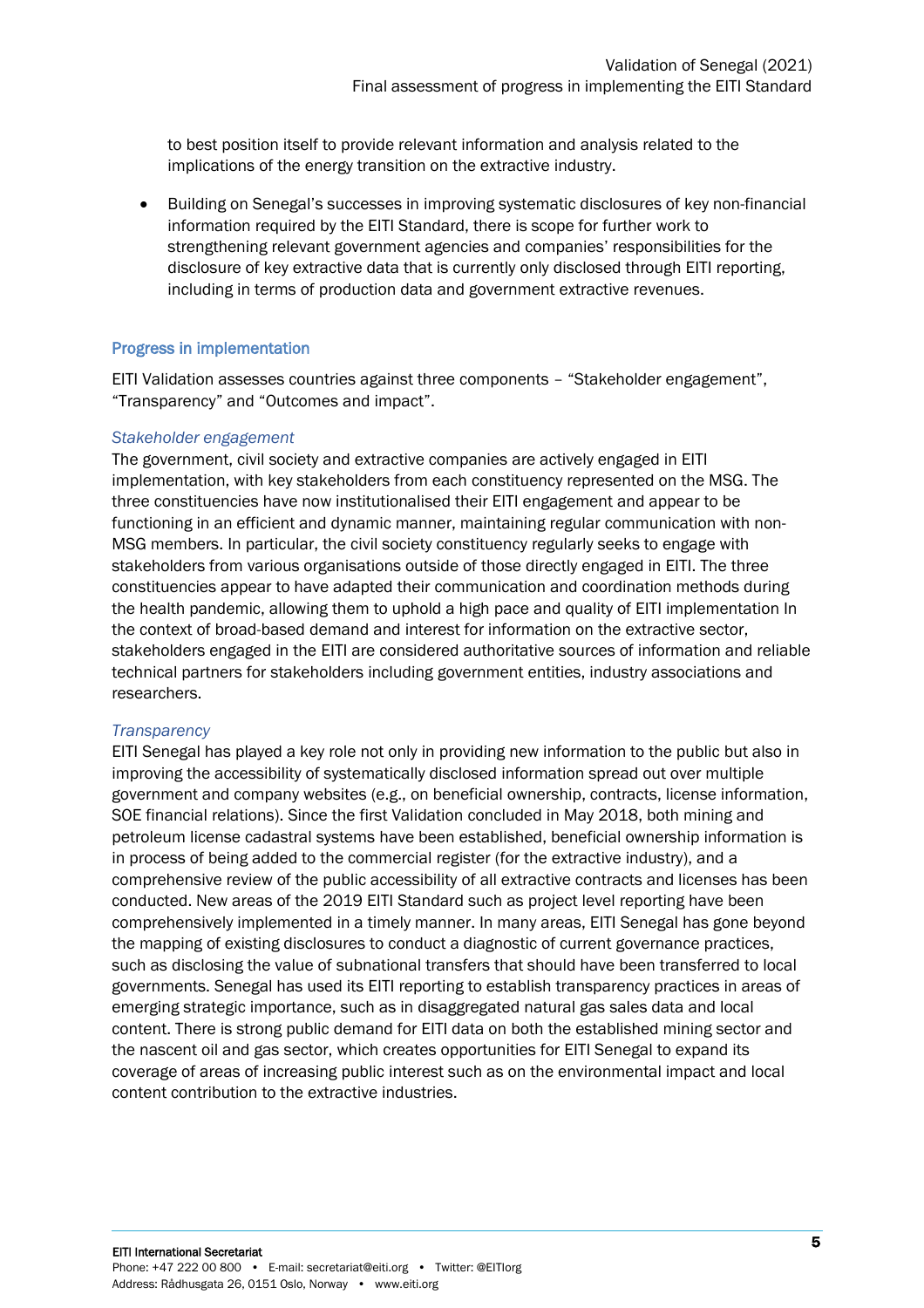#### *Outcomes and impact*

The 2021 work plan and objectives for implementation are specific and address nationally relevant priorities. There is evidence of use of EITI data to inform public debate, including on extractive licensing, financial relations of SOEs and local content. There are mechanisms for consistent follow-up on recommendations from EITI reporting and Validation and evidence of administrative reforms attributable to the EITI's efforts. Senegal EITI has followed up on recommendations at the highest political levels, including with the President of Senegal. The MSG has regularly taken stock of the outcomes and impact of implementation, both annually and through multi-annual impact assessments. There is extensive evidence of Senegal EITI feeding into tangible reforms in government policies and industry practices. Further attention to ensuring the publication of systematically disclosed extractive data in machine-readable open format could further improve the accessibility and use of data on the extractive industry.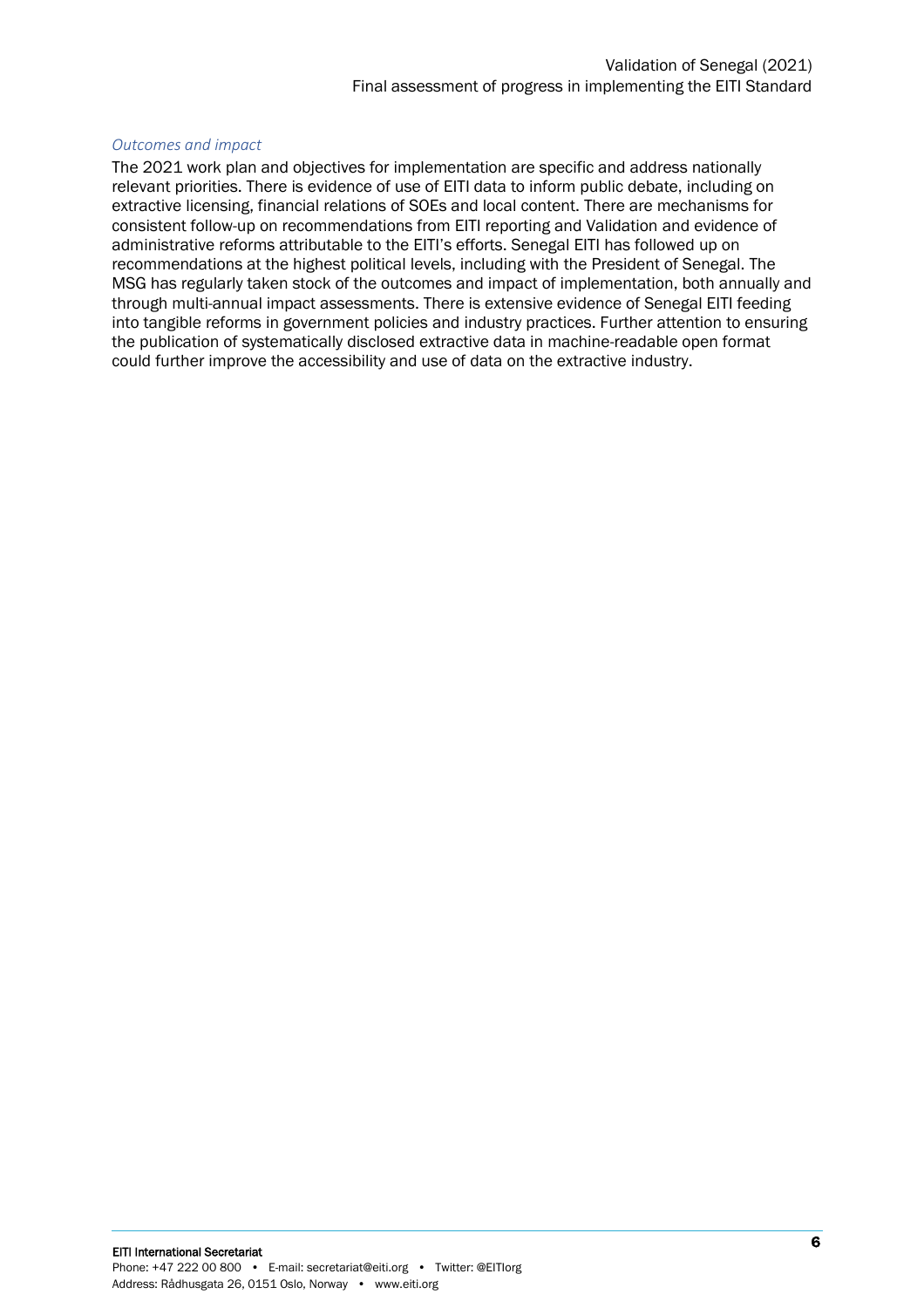| <b>EITI Requirements</b>                                            |                                      |                                             | <b>Assessment</b>    |       |
|---------------------------------------------------------------------|--------------------------------------|---------------------------------------------|----------------------|-------|
| Validation of Senegal (2021): final assessment per EITI Requirement |                                      |                                             | progress<br>Level of | Score |
| Component                                                           | Module<br>Requirements               |                                             |                      |       |
|                                                                     | <b>Extra points</b>                  | Effectiveness and sustainability indicators |                      | 3.5   |
|                                                                     |                                      | Work plan (#1.5)                            | <b>Exceeded</b>      | 100   |
| <b>Outcomes and</b>                                                 |                                      | Public debate (#7.1)                        | <b>Exceeded</b>      | 100   |
| Impact                                                              | <b>Outcomes and</b><br>impact        | Data accessibility and open data (#7.2)     | Fully met            | 90    |
|                                                                     |                                      | Recommendations from EITI (#7.3)            | Fully met            | 90    |
|                                                                     |                                      | Outcomes & impact (#7.4)                    | <b>Exceeded</b>      | 100   |
|                                                                     |                                      | Government engagement (#1.1)                | Fully met            | 90    |
| <b>Stakeholder</b>                                                  | Multi-stakeholder-                   | Industry engagement (#1.2)                  | Fully met            | 90    |
| engagement                                                          | oversight                            | Civil society engagement (#1.3)             | Fully met            | 90    |
|                                                                     |                                      | MSG governance (#1.4)                       | Fully met            | 90    |
|                                                                     | Overview of the                      | Exploration data (#3.1)                     | Fully met            | 90    |
|                                                                     | extractive industries                | Economic contribution (#6.3)                | <b>Exceeded</b>      | 100   |
|                                                                     |                                      | Legal framework (#2.1)                      | Fully met            | 90    |
|                                                                     | <b>Legal and fiscal</b><br>framework | Contracts (#2.4)                            | <b>Exceeded</b>      | 100   |
|                                                                     |                                      | Environmental impact (#6.4)                 | Not assessed         |       |
|                                                                     | Licenses                             | Contract and license allocations (#2.2)     | Mostly met           | 60    |
|                                                                     |                                      | License register (#2.3)                     | <b>Exceeded</b>      | 100   |
|                                                                     | Ownership                            | Beneficial ownership (#2.5)                 | Fully met            | 90    |
|                                                                     |                                      | State participation (#2.6)                  | Fully met            | 90    |
|                                                                     | State participation                  | In-kind revenues (#4.2)                     | Not applicable       | H)    |
|                                                                     |                                      | SOE transactions (#4.5)                     | <b>Fully met</b>     | 90    |
|                                                                     |                                      | SOE quasi-fiscal expenditures (#6.2)        | Not applicable       | H     |
| Transparency                                                        | <b>Production and</b>                | Production data (#3.2)                      | Fully met            | 90    |
|                                                                     | exports                              | Export data (#3.3)                          | Fully met            | 90    |
|                                                                     | <b>Revenue collection</b>            | Comprehensiveness (#4.1)                    | <b>Fully met</b>     | 90    |
|                                                                     |                                      | Barter agreements (#4.3)                    | Fully met            | 90    |
|                                                                     |                                      | Transportation revenues (#4.4)              | Not applicable       | H     |
|                                                                     |                                      | Disaggregation (#4.7)                       | Fully met            | 90    |
|                                                                     |                                      | Data timeliness (#4.8)                      | <b>Exceeded</b>      | 100   |
|                                                                     |                                      | Data quality (#4.9)                         | Fully met            | 90    |
|                                                                     | Revenue                              | Distribution of revenues (#5.1)             | Fully met            | 90    |
|                                                                     | management                           | Revenue management & expenditures (#5.3)    | Not assessed         |       |
|                                                                     |                                      | Direct subnational payments (#4.6)          | Not applicable       |       |
|                                                                     | Subnational                          | Subnational transfers (#5.2)                | Fully met            | 90    |
|                                                                     | contributions                        | Social & environmental expenditures (#6.1)  | Fully met            | 90    |
|                                                                     |                                      |                                             |                      |       |

#### *Figure 1 Scorecard: Summary of progress in the Validation of Senegal*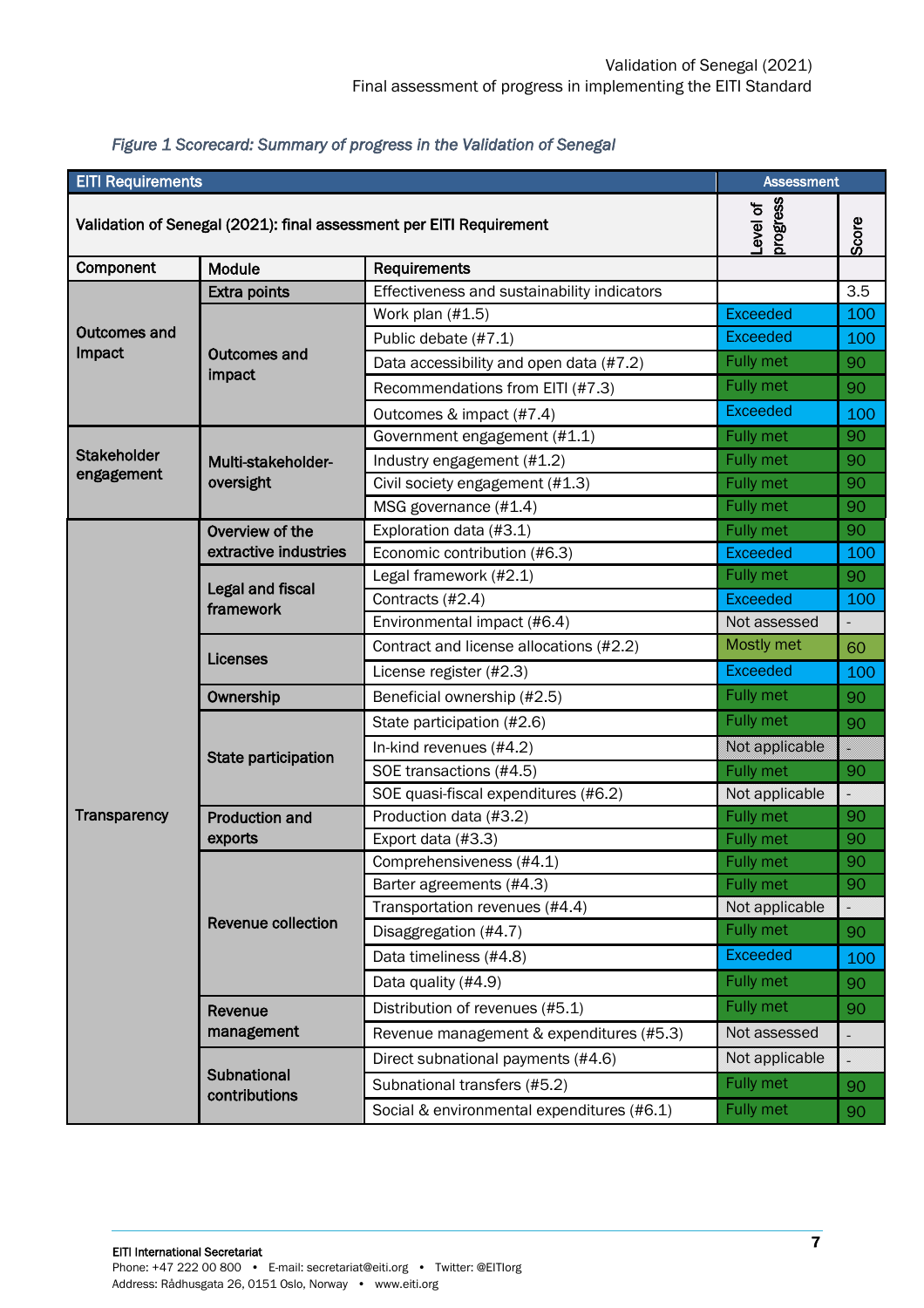

#### How EITI Validation scores work

The overall score (out of 100) represents an average of the scores of each component.

Each requirement will be assessed following the scale below and assigned corresponding points:

- Exceeded (100 points): All aspects of the requirement, including 'expected', 'encouraged' and 'recommended' aspects, have been implemented and the broader objective of the requirement has been fulfilled through systematic disclosures in government and company systems.
- Fully met (90 points): The broader objective of the requirement has been fulfilled, and all required aspects of the requirement have been addressed.
- **Mostly met** (60 points): Significant aspects of the requirement have been implemented, and the broader objective of the requirement is mostly fulfilled.
- Partly met (30 points): Significant aspects of the requirement have not been implemented, and the broader objective of the requirement is not fulfilled.
- Not met (0 points): All or nearly all aspects of the requirement remain outstanding, and the broader objective of the requirement is far from fulfilled.
- Not assessed: Disclosures are encouraged, but not required and thus not considered in the score.

Where the evidence does not clearly suggest a certain assessment, stakeholder views on the issue

• Not applicable: The MSG has demonstrated that the requirement doesn't apply.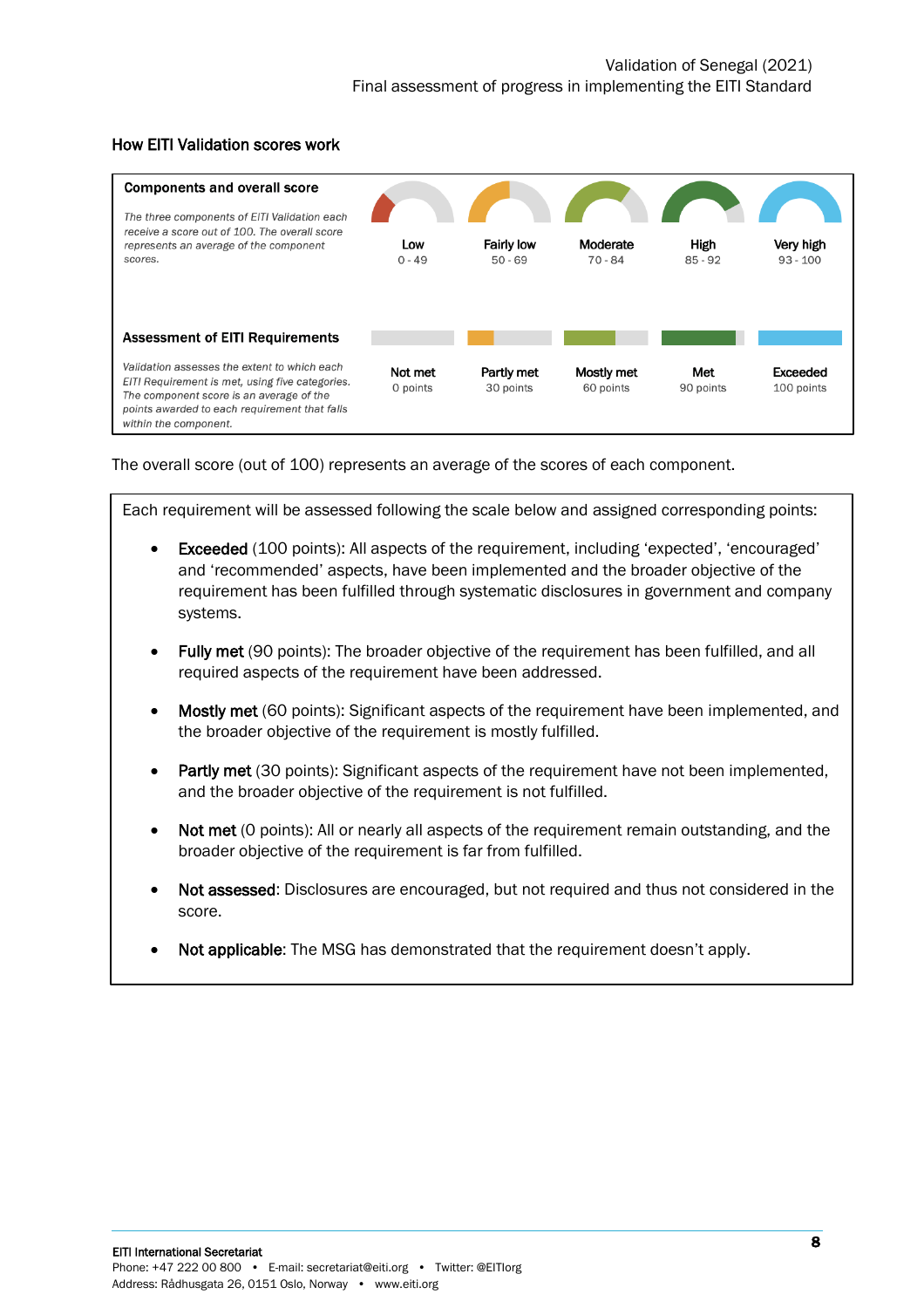## <span id="page-8-0"></span>1. Effectiveness and sustainability indicators

The country is awarded 0, 0.5 or 1 point for each of the five indicators. The points are added to the component score on Outcomes and impact.

#### 1.1 National relevance of EITI implementation

This indicator considers the extent to which EITI implementation in Senegal addresses nationally relevant extractive sector challenges and risks.

Senegal EITI has exceeded the scope of the EITI Standard to address nationally relevant challenges. The [2019 EITI Report](https://itie.sn/rapport-itie-2019/) disclosed data on local content, employment data per gender and payments for goods and services to local suppliers. The MSG has undertaken active outreach efforts in extractive regions to raise public awareness around the EITI findings including through development of materials in national languages, simplifying the EITI Report in infographics and short videos as well as in-person events. Senegal EITI has disclosed all active extractive contracts, a key area of public demand from the outset of EITI implementation. In addition, the EITI facilitates multi-stakeholder consultation and dialogues [in key extractive](https://itie.sn/wp-content/uploads/2021/06/Arrete-du-Gouverneur-Cadre-de-concertation-Kedougou.pdf)  [regions of Kédougou](https://itie.sn/wp-content/uploads/2021/06/Arrete-du-Gouverneur-Cadre-de-concertation-Kedougou.pdf) and [Matam,](https://itie.sn/wp-content/uploads/2021/06/Arre%CC%82te%CC%81-Comm-regionale-concertation-interventions-sociales-secteur-minier-Matam.pdf) among others. The MSG also supports [a Technical Group](https://itie.sn/wp-content/uploads/2021/06/arrete-n-091-portant-creation-dun-groupe-technique-pour-la-promotion-des-achats-locaux-GTAL.pdf)  created by [the regional authority of Kédougou,](https://itie.sn/wp-content/uploads/2021/06/arrete-n-091-portant-creation-dun-groupe-technique-pour-la-promotion-des-achats-locaux-GTAL.pdf) which aims to promote local procurement goods and services.

Senegal's EITI disclosures have aligned with nationally relevant priorities. Senegal's goals for the extractive industries include promoting improvements in the sharing of benefits and in establishing a regulatory framework that preserves the state's interests. Available documentary evidence and stakeholder consultations highlight that the EITI is viewed by stakeholders as a credible technical partner in the extractive industries. Senegal's [EITI impact assessment](https://itie.sn/2020/11/16/impacts-de-la-mise-en-oeuvre-litie-au-senegal-letude-est-disponible/) published in 2020 highlighted the scope for increasing the EITI's reach in new areas of public demand for information such as environmental impact, local content, and the energy transition. The study demonstrates the MSG's interest and willingness to respond to emerging demands for information.

The Secretariat's assessment is that 1 additional points be added to the score on outcomes and impact for this indicator.

#### 1.2 Systematic disclosures of extractive industry data

Senegal systematically discloses required information about the legal and licensing framework, production and exports. State-owned enterprises, including PETROSEN in the oil and gas sector, disclose significant parts of required information on their websites and publicly [available](https://www.petrosen.sn/index.php/publications/etats-financiers-petrosen-2015-2019/)  [financial statements.](https://www.petrosen.sn/index.php/publications/etats-financiers-petrosen-2015-2019/)

Senegal EITI has been heavily involved in putting into place a data exchange platform (Fusion) which allows nine government some entities to share data and thereby strengthen their own information systems and performance. That platform has been expanded to allow for digital data submission by reporting entities (Govin) for the EITI and includes a public facing outlet on some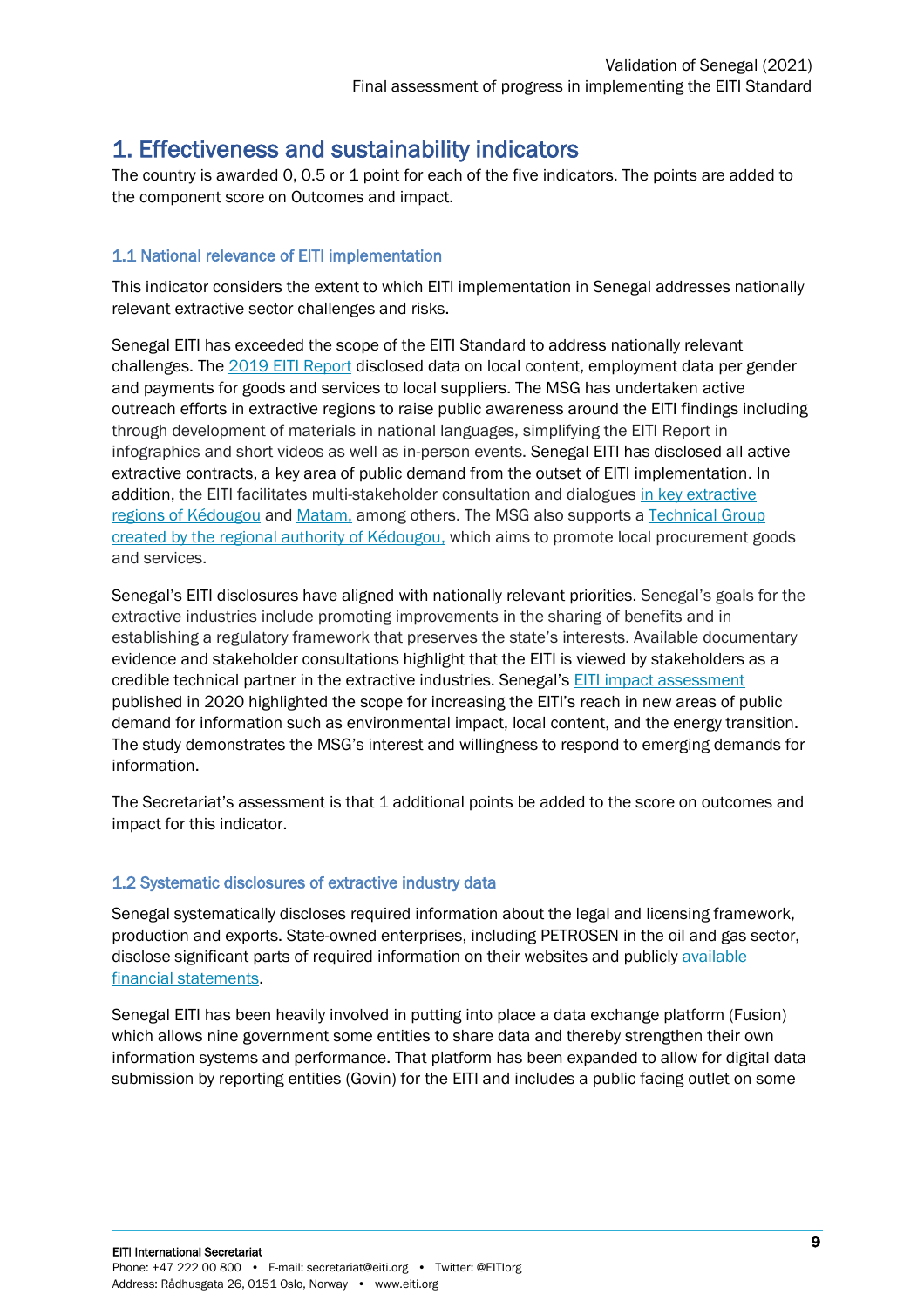key data<sup>1</sup>. The implementation of such a data sharing system between the financial and nonfinancial authorities was a recommendation of the Supreme Audit Institution ("Cour des Comptes") in relation to strengthening the public accounting of extractive revenues.

The approach taken by Senegal to publishing information related to beneficial owners expands on the existing commercial register, avoiding a stand-alone database and building on existing government competences to collect, verify and publish the data related to companies and their activities. Further reforms would be needed to improve the accessibility (and reduce cost) of such information, as it is currently only planned to be available upon demonstrating legitimate interest<sup>2</sup> . Systematic disclosures should help address challenges related to the sustainability of EITI reporting and improve the government's data management systems. The 2021 EITI work plan includes activities that seek to support integrating of the EITI in government and company systems.

The Secretariat's assessment is that 0.5 additional points be added to the score on outcomes and impact for this indicator.

#### 1.3 Environment for citizen participation in extractive industry governance

This indicator considers the extent to which there is an enabling environment for citizen participation in extractive sector governance, including participation by affected communities.

Senegal's legal and institutional framework (mining, petroleum, environmental and transparency laws in particular) creates an enabling environment for citizen participation in the governance of extractive industries. The mining and petroleum codes integrate the EITI Principles to provide a sustainable environment for citizens participation. In addition to the EITI, civil society representatives are members of various steering natural resource governance bodies at local and central levels. Civil society delegates sit on the Local Content Monitoring Committee at Kédougou and Matam, the National Governance Commission, the [Sunu Budget programme](https://sn.usembassy.gov/fr/usaid-launches-project-improve-public-access-budget-information-fr/) to increase citizen participation, the Strategic Oil and Gas Orientation Committee ("*Comité d'orientation stratégique du pétrole et du gas (COS-Petrogas)*" among others. These mechanisms provide key channels for citizen input to extractive policy making and public debate beyond the EITI process. Senegal joined the Open Government Partnership (OGP) in 2018, which aims to promote greater transparency, accountability and citizen engagement in policy making. While Senegal's submission of its latest OGP action plan was [delayed](https://www.opengovpartnership.org/wp-content/uploads/2020/02/Senegal_Letter_Cohort-Shift_February2020.pdf) to 2020 (from 2019), the country's OGP efforts are complimentary to the EITI and helps establish further mechanisms for citizen oversight of the extractive industries.

Stakeholder consultations identified two key challenges for Senegal's management of its extractive sector: firstly, increasing the participation of affected communities and grassroot organisations in the EITI process, and secondly strengthening transparency of revenues reinvested to improve affected community livelihoods. There is potential for Senegal EITI to further expand its efforts these issues. Neither the MSG's template submissions for Validation, civil society's Validation input nor stakeholder consultations identified any concerns related to

<sup>1</sup> For a detailed explanation and demonstration, see [http://itie.sn/2021/03/28/divulgation-systematique-des](http://itie.sn/2021/03/28/divulgation-systematique-des-donnees-le-senegal-donne-en-exemple/)[donnees-le-senegal-donne-en-exemple/](http://itie.sn/2021/03/28/divulgation-systematique-des-donnees-le-senegal-donne-en-exemple/)

<sup>&</sup>lt;sup>2</sup> data from companies in the extractive sector are planned to be separately published as a dataset, updated regularly, on the EITI's website.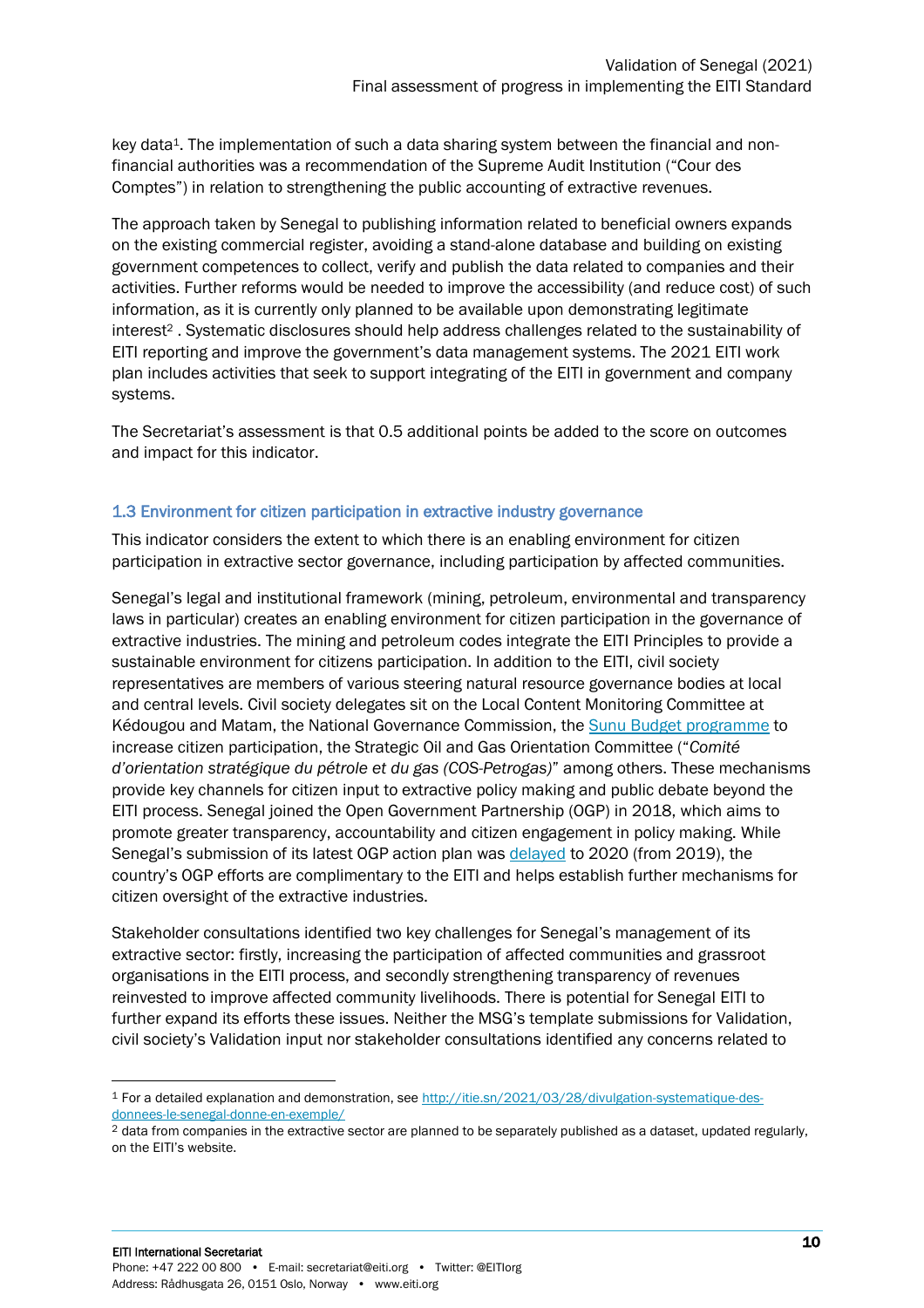government restrictions to civic space or civil society's engagement in all aspects of EITI implementation, including in debate on natural resource governance.

The Secretariat's assessment is that 0.5 additional points be added to the score on outcomes and impact for this indicator.

#### 1.4 Accessibility and use of extractive industry data

This indicator considers the extent to which extractive sector data is accessible and used for analysis, research, and advocacy.

Senegal EITI has made significant efforts to ensure that data is accessible and responds to stakeholders' needs. Much of Senegal's 2019 EITI data is systematically disclosed in various open formats. All contracts are available and searchable on both the Senegal EITI website and relevant government entities' websites. However, some systematically disclosed data such as exports (Requirement 3.3), contracts (Requirement 2.4), state participation (Requirement 2.6) and local content data remains published only in PDF format.

Publicly available extractive sector data is used for analysis by a wide range of actors including government agencies, civil society as well as by academics and other oversight actors. Civil society has used EITI data to inform advocacy campaigns for the provision of funds to local governments and gender issues. Students and the media have drawn on EITI data for research and analysis. Government agencies and legislators have also used EITI data to inform the design of public sector reforms. Data most widely used are on government revenues, production and exports, local content and extractive contracts.

Going forward, the expansion of Senegal's EITI efforts for disclosures to cover areas of high public interest such as environmental impact of the extractive activities and forward-looking disclosures on the impact of energy transition could help strengthen the use of EITI data. The MSG could ensure wider use of existing data to inform public debate by more directly identifying corruption risks in the upstream extractive industry value chain, such as in the licensing process. Ensuring the availability of all extractive sector data in open format in a timely manner is also encouraged to facilitate data analysis.

The Secretariat's assessment is that 0.5 additional point be added to the score on Outcomes and impact for this indicator.

#### 1.5 EITI-related changes to extractive industry policy and practice

This indicator considers the extent to which EITI has informed changes in extractive sector policies and practices.

The MSG has systematically documented evidence of recommendations from the EITI leading to changes in policies or practices in the period under review, both through the Validation templates and on the Senegal EITI website. Senegal's EITI implementation has driven a number of legal and institutional reforms such as in revisions to laws related to mining, hydrocarbons, the environment and public finance management. With regards to the mining and hydrocarbon codes, the EITI's contribution has included strengthening transparency provisions in these laws with emphasis on clarifying procedures for the award and transfer of licenses. The MSG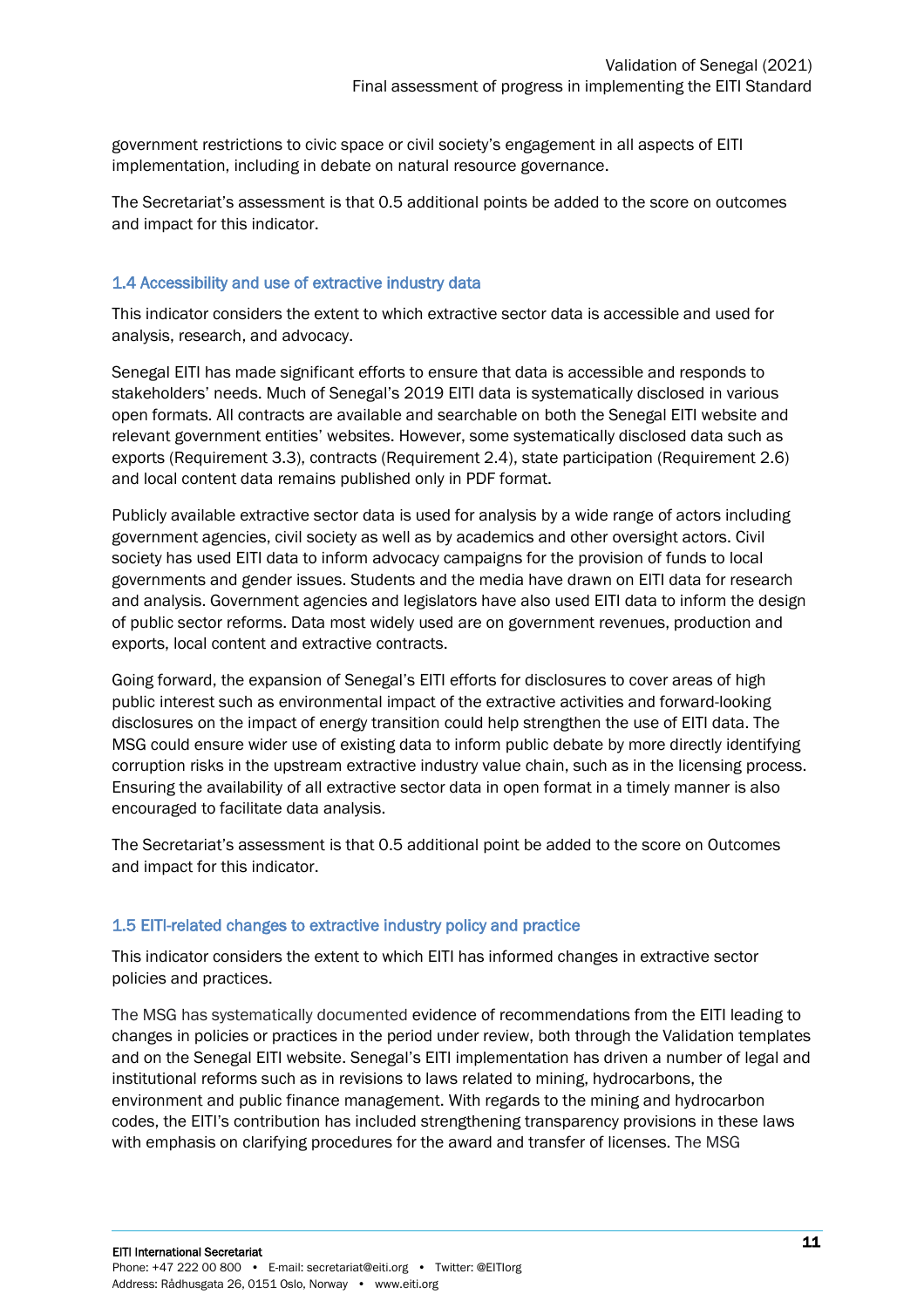successfully mainstreamed the EITI principles and requirements into the law as well as provision to tackle conflicts of interest. [With the 2019 petroleum code,](https://itie.sn/wp-content/uploads/2021/06/Projet-de-loi-Gazie%CC%80re@Observations-et-propositions-CN-ITIE-vf.pdf) the MSG contributed to strengthen licensing provisions as well as mandatory reporting provisions, in particular mandatory disclosure of beneficial owners. The MSG has drafted and submitted several technical notes as part its advocacy efforts to ensure that transparency and accountability are institutionalized (for instance in contributions to the [local policy content act](https://itie.sn/wp-content/uploads/2021/06/Contributions-du-Comite-national-ITIE-en-vue-de-lelaboration-des-textes-dapplication-de-la-loi-sur-le-contenu-local-V20122019.pdf) and the oil and [gas code\)](https://itie.sn/wp-content/uploads/2021/06/Projet-de-loi-Gazière@Observations-et-propositions-CN-ITIE-vf.pdf). The MSG's input has also provided input to government policies such as the National Anti-Corruption Strategy.

The EITI has successfully contributed to improving government information management systems and inter-agency data exchange through Fusion, Govin and the creation of online [mining](file://///Users/jeanpierreokenda/Desktop/ITIE/Validation/Plan%20de%20travail%20/Suivi%20des%20recommandations/Formulaires%20internes/Validation%20draft%20/(https:/minesgeologie.sec.gouv.sn/node/51) and [petroleum cadastres.](https://cadastre-petrolier.senegal.revenuedev.org/) Senegal EITI has driven the development of a manual of procedures for the Ministry of Mines and Geology to ensure more robust supervision of mining licenses, the establishment of a window in ASTER software to better track mining revenues, and the expansion of the commercial register to include beneficial ownership data.

<span id="page-11-0"></span>The Secretariat's assessment is that 1 additional point be added to the score on Outcomes and impact for this indicator.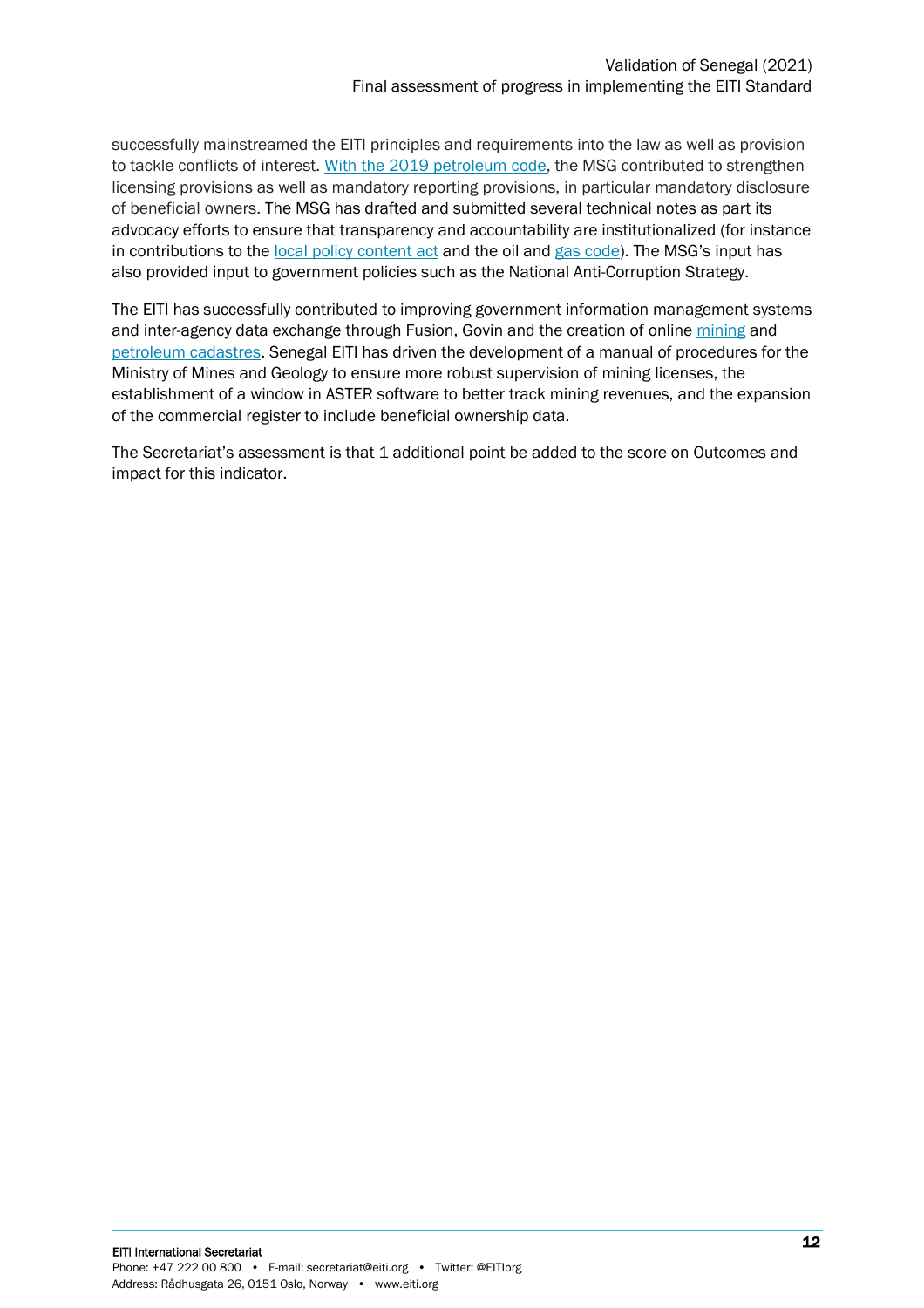## 2. Outcomes and impact

This component assesses EITI Requirements 7 and 1.5, which relate to progress in addressing national priorities and public debate.

#### Progress by requirement and corrective actions

The detailed assessment of progress in addressing each EITI Requirement or corrective action is available from the data collection templates referenced in annex to this report.

| <b>EITI Requirement</b>         | Summary of progress in addressing the EITI Requirement                                                                                                                                                                                                                                                                                                                                                                                                                                                                                                                                                                                                                                                                                                                                                                                                                                                                                                                                                                                                                                                                                                                                                                        | <b>Assessment</b> |
|---------------------------------|-------------------------------------------------------------------------------------------------------------------------------------------------------------------------------------------------------------------------------------------------------------------------------------------------------------------------------------------------------------------------------------------------------------------------------------------------------------------------------------------------------------------------------------------------------------------------------------------------------------------------------------------------------------------------------------------------------------------------------------------------------------------------------------------------------------------------------------------------------------------------------------------------------------------------------------------------------------------------------------------------------------------------------------------------------------------------------------------------------------------------------------------------------------------------------------------------------------------------------|-------------------|
| Work plan<br>(Requirement #1.5) | The 2021 work plan and planned outcomes are specific and<br>address national priorities which consist in "accompanying<br>the government in operationalising transparency<br>mechanisms to optimise governance that allows citizens to<br>have oversight of the outcomes of the management of the<br>extractive industries ». The 2021 work plan is the last<br>operational phase of the 2017-2021 strategic plan whose<br>overall objective is to strengthen systematic disclosure into<br>the government's system and improve the quality of data.<br>This aligns with the national priorities set out in the<br>extractive sectoral policy letters which to create "Openness<br>and transparency of the extractive sector, and through<br>them, leverage management based on quality information<br>accessible to as many people as possible so as to promote<br>full collaboration between all stakeholders".<br>The work plan includes a logical framework and establishes<br>an effective tool for planning and monitoring activities, and<br>it is structured following results-based management<br>principles. Indicators are included to enable monitoring of<br>progress. The MSG has set up a monitoring framework | <b>Exceeded</b>   |
|                                 | "Monitoring and Evaluation Committee" to follow up on its<br>work plan. It includes activities that seek to improve EITI<br>communication and dissemination outreach tools, build<br>stakeholders' capacity and engagement, as well as<br>legislative advocacy.<br>Overall 2017-2021 work plan outcomes align with the<br>country's various sectoral policies including on mining, Oil<br>and Energy and the environment, which are summarised in<br>Senegal's Development Plan « Sénégal Plan Emergent". In<br>addition, the plan clearly addresses the scope of EITI<br>disclosures and the policy changes that the MSG wishes to<br>see result from the EITI. The plan includes an overall<br>budget, costed activities and clear sources of funding for<br>each. Senegal has exceeded the requirement by setting up<br>a "Monitoring and Evaluation Committee" linking its work                                                                                                                                                                                                                                                                                                                                           |                   |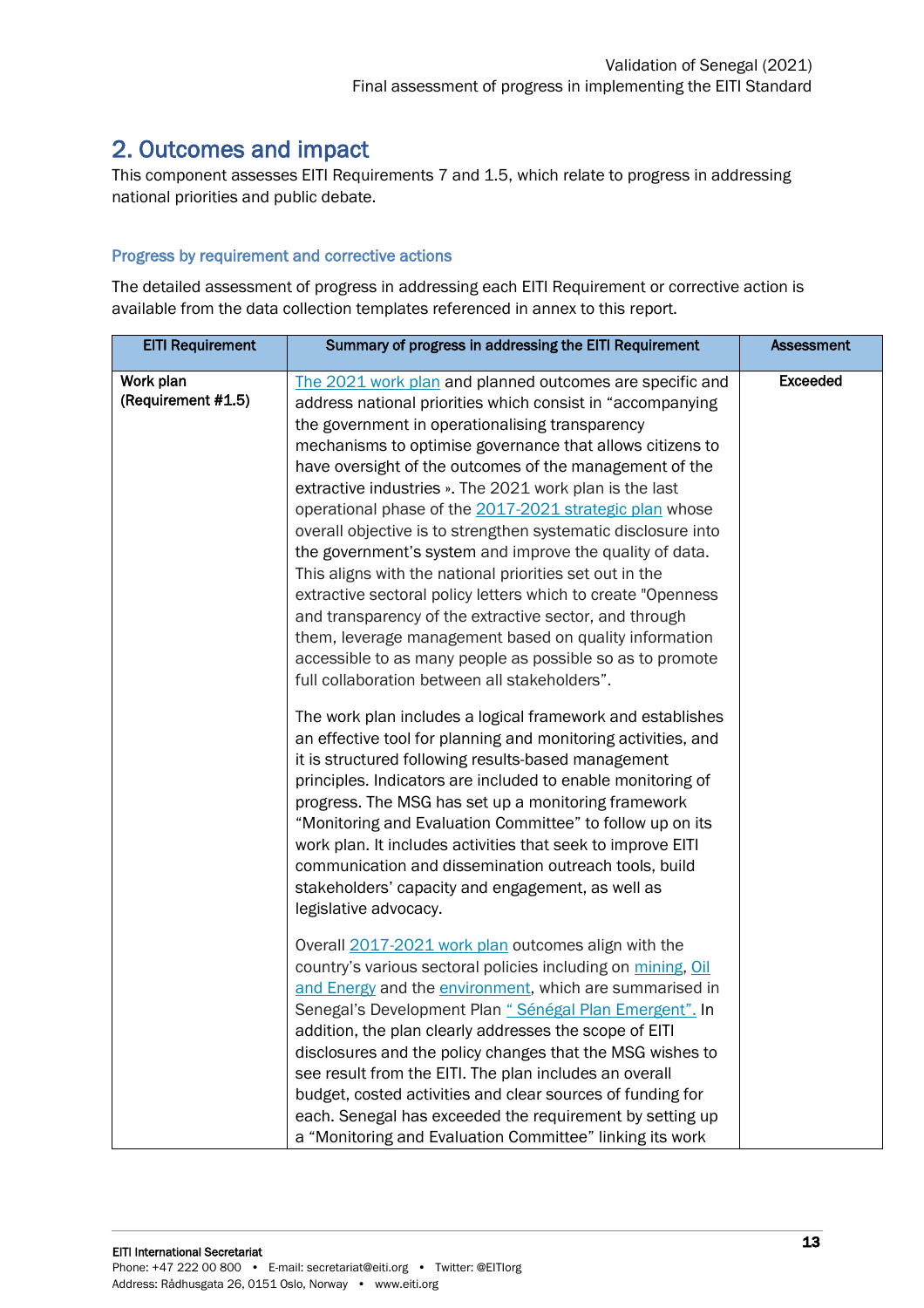| plan to a monitoring framework. The Secretariat's<br>assessment is that requirement 1.5 has been exceeded<br>given that all aspects of the requirement, including the<br>encouraged aspects, have been addressed and the<br>objective fulfilled.<br>Public debate<br>Senegal EITI has undertaken active, effective and innovative<br><b>Exceeded</b><br>(Requirement #7.1)<br>communication, outreach and dissemination efforts that<br>enable evidence-based public debate on extractive industry<br>governance, in line with the objective of the requirement.<br>The EITI Reports and other Senegal EITI documents are<br>comprehensible and actively promoted through regular 'EITI<br>Weeks' public events, newspaper articles and audio-visual<br>broadcasts. Senegal EITI has successfully increased the<br>media's awareness of extractives data and its capacity to<br>use with focus on specific issues-topics considered<br>priorities by national and local stakeholders. A total of 109<br>written and audio-visual productions relating to the 2019<br><b>EITI Report including 6 community programs for one hour</b><br>per issue to discuss governance of the extractive sector (see<br>e.g., broadcasts held in Malinke, Pulaar and Wolof). The<br>language of activities varies according to regional needs,<br>and Senegal EITI has developed different types of<br>communication products to ensure that data is accessible<br>to different groups. Community forums were held in local<br>languages during the 'EITI weeks', where findings of EITI<br>Reports are shared. Key communication materials have<br>consistently been distributed at these events.<br>EITI data is used by a wide range of actors including<br>academics, civil society and parliamentarians leading to the<br>fulfilment of the EITI Principles by contributing to wider<br>public debate. Stakeholder consultations and the Validation<br>submission demonstrate that EITI data is used to inform<br>decision-making and drive reforms in extractive industry<br>governance. A study commissioned by the MSG<br>demonstrated that the majority of stakeholders polled<br>considered the EITI's impact on public debate to have been<br>strong. An <i>impact assessment of the EITI in August 2020</i><br>recommends improvements to the MSG in order to enhance<br>the EITI's impact on public debate by further improving the<br>accessibility of information. However, stakeholder |  |  |
|----------------------------------------------------------------------------------------------------------------------------------------------------------------------------------------------------------------------------------------------------------------------------------------------------------------------------------------------------------------------------------------------------------------------------------------------------------------------------------------------------------------------------------------------------------------------------------------------------------------------------------------------------------------------------------------------------------------------------------------------------------------------------------------------------------------------------------------------------------------------------------------------------------------------------------------------------------------------------------------------------------------------------------------------------------------------------------------------------------------------------------------------------------------------------------------------------------------------------------------------------------------------------------------------------------------------------------------------------------------------------------------------------------------------------------------------------------------------------------------------------------------------------------------------------------------------------------------------------------------------------------------------------------------------------------------------------------------------------------------------------------------------------------------------------------------------------------------------------------------------------------------------------------------------------------------------------------------------------------------------------------------------------------------------------------------------------------------------------------------------------------------------------------------------------------------------------------------------------------------------------------------------------------------------------------------------------------------------------------------------------------------------------------------------------------------------------------------------------------------|--|--|
|                                                                                                                                                                                                                                                                                                                                                                                                                                                                                                                                                                                                                                                                                                                                                                                                                                                                                                                                                                                                                                                                                                                                                                                                                                                                                                                                                                                                                                                                                                                                                                                                                                                                                                                                                                                                                                                                                                                                                                                                                                                                                                                                                                                                                                                                                                                                                                                                                                                                                        |  |  |
|                                                                                                                                                                                                                                                                                                                                                                                                                                                                                                                                                                                                                                                                                                                                                                                                                                                                                                                                                                                                                                                                                                                                                                                                                                                                                                                                                                                                                                                                                                                                                                                                                                                                                                                                                                                                                                                                                                                                                                                                                                                                                                                                                                                                                                                                                                                                                                                                                                                                                        |  |  |
|                                                                                                                                                                                                                                                                                                                                                                                                                                                                                                                                                                                                                                                                                                                                                                                                                                                                                                                                                                                                                                                                                                                                                                                                                                                                                                                                                                                                                                                                                                                                                                                                                                                                                                                                                                                                                                                                                                                                                                                                                                                                                                                                                                                                                                                                                                                                                                                                                                                                                        |  |  |
|                                                                                                                                                                                                                                                                                                                                                                                                                                                                                                                                                                                                                                                                                                                                                                                                                                                                                                                                                                                                                                                                                                                                                                                                                                                                                                                                                                                                                                                                                                                                                                                                                                                                                                                                                                                                                                                                                                                                                                                                                                                                                                                                                                                                                                                                                                                                                                                                                                                                                        |  |  |
|                                                                                                                                                                                                                                                                                                                                                                                                                                                                                                                                                                                                                                                                                                                                                                                                                                                                                                                                                                                                                                                                                                                                                                                                                                                                                                                                                                                                                                                                                                                                                                                                                                                                                                                                                                                                                                                                                                                                                                                                                                                                                                                                                                                                                                                                                                                                                                                                                                                                                        |  |  |
|                                                                                                                                                                                                                                                                                                                                                                                                                                                                                                                                                                                                                                                                                                                                                                                                                                                                                                                                                                                                                                                                                                                                                                                                                                                                                                                                                                                                                                                                                                                                                                                                                                                                                                                                                                                                                                                                                                                                                                                                                                                                                                                                                                                                                                                                                                                                                                                                                                                                                        |  |  |
|                                                                                                                                                                                                                                                                                                                                                                                                                                                                                                                                                                                                                                                                                                                                                                                                                                                                                                                                                                                                                                                                                                                                                                                                                                                                                                                                                                                                                                                                                                                                                                                                                                                                                                                                                                                                                                                                                                                                                                                                                                                                                                                                                                                                                                                                                                                                                                                                                                                                                        |  |  |
|                                                                                                                                                                                                                                                                                                                                                                                                                                                                                                                                                                                                                                                                                                                                                                                                                                                                                                                                                                                                                                                                                                                                                                                                                                                                                                                                                                                                                                                                                                                                                                                                                                                                                                                                                                                                                                                                                                                                                                                                                                                                                                                                                                                                                                                                                                                                                                                                                                                                                        |  |  |
|                                                                                                                                                                                                                                                                                                                                                                                                                                                                                                                                                                                                                                                                                                                                                                                                                                                                                                                                                                                                                                                                                                                                                                                                                                                                                                                                                                                                                                                                                                                                                                                                                                                                                                                                                                                                                                                                                                                                                                                                                                                                                                                                                                                                                                                                                                                                                                                                                                                                                        |  |  |
|                                                                                                                                                                                                                                                                                                                                                                                                                                                                                                                                                                                                                                                                                                                                                                                                                                                                                                                                                                                                                                                                                                                                                                                                                                                                                                                                                                                                                                                                                                                                                                                                                                                                                                                                                                                                                                                                                                                                                                                                                                                                                                                                                                                                                                                                                                                                                                                                                                                                                        |  |  |
|                                                                                                                                                                                                                                                                                                                                                                                                                                                                                                                                                                                                                                                                                                                                                                                                                                                                                                                                                                                                                                                                                                                                                                                                                                                                                                                                                                                                                                                                                                                                                                                                                                                                                                                                                                                                                                                                                                                                                                                                                                                                                                                                                                                                                                                                                                                                                                                                                                                                                        |  |  |
|                                                                                                                                                                                                                                                                                                                                                                                                                                                                                                                                                                                                                                                                                                                                                                                                                                                                                                                                                                                                                                                                                                                                                                                                                                                                                                                                                                                                                                                                                                                                                                                                                                                                                                                                                                                                                                                                                                                                                                                                                                                                                                                                                                                                                                                                                                                                                                                                                                                                                        |  |  |
|                                                                                                                                                                                                                                                                                                                                                                                                                                                                                                                                                                                                                                                                                                                                                                                                                                                                                                                                                                                                                                                                                                                                                                                                                                                                                                                                                                                                                                                                                                                                                                                                                                                                                                                                                                                                                                                                                                                                                                                                                                                                                                                                                                                                                                                                                                                                                                                                                                                                                        |  |  |
|                                                                                                                                                                                                                                                                                                                                                                                                                                                                                                                                                                                                                                                                                                                                                                                                                                                                                                                                                                                                                                                                                                                                                                                                                                                                                                                                                                                                                                                                                                                                                                                                                                                                                                                                                                                                                                                                                                                                                                                                                                                                                                                                                                                                                                                                                                                                                                                                                                                                                        |  |  |
|                                                                                                                                                                                                                                                                                                                                                                                                                                                                                                                                                                                                                                                                                                                                                                                                                                                                                                                                                                                                                                                                                                                                                                                                                                                                                                                                                                                                                                                                                                                                                                                                                                                                                                                                                                                                                                                                                                                                                                                                                                                                                                                                                                                                                                                                                                                                                                                                                                                                                        |  |  |
|                                                                                                                                                                                                                                                                                                                                                                                                                                                                                                                                                                                                                                                                                                                                                                                                                                                                                                                                                                                                                                                                                                                                                                                                                                                                                                                                                                                                                                                                                                                                                                                                                                                                                                                                                                                                                                                                                                                                                                                                                                                                                                                                                                                                                                                                                                                                                                                                                                                                                        |  |  |
|                                                                                                                                                                                                                                                                                                                                                                                                                                                                                                                                                                                                                                                                                                                                                                                                                                                                                                                                                                                                                                                                                                                                                                                                                                                                                                                                                                                                                                                                                                                                                                                                                                                                                                                                                                                                                                                                                                                                                                                                                                                                                                                                                                                                                                                                                                                                                                                                                                                                                        |  |  |
|                                                                                                                                                                                                                                                                                                                                                                                                                                                                                                                                                                                                                                                                                                                                                                                                                                                                                                                                                                                                                                                                                                                                                                                                                                                                                                                                                                                                                                                                                                                                                                                                                                                                                                                                                                                                                                                                                                                                                                                                                                                                                                                                                                                                                                                                                                                                                                                                                                                                                        |  |  |
|                                                                                                                                                                                                                                                                                                                                                                                                                                                                                                                                                                                                                                                                                                                                                                                                                                                                                                                                                                                                                                                                                                                                                                                                                                                                                                                                                                                                                                                                                                                                                                                                                                                                                                                                                                                                                                                                                                                                                                                                                                                                                                                                                                                                                                                                                                                                                                                                                                                                                        |  |  |
|                                                                                                                                                                                                                                                                                                                                                                                                                                                                                                                                                                                                                                                                                                                                                                                                                                                                                                                                                                                                                                                                                                                                                                                                                                                                                                                                                                                                                                                                                                                                                                                                                                                                                                                                                                                                                                                                                                                                                                                                                                                                                                                                                                                                                                                                                                                                                                                                                                                                                        |  |  |
|                                                                                                                                                                                                                                                                                                                                                                                                                                                                                                                                                                                                                                                                                                                                                                                                                                                                                                                                                                                                                                                                                                                                                                                                                                                                                                                                                                                                                                                                                                                                                                                                                                                                                                                                                                                                                                                                                                                                                                                                                                                                                                                                                                                                                                                                                                                                                                                                                                                                                        |  |  |
|                                                                                                                                                                                                                                                                                                                                                                                                                                                                                                                                                                                                                                                                                                                                                                                                                                                                                                                                                                                                                                                                                                                                                                                                                                                                                                                                                                                                                                                                                                                                                                                                                                                                                                                                                                                                                                                                                                                                                                                                                                                                                                                                                                                                                                                                                                                                                                                                                                                                                        |  |  |
|                                                                                                                                                                                                                                                                                                                                                                                                                                                                                                                                                                                                                                                                                                                                                                                                                                                                                                                                                                                                                                                                                                                                                                                                                                                                                                                                                                                                                                                                                                                                                                                                                                                                                                                                                                                                                                                                                                                                                                                                                                                                                                                                                                                                                                                                                                                                                                                                                                                                                        |  |  |
|                                                                                                                                                                                                                                                                                                                                                                                                                                                                                                                                                                                                                                                                                                                                                                                                                                                                                                                                                                                                                                                                                                                                                                                                                                                                                                                                                                                                                                                                                                                                                                                                                                                                                                                                                                                                                                                                                                                                                                                                                                                                                                                                                                                                                                                                                                                                                                                                                                                                                        |  |  |
|                                                                                                                                                                                                                                                                                                                                                                                                                                                                                                                                                                                                                                                                                                                                                                                                                                                                                                                                                                                                                                                                                                                                                                                                                                                                                                                                                                                                                                                                                                                                                                                                                                                                                                                                                                                                                                                                                                                                                                                                                                                                                                                                                                                                                                                                                                                                                                                                                                                                                        |  |  |
|                                                                                                                                                                                                                                                                                                                                                                                                                                                                                                                                                                                                                                                                                                                                                                                                                                                                                                                                                                                                                                                                                                                                                                                                                                                                                                                                                                                                                                                                                                                                                                                                                                                                                                                                                                                                                                                                                                                                                                                                                                                                                                                                                                                                                                                                                                                                                                                                                                                                                        |  |  |
|                                                                                                                                                                                                                                                                                                                                                                                                                                                                                                                                                                                                                                                                                                                                                                                                                                                                                                                                                                                                                                                                                                                                                                                                                                                                                                                                                                                                                                                                                                                                                                                                                                                                                                                                                                                                                                                                                                                                                                                                                                                                                                                                                                                                                                                                                                                                                                                                                                                                                        |  |  |
|                                                                                                                                                                                                                                                                                                                                                                                                                                                                                                                                                                                                                                                                                                                                                                                                                                                                                                                                                                                                                                                                                                                                                                                                                                                                                                                                                                                                                                                                                                                                                                                                                                                                                                                                                                                                                                                                                                                                                                                                                                                                                                                                                                                                                                                                                                                                                                                                                                                                                        |  |  |
|                                                                                                                                                                                                                                                                                                                                                                                                                                                                                                                                                                                                                                                                                                                                                                                                                                                                                                                                                                                                                                                                                                                                                                                                                                                                                                                                                                                                                                                                                                                                                                                                                                                                                                                                                                                                                                                                                                                                                                                                                                                                                                                                                                                                                                                                                                                                                                                                                                                                                        |  |  |
|                                                                                                                                                                                                                                                                                                                                                                                                                                                                                                                                                                                                                                                                                                                                                                                                                                                                                                                                                                                                                                                                                                                                                                                                                                                                                                                                                                                                                                                                                                                                                                                                                                                                                                                                                                                                                                                                                                                                                                                                                                                                                                                                                                                                                                                                                                                                                                                                                                                                                        |  |  |
|                                                                                                                                                                                                                                                                                                                                                                                                                                                                                                                                                                                                                                                                                                                                                                                                                                                                                                                                                                                                                                                                                                                                                                                                                                                                                                                                                                                                                                                                                                                                                                                                                                                                                                                                                                                                                                                                                                                                                                                                                                                                                                                                                                                                                                                                                                                                                                                                                                                                                        |  |  |
|                                                                                                                                                                                                                                                                                                                                                                                                                                                                                                                                                                                                                                                                                                                                                                                                                                                                                                                                                                                                                                                                                                                                                                                                                                                                                                                                                                                                                                                                                                                                                                                                                                                                                                                                                                                                                                                                                                                                                                                                                                                                                                                                                                                                                                                                                                                                                                                                                                                                                        |  |  |
|                                                                                                                                                                                                                                                                                                                                                                                                                                                                                                                                                                                                                                                                                                                                                                                                                                                                                                                                                                                                                                                                                                                                                                                                                                                                                                                                                                                                                                                                                                                                                                                                                                                                                                                                                                                                                                                                                                                                                                                                                                                                                                                                                                                                                                                                                                                                                                                                                                                                                        |  |  |
|                                                                                                                                                                                                                                                                                                                                                                                                                                                                                                                                                                                                                                                                                                                                                                                                                                                                                                                                                                                                                                                                                                                                                                                                                                                                                                                                                                                                                                                                                                                                                                                                                                                                                                                                                                                                                                                                                                                                                                                                                                                                                                                                                                                                                                                                                                                                                                                                                                                                                        |  |  |
|                                                                                                                                                                                                                                                                                                                                                                                                                                                                                                                                                                                                                                                                                                                                                                                                                                                                                                                                                                                                                                                                                                                                                                                                                                                                                                                                                                                                                                                                                                                                                                                                                                                                                                                                                                                                                                                                                                                                                                                                                                                                                                                                                                                                                                                                                                                                                                                                                                                                                        |  |  |
|                                                                                                                                                                                                                                                                                                                                                                                                                                                                                                                                                                                                                                                                                                                                                                                                                                                                                                                                                                                                                                                                                                                                                                                                                                                                                                                                                                                                                                                                                                                                                                                                                                                                                                                                                                                                                                                                                                                                                                                                                                                                                                                                                                                                                                                                                                                                                                                                                                                                                        |  |  |
|                                                                                                                                                                                                                                                                                                                                                                                                                                                                                                                                                                                                                                                                                                                                                                                                                                                                                                                                                                                                                                                                                                                                                                                                                                                                                                                                                                                                                                                                                                                                                                                                                                                                                                                                                                                                                                                                                                                                                                                                                                                                                                                                                                                                                                                                                                                                                                                                                                                                                        |  |  |
|                                                                                                                                                                                                                                                                                                                                                                                                                                                                                                                                                                                                                                                                                                                                                                                                                                                                                                                                                                                                                                                                                                                                                                                                                                                                                                                                                                                                                                                                                                                                                                                                                                                                                                                                                                                                                                                                                                                                                                                                                                                                                                                                                                                                                                                                                                                                                                                                                                                                                        |  |  |
|                                                                                                                                                                                                                                                                                                                                                                                                                                                                                                                                                                                                                                                                                                                                                                                                                                                                                                                                                                                                                                                                                                                                                                                                                                                                                                                                                                                                                                                                                                                                                                                                                                                                                                                                                                                                                                                                                                                                                                                                                                                                                                                                                                                                                                                                                                                                                                                                                                                                                        |  |  |
|                                                                                                                                                                                                                                                                                                                                                                                                                                                                                                                                                                                                                                                                                                                                                                                                                                                                                                                                                                                                                                                                                                                                                                                                                                                                                                                                                                                                                                                                                                                                                                                                                                                                                                                                                                                                                                                                                                                                                                                                                                                                                                                                                                                                                                                                                                                                                                                                                                                                                        |  |  |
|                                                                                                                                                                                                                                                                                                                                                                                                                                                                                                                                                                                                                                                                                                                                                                                                                                                                                                                                                                                                                                                                                                                                                                                                                                                                                                                                                                                                                                                                                                                                                                                                                                                                                                                                                                                                                                                                                                                                                                                                                                                                                                                                                                                                                                                                                                                                                                                                                                                                                        |  |  |
|                                                                                                                                                                                                                                                                                                                                                                                                                                                                                                                                                                                                                                                                                                                                                                                                                                                                                                                                                                                                                                                                                                                                                                                                                                                                                                                                                                                                                                                                                                                                                                                                                                                                                                                                                                                                                                                                                                                                                                                                                                                                                                                                                                                                                                                                                                                                                                                                                                                                                        |  |  |
| consultations and findings from the impact of the EITI study                                                                                                                                                                                                                                                                                                                                                                                                                                                                                                                                                                                                                                                                                                                                                                                                                                                                                                                                                                                                                                                                                                                                                                                                                                                                                                                                                                                                                                                                                                                                                                                                                                                                                                                                                                                                                                                                                                                                                                                                                                                                                                                                                                                                                                                                                                                                                                                                                           |  |  |
| raised concerns that dissemination and capacity building                                                                                                                                                                                                                                                                                                                                                                                                                                                                                                                                                                                                                                                                                                                                                                                                                                                                                                                                                                                                                                                                                                                                                                                                                                                                                                                                                                                                                                                                                                                                                                                                                                                                                                                                                                                                                                                                                                                                                                                                                                                                                                                                                                                                                                                                                                                                                                                                                               |  |  |
| activities target more the Dakar and capitals of extractive                                                                                                                                                                                                                                                                                                                                                                                                                                                                                                                                                                                                                                                                                                                                                                                                                                                                                                                                                                                                                                                                                                                                                                                                                                                                                                                                                                                                                                                                                                                                                                                                                                                                                                                                                                                                                                                                                                                                                                                                                                                                                                                                                                                                                                                                                                                                                                                                                            |  |  |
| regions rather than focusing on affected communities                                                                                                                                                                                                                                                                                                                                                                                                                                                                                                                                                                                                                                                                                                                                                                                                                                                                                                                                                                                                                                                                                                                                                                                                                                                                                                                                                                                                                                                                                                                                                                                                                                                                                                                                                                                                                                                                                                                                                                                                                                                                                                                                                                                                                                                                                                                                                                                                                                   |  |  |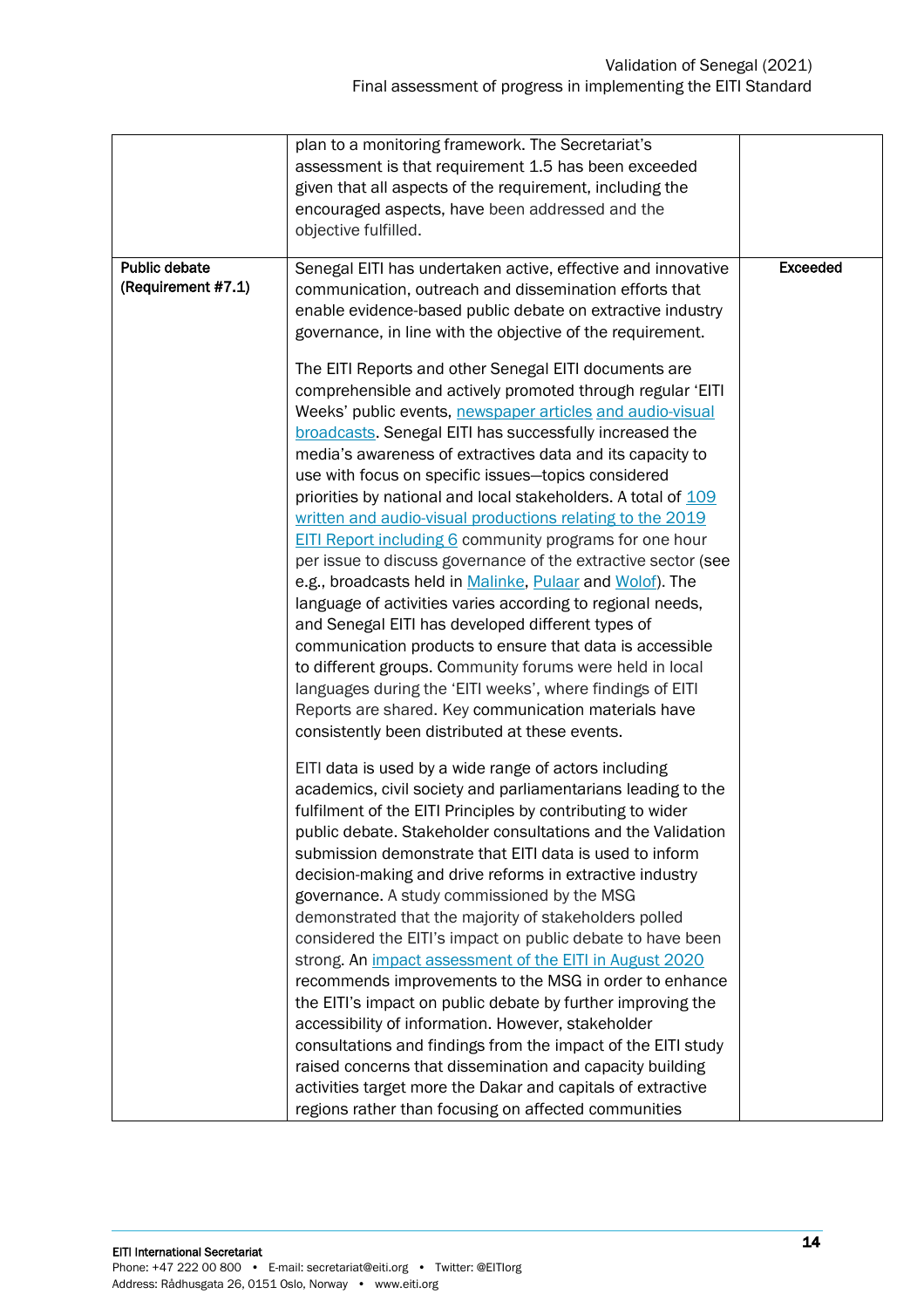|                                                                          | leading to the lack of public debate in zones where                                                                                                                                                                                                                                                                                                                                                                                                                                                                                                                                                                                                                                                                                                                                                                                                                                                                                                                                                                                                                          |           |
|--------------------------------------------------------------------------|------------------------------------------------------------------------------------------------------------------------------------------------------------------------------------------------------------------------------------------------------------------------------------------------------------------------------------------------------------------------------------------------------------------------------------------------------------------------------------------------------------------------------------------------------------------------------------------------------------------------------------------------------------------------------------------------------------------------------------------------------------------------------------------------------------------------------------------------------------------------------------------------------------------------------------------------------------------------------------------------------------------------------------------------------------------------------|-----------|
|                                                                          | extraction takes place.                                                                                                                                                                                                                                                                                                                                                                                                                                                                                                                                                                                                                                                                                                                                                                                                                                                                                                                                                                                                                                                      |           |
|                                                                          | The Secretariat's assessment is that all aspects of the<br>Requirement 7.1, including the encouraged aspects, have<br>been addressed and that the objective has been exceeded.                                                                                                                                                                                                                                                                                                                                                                                                                                                                                                                                                                                                                                                                                                                                                                                                                                                                                               |           |
| Data accessibility and<br>open data<br>(Requirement #7.2)                | Senegal EITI has agreed and published an open data policy.<br>The 2019 EITI Report and its summary, payments project<br>by project and various 2019 annexes (12) are available in<br>excel format through the open data portal. In addition, some<br>contextual data for the 2019 report such as the contribution<br>of the extractive industries to the economy (Requirement<br>6.3) and data on production (Requirement 3.2) are available<br>in various formats including .xlsx, .csv, .json and .html, while<br>beneficial ownership (requirement 2.5) and state<br>participation (2.6) data are available in .csv and .xlsx. Export<br>data (Requirement 3.3) is mainly disclosed through EITI<br>sources (some figures are also available on the ANSD<br>website, but in a less detailed format).<br>Stakeholder consultations and the Validation template did                                                                                                                                                                                                         | Fully met |
|                                                                          | not highlight any particular concern related to the<br>accessibility of the data for analysis. The Secretariat's<br>assessment is that all aspects of the requirement have<br>been addressed and that the objective to enable the<br>broader use and analysis of information on the extractive<br>industries has been fully met.                                                                                                                                                                                                                                                                                                                                                                                                                                                                                                                                                                                                                                                                                                                                             |           |
| <b>Recommendations from</b><br>EITI implementation<br>(Requirement #7.3) | The MSG has undertaken significant efforts to strengthen<br>the impact of EITI implementation by acting upon lessons<br>learned. It has set up a systematic approach to follow up on<br>recommendations from EITI reporting or Validation through<br>the creation of an ad-hoc committee by the MSG to follow<br>up on EITI recommendations and a Working Group at the<br>Ministry of Finance and Budget. The MSG's committee<br>oversees implementation of recommendations and<br>identifies remedy actions. The MSG has compiled the<br>recommendations dating back to 2015 as part of their<br>2019 EITI Report. In total, 13 of the 25 strategic<br>recommendations from the previous validation have been<br>fully implemented, while several (but not all)<br>recommendations from EITI Reports covering 2015-2018<br>have been fully implemented. The MSG's impact<br>assessment notes that SOEs and companies have fully<br>implemented relevant EITI recommendations, while not all<br>recommendations related to government agencies have yet<br>been implemented. | Fully met |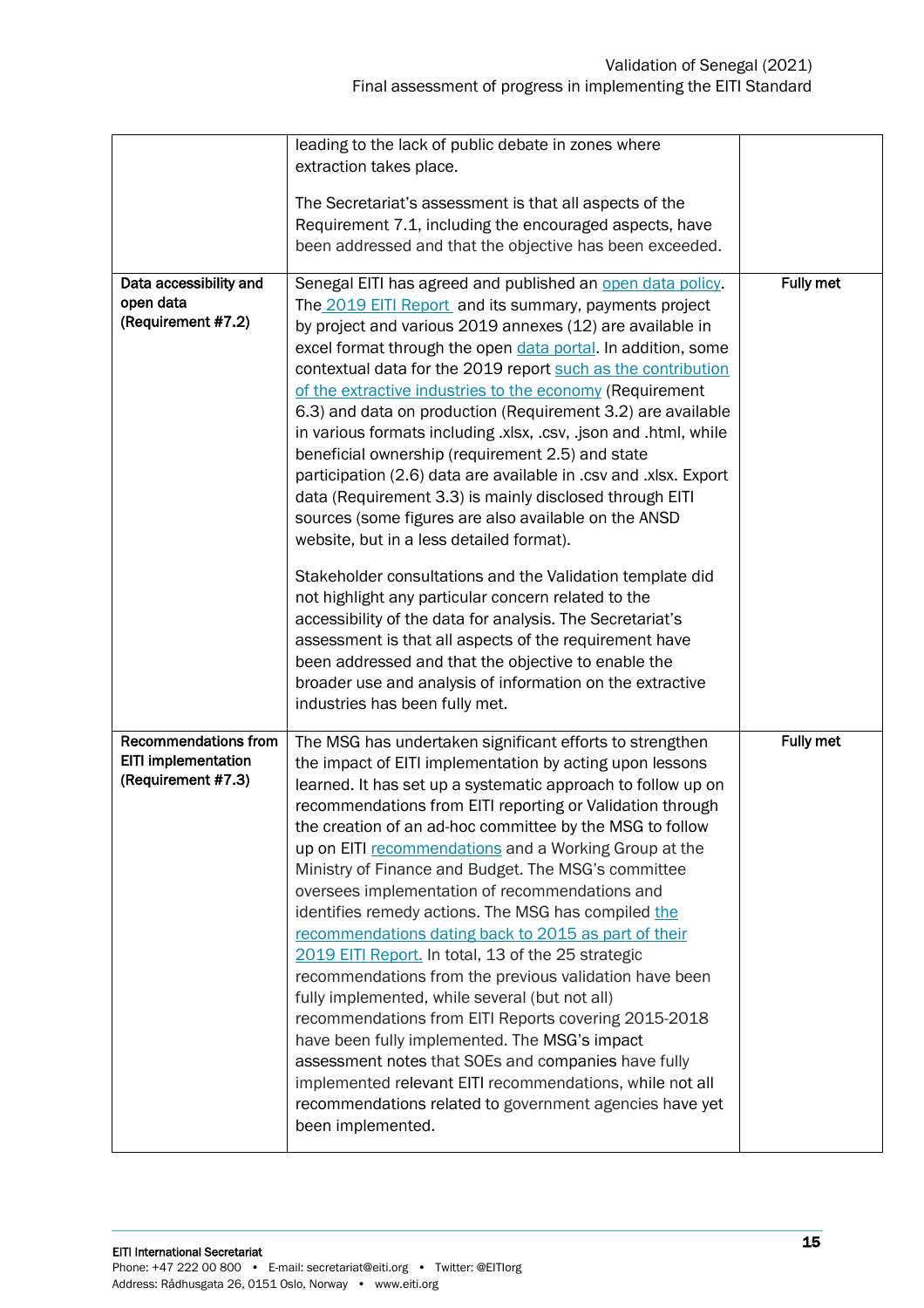|                                                                                          | The MSG has successfully engaged with stakeholders to<br>ensure implementation of recommendations including at<br>the highest political levels such as a meeting with the<br>President of the Republic of the Senegal around the EITI<br>recommendations. The MSG's capacity to engage with high-<br>level authorities has been key to implementing<br>recommendations, including on contract disclosure and the<br>beneficial ownership register. Follow-up on<br>recommendations is one of the key pillars of the 2021 EITI<br>work plan. The Secretariat's assessment is that Senegal has<br>fully met the requirement's objective to ensure that EITI<br>implementation is a continuous learning process that<br>contributes to policymaking based on the MSG regularly<br>considering findings and recommendations from the EITI<br>process and acting on those recommendations it deems are<br>priorities. |                 |
|------------------------------------------------------------------------------------------|------------------------------------------------------------------------------------------------------------------------------------------------------------------------------------------------------------------------------------------------------------------------------------------------------------------------------------------------------------------------------------------------------------------------------------------------------------------------------------------------------------------------------------------------------------------------------------------------------------------------------------------------------------------------------------------------------------------------------------------------------------------------------------------------------------------------------------------------------------------------------------------------------------------|-----------------|
| <b>Review the outcomes</b><br>and impact of EITI<br>implementation<br>(Requirement #7.4) | The MSG has undertaken efforts to review the outcomes<br>and impact of the EITI that exceed the requirement. In<br>addition to publishing annual progress reports covering<br>2018, 2019 and 2020, which include an assessment of<br>progress on the five outcome areas, the MSG commissioned<br>an impact study in 2020 that sought views from different<br>stakeholders from 2013 to 2020. The study captures<br>Senegal-EITI's efforts to address nationally key priorities,<br>mainstream the EITI into the government system and<br>improve data quality as well as tackle legal constraints<br>through advocacy, and broadly leverage institutionalisation<br>of EITI Requirements in national legislation.                                                                                                                                                                                                | <b>Exceeded</b> |
|                                                                                          | The MSG's efforts to take gender considerations and<br>inclusiveness into account are captured in the impact study<br>and the 2021 work plan. The MSG undertook consultations<br>to give all stakeholders an opportunity to provide feedback<br>on the EITI process and the impact of the EITI and has<br>reflected their views through the 2020 impact study, 2019,<br>2018 annual reports (Requirement 7.4.b). In addition,<br>stakeholders were able to provide feedback on the EITI<br>process through outreach events. The Secretariat's<br>assessment is that all aspects of the requirement, including<br>encouraged aspects, have been addressed and that the<br>objective of regular public monitoring and evaluation of<br>implementation that ensures the EITI's accountability has<br>been exceeded.                                                                                                 |                 |
|                                                                                          | New corrective actions and recommendations                                                                                                                                                                                                                                                                                                                                                                                                                                                                                                                                                                                                                                                                                                                                                                                                                                                                       |                 |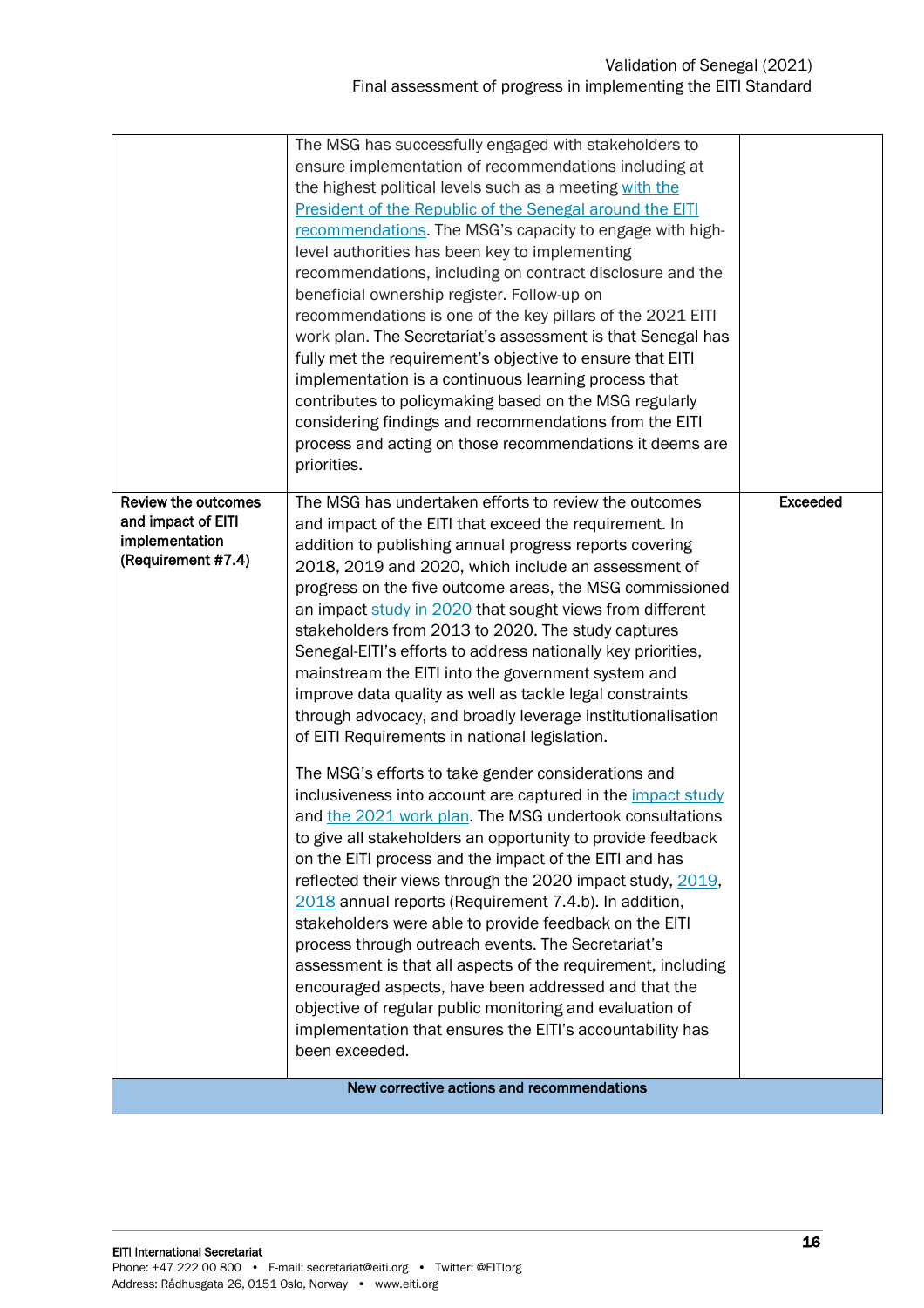- To strengthen implementation, Senegal is encouraged to reflect in its annual EITI work plan plans to monitor implementation of legal reforms and to regularly reconsider the scope of EITI disclosures, building on the EITI's input to recent legislative and regulatory reforms in recent years.
- To further strengthen the EITI's impact on public debate, Senegal is encouraged to tailor outreach and communications to specific stakeholders, such as local communities, parliamentarians, academics, civil society and media. Senegal is encouraged to further consider the information needs of stakeholders based on considerations such as gender, revenue management, environmental impact and climate change to inform the scope of EITI implementation.
- <span id="page-16-0"></span>• To strengthen the accessibility and usability of data, Senegal is encouraged to ensure that extractive sector data used in all charts and tables published by Senegal EITI is systematically published in machine readable and inter-operable format, and to code or tag EITI disclosures and other data files so that the information can be compared with other publicly available data in accordance with Requirement 7.2.d. In addition, the MSG could ensure wider use of EITI data to inform public debate, including in identifying corruption risks in licensing throughout the entire awards process and improving the availability of all extractive sector data in open format in a timely manner is also encouraged to facilitate data analysis.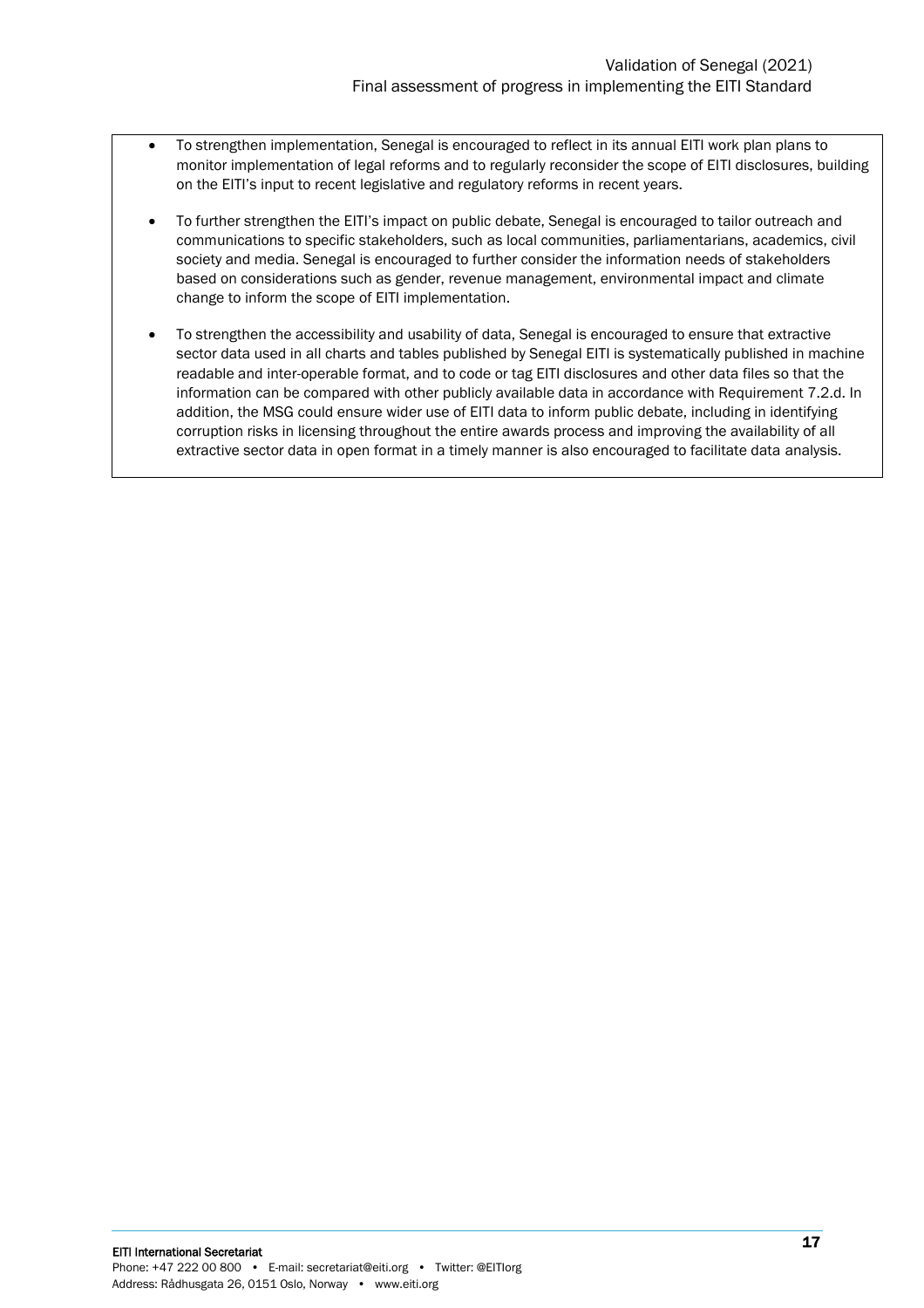## 3. Stakeholder engagement

This component assesses EITI Requirements 1.1 to 1.4, which relate to the participation of constituencies and multi-stakeholder oversight throughout the EITI process.

#### Progress by requirement and corrective actions

The detailed assessment of progress in addressing each EITI Requirement or corrective action is available from the data collection templates referenced in annex to this report.

| <b>EITI Requirement</b>                        | Summary of progress in addressing the EITI Requirement                                                                                                                                                                                                                                                                                                                                                                                                                                                                                                                                                                                                                                                                                                                                                                                                                                                                                                                                                                                                                                                                                                                                                                                                                                                                                                                                                                                                                                                                                                                                                                                                                                                                                                                                                                                                                                                                                                                                                                                                                                                                                                                                                                                                                                                                                                                                                      | <b>Assessment</b> |
|------------------------------------------------|-------------------------------------------------------------------------------------------------------------------------------------------------------------------------------------------------------------------------------------------------------------------------------------------------------------------------------------------------------------------------------------------------------------------------------------------------------------------------------------------------------------------------------------------------------------------------------------------------------------------------------------------------------------------------------------------------------------------------------------------------------------------------------------------------------------------------------------------------------------------------------------------------------------------------------------------------------------------------------------------------------------------------------------------------------------------------------------------------------------------------------------------------------------------------------------------------------------------------------------------------------------------------------------------------------------------------------------------------------------------------------------------------------------------------------------------------------------------------------------------------------------------------------------------------------------------------------------------------------------------------------------------------------------------------------------------------------------------------------------------------------------------------------------------------------------------------------------------------------------------------------------------------------------------------------------------------------------------------------------------------------------------------------------------------------------------------------------------------------------------------------------------------------------------------------------------------------------------------------------------------------------------------------------------------------------------------------------------------------------------------------------------------------------|-------------------|
| Government<br>engagement<br>(Requirement #1.1) | Senior government officials, including President Macky Sall and key<br>government Ministers, have regularly expressed public support for the<br>EITI in the 2017-2021 period. A senior government official has<br>consistently been in place to lead EITI implementation, with changes in<br>2017 and 2019. EITI is featured prominently in Senegal's letter of<br>intent to join OGP (its first national action plan is under development).<br>The government is fully, actively and effectively engaged in the EITI<br>process. The Senegal EITI secretariat, which has high capacity and<br>commitment, is hosted under the Office of the President of the<br>Republic. Government officials including the MSG Chair and officials up<br>to President Macky Sall have regularly intervened to resolve<br>bottlenecks in EITI implementation, for instance in ensuring the<br>publication of all extractive contracts, the establishment of an online oil<br>and gas cadastre and an EITI open data portal. The government has<br>played an active role in following up on EITI recommendations,<br>including in establishing a dedicated working group within the Ministry<br>of Finance. The government has provided consistent funding for EITI<br>implementation, which increased by 25% from 2018 to 2020 and is<br>institutionalised in the government budget.<br>Relevant government entities and parliamentarians are represented on<br>the MSG and regularly participate in all aspects of EITI implementation.<br>Government agencies, including those not directly represented on the<br>MSG, have been engaged in the provision of EITI data. Government<br>MSG members have ensured regular outreach to agencies not directly<br>represented on the MSG, including to solicit their input in the annual<br>EITI work plan and the MSG's review of outcomes and impact. There is<br>evidence of regular use of EITI data by various government entities and<br>officials, including in press statements and government reports, with a<br>view to generating public debate. There was consensus among<br>stakeholders consulted that the government's engagement at both<br>political and operational levels was public and effective.<br>The Secretariat's assessment is that the requirement's objective of full,<br>active, and effective government lead for EITI implementation has been | Fully met         |
| Industry engagement<br>(Requirement #1.2)      | fulfilled.<br>The industry constituency is fully, actively, and effectively engaged in all<br>aspects of EITI implementation. The MSG includes company<br>representatives that reflect the industry's structure, including four                                                                                                                                                                                                                                                                                                                                                                                                                                                                                                                                                                                                                                                                                                                                                                                                                                                                                                                                                                                                                                                                                                                                                                                                                                                                                                                                                                                                                                                                                                                                                                                                                                                                                                                                                                                                                                                                                                                                                                                                                                                                                                                                                                             | Fully met         |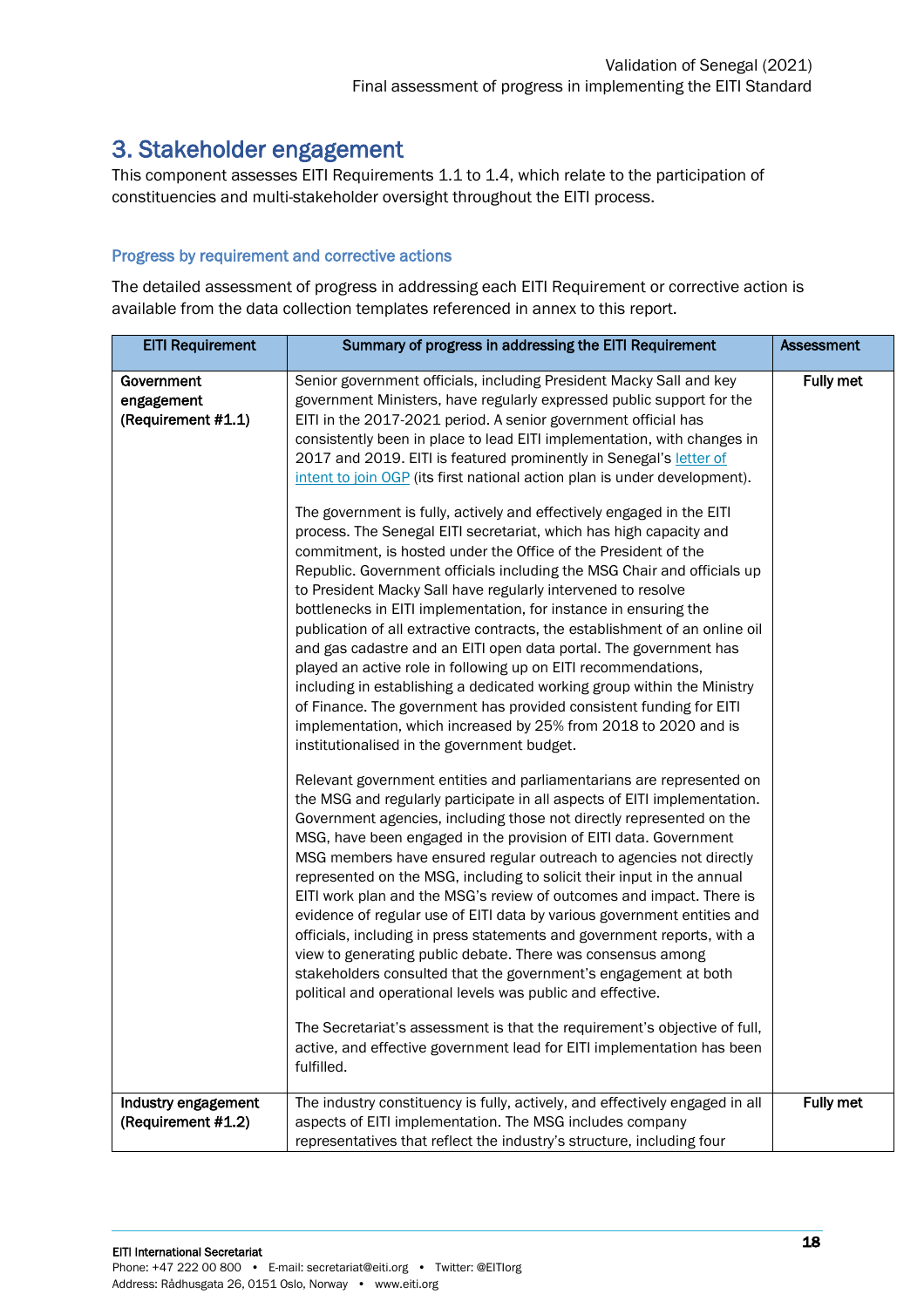|                                                          | members from mining and quarrying and two members from oil and<br>gas. Most industry MSG members actively participate in all aspects of<br>EITI implementation, with some weaknesses in MSG attendance by a<br>minority of mining, oil and gas company representatives. The<br>constituency has been proactive in replacing representatives that are<br>not able to participate in MSG meetings. There are clear mechanisms<br>for coordination of the broader constituency, including through the<br>Chamber of Mines and the Upstream Oil and Gas Companies<br>Consultation Framework. Consultations indicate that most companies<br>view EITI as more than a compliance exercise, with scope for<br>influencing policy-making and public debate particularly on the<br>emerging oil and gas sector. The broader constituency has provided<br>input to key EITI documents including the annual work plan and the<br>MSG's annual assessment of outcomes and impact. There is evidence<br>of use of data by companies and industry associations in both the<br>mining and petroleum sectors.<br>There is an enabling environment for company participation in the EITI.<br>The constituency has not highlighted any barriers to its participation in<br>all aspects of implementation, both in the 'Stakeholder engagement'<br>template and in consultations. All material companies (26 in 2019)<br>have participated in EITI reporting. The government has issued<br>executive decrees and enacted legislative changes to support EITI<br>implementation in Senegal, including in the 2016 Mining Code and the<br>2019 Petroleum Code. Over the years, government officials have<br>followed up with companies to encourage full participation in EITI<br>reporting as well as beneficial ownership disclosures. |                  |
|----------------------------------------------------------|---------------------------------------------------------------------------------------------------------------------------------------------------------------------------------------------------------------------------------------------------------------------------------------------------------------------------------------------------------------------------------------------------------------------------------------------------------------------------------------------------------------------------------------------------------------------------------------------------------------------------------------------------------------------------------------------------------------------------------------------------------------------------------------------------------------------------------------------------------------------------------------------------------------------------------------------------------------------------------------------------------------------------------------------------------------------------------------------------------------------------------------------------------------------------------------------------------------------------------------------------------------------------------------------------------------------------------------------------------------------------------------------------------------------------------------------------------------------------------------------------------------------------------------------------------------------------------------------------------------------------------------------------------------------------------------------------------------------------------------------------------------------------------------------------------------------|------------------|
| <b>Civil society</b><br>engagement<br>(Requirement #1.3) | Evidence and stakeholder consultations indicate that the Civil society<br>constituency is fully and effectively engaged. The nomination procedure<br>has been codified and it publicly available on the website of Senegal<br>ITIE. This new process seems to have been followed in practice during<br>the last round of nomination in 2021. The Publish What You Pay<br>Coalition is leading the constituency, with four seats reserved to the<br>members of the coalition, and three seats distributed to other<br>organisations. The constituency contributed to strengthen engagement,<br>outreach, and coordination during the period under review. There is<br>evidence of regular outreach by MSG members to the broader<br>constituency, even if this has not generated significant feedback or<br>input. Civil society in its broader sense uses and disseminates EITI data<br>in research, including at the local level.<br>There is no evidence of any barriers to civil society participation or input<br>to the EITI process related to freedom of association, expression,<br>operation, or access to public decision-making. There was consensus<br>among stakeholders consulted that the constituency had undertaken<br>some efforts to expand the group to newer organisations, although<br>most of the seven seats are currently held by organisations with a long<br>experience with the EITI. Thus, the Secretariat's assessment is that all<br>required aspects of the requirement have been addressed and the<br>requirement's objective has been fulfilled.                                                                                                                                                                                                                                  | <b>Fully met</b> |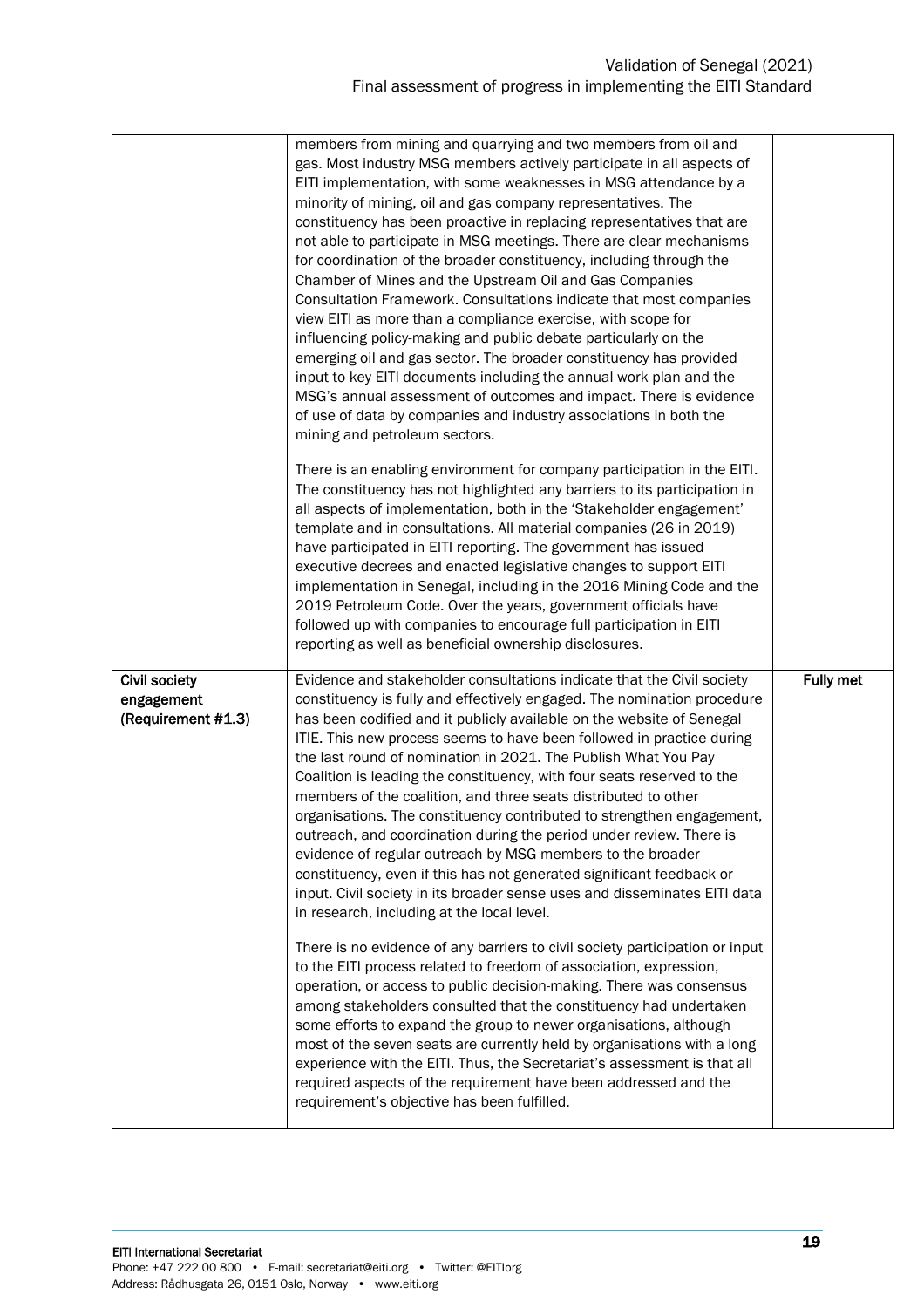#### Validation of Senegal (2021) Final assessment of progress in implementing the EITI Standard

| Multi-stakeholder group<br>(Requirement #1.4) | The MSG is a mature institution and includes self-appointed<br>representatives from each stakeholder group with no suggestion of<br>interference or coercion. Nominations procedures for industry and civil<br>society have been publicly codified. The mechanism for civil society<br>nominations on the MSG is open to the public and CSO members of the<br>MSG are operationally and in policy terms independent from<br>government and companies. Information on nominations procedures is<br>publicly available on the national EITI website. The ToR for the MSG<br>addresses the requirements of the EITI Standard, and stakeholders<br>have not highlighted any significant deviations from the ToR in practice.<br>Meetings are convened with sufficient advance warning and MSG | Fully met |
|-----------------------------------------------|-------------------------------------------------------------------------------------------------------------------------------------------------------------------------------------------------------------------------------------------------------------------------------------------------------------------------------------------------------------------------------------------------------------------------------------------------------------------------------------------------------------------------------------------------------------------------------------------------------------------------------------------------------------------------------------------------------------------------------------------------------------------------------------------|-----------|
|                                               | The MSG's per diem policy is clearly described on the Senegal EITI<br>website and there do not appear to be any deviations in practice.                                                                                                                                                                                                                                                                                                                                                                                                                                                                                                                                                                                                                                                   |           |
|                                               | New corrective actions and recommendations                                                                                                                                                                                                                                                                                                                                                                                                                                                                                                                                                                                                                                                                                                                                                |           |
| outcomes and impact.                          | To strengthen implementation, the government may wish to consider ways of strengthening the framework<br>for canvassing the broader government constituency for views as part of the MSG's annual review of                                                                                                                                                                                                                                                                                                                                                                                                                                                                                                                                                                               |           |

- To strengthen implementation, the industry constituency could consider means of further strengthening their systematic disclosures of EITI data through companies' routine publications, thereby integrating EITI disclosures into their annual public disclosure cycle.
- To further strengthen civil society engagement, the civil society constituency is encouraged to sustain efforts to further broaden the constituency and to ensure that voices critical of the management of extractive industries are adequately represented.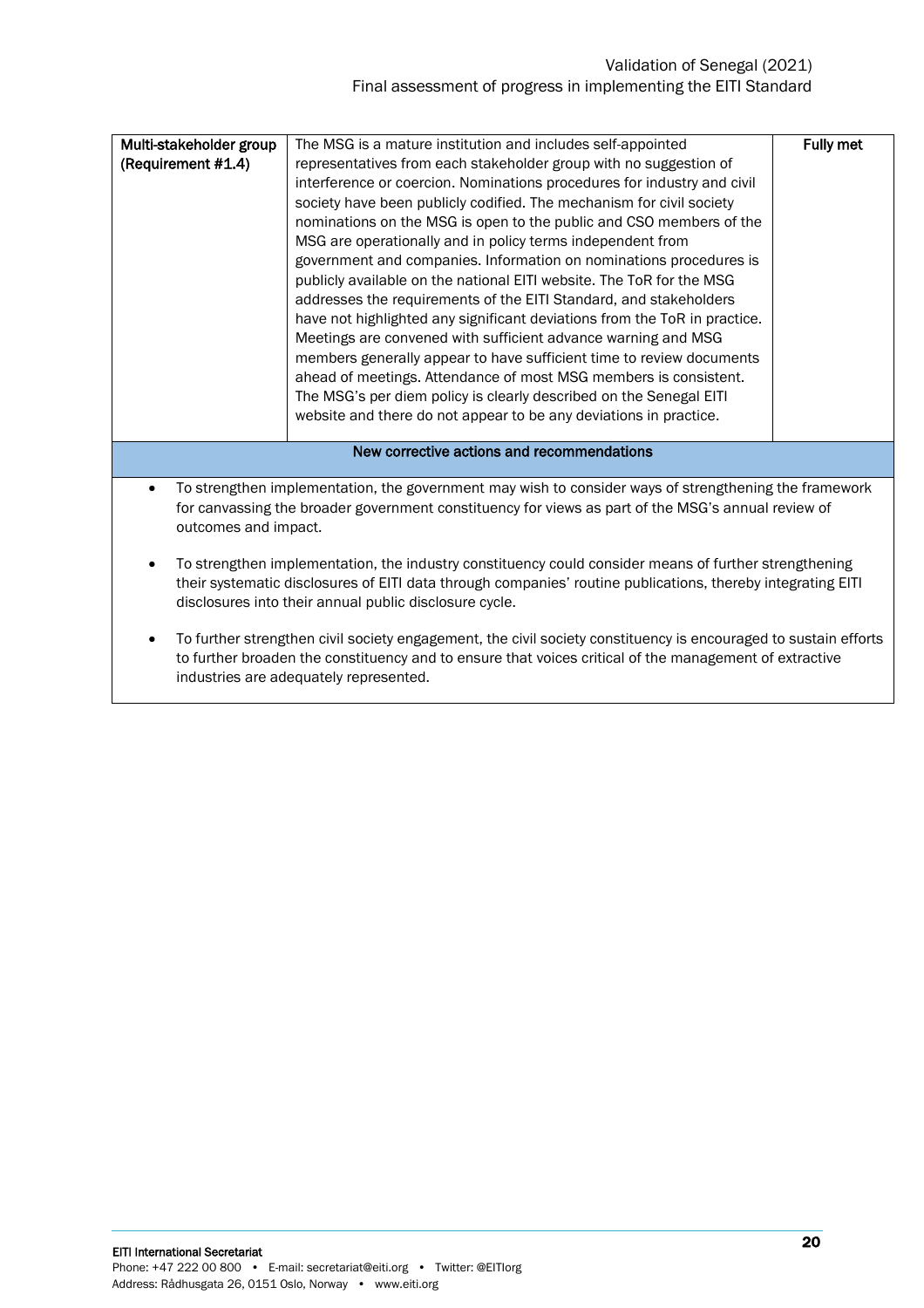## <span id="page-20-0"></span>4. Transparency

This component assesses EITI Requirements 2 to 6, which are the requirements of the EITI Standard related to disclosure.

#### <span id="page-20-1"></span>Overview of the extractive sector (Requirements 3.1, 6.3)

#### Overview of progress in the module

Senegal EITI has built a central repository of information about the extractive sector, including a presentation of the mining and the oil and gas sector. The main companies operating in the country as well as the main exploration projects are described, as well as a short history and future projects for both sectors. Some of this information is also available on government websites, but not on the level of details than the national EITI website. Therefore, all aspects of the requirement has been met, but not yet exceeded.

Senegal EITI has played a key role in improving the accessibility of information on the extractive industries' contribution to the economy, including by centralising information on their contribution (in absolute and relative terms) to GDP, government revenues, exports, and employment. While government portals provide information on extractive exports, the location of extractive activities and estimates of the value of informal extractive activities, much of the macro-economic data listed in Requirement 6.3 still appears to be primarily disclosed through annual EITI reporting. Therefore, the Secretariat's assessment is that Senegal has addressed all technical aspects of the requirement and that the broader objective of ensuring a public understanding of the extractive industries' contribution to the national economy and the level of natural resource dependency in the economy has been fully met, but not yet exceeded.

#### Progress by requirement and corrective actions

The detailed assessment of progress in addressing each EITI Requirement or corrective action is available from the data collection templates referenced in annex to this report.

| <b>EITI Requirement</b>                                                          | Summary of progress in addressing the EITI Requirement                                                                                                                                                                                                                                                                                                                                                                                                                                                                                                                                                                | Assessment       |
|----------------------------------------------------------------------------------|-----------------------------------------------------------------------------------------------------------------------------------------------------------------------------------------------------------------------------------------------------------------------------------------------------------------------------------------------------------------------------------------------------------------------------------------------------------------------------------------------------------------------------------------------------------------------------------------------------------------------|------------------|
| <b>Exploration</b><br>(Requirement #3.1)                                         | Senegal has addressed all aspects of this requirement: an<br>comprehensive overview of the mining sector is available on the Senegal<br>EITI website. It includes the most recent developments (2021), a brief<br>history and a summary of the main present / past projects. A similar<br>presentation is made about the nascent hydrocarbon sector.                                                                                                                                                                                                                                                                  | <b>Fully met</b> |
| Contribution of the<br>extractive sector to<br>the economy<br>(Requirement #6.3) | Senegal has exceeded the objective of this requirement by publishing the<br>extractive industries' contribution, in absolute and relative terms, to GDP,<br>government revenues, exports and employment, through systematic<br>disclosures. While Senegal's EITI reporting has not included estimates of<br>the informal sector's contribution to the extractive industries, public<br>reports on the government's statistics agency's website (ANSD) provide<br>estimates of informal activities. Although the 2019 EITI Report presents<br>the economic contribution of the extractive sector in a clearer and more | Exceeded         |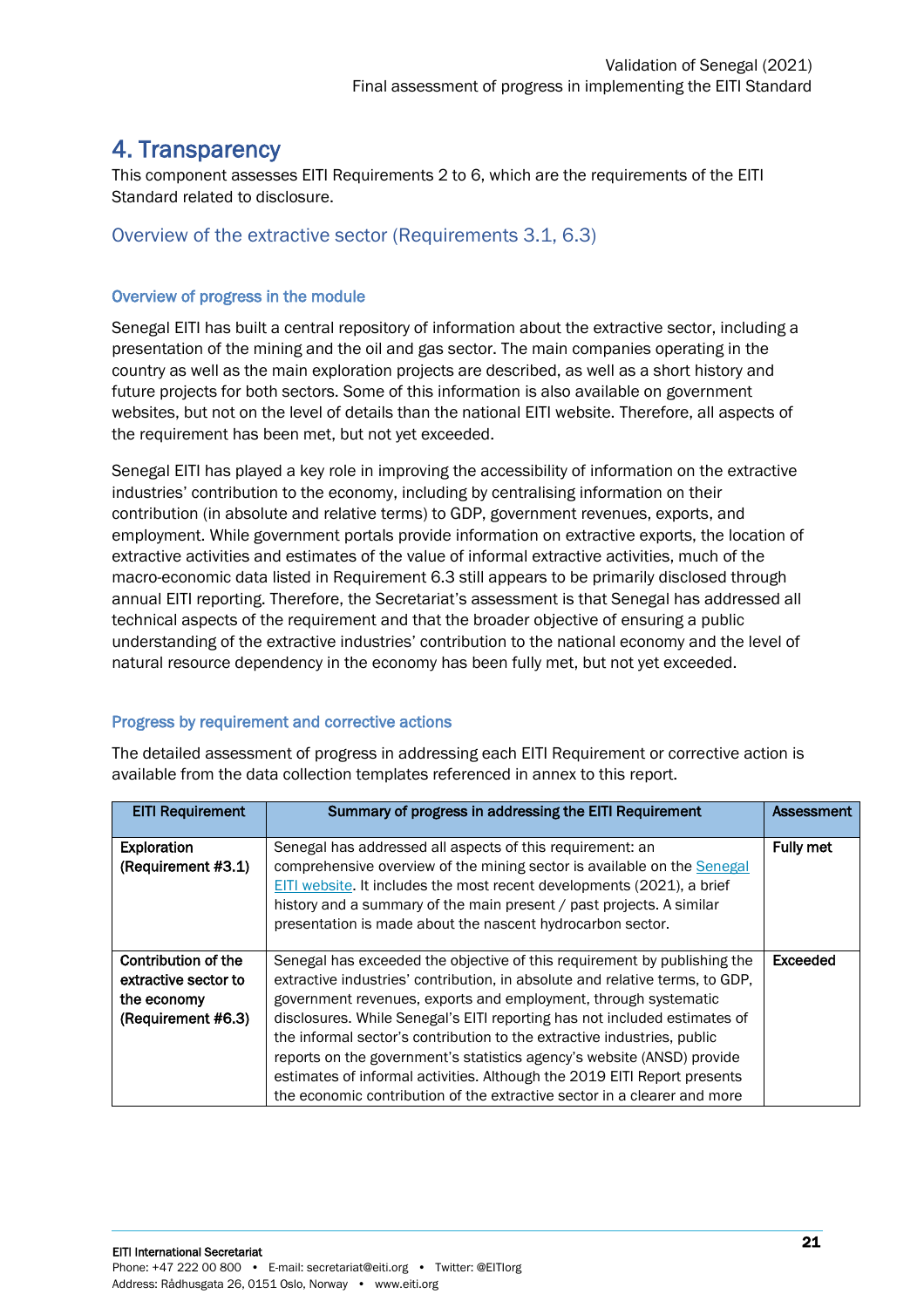|                                                                                                                                                                                                                   | accessible manner, the website of the ANSD contains all the information<br>listed under Requirement 6.3. |  |
|-------------------------------------------------------------------------------------------------------------------------------------------------------------------------------------------------------------------|----------------------------------------------------------------------------------------------------------|--|
|                                                                                                                                                                                                                   | New corrective actions and recommendations                                                               |  |
| To strengthen implementation, Senegal is encouraged to improve accessibility of information on the<br>contribution of the extractive industries to the economy through routine government and company<br>systems. |                                                                                                          |  |

#### <span id="page-21-0"></span>Legal environment and fiscal regime (Requirements 2.1, 2.4, 6.4)

#### Overview of progress in the module

Senegal has used its EITI reporting to establish a centralised repository of information on all aspects of the regulatory framework for the extractive industries, including the legal framework, fiscal regime, roles of government entities and reforms. This information is systematically disclosed on government websites, albeit spread across numerous different entities, which highlights the added value of EITI reporting in improving data accessibility. While the 2019 EITI Report provides only a cursory overview of reforms in the mining sector, information on oil and gas reforms is systematically disclosed on government websites and referenced on the EITI Senegal website. Beyond the EITI's role in tracking ongoing and planned reforms, stakeholders consulted from all constituencies highlighted Senegal EITI's proactive role in influencing sector reforms both through policy recommendations and in highlighting findings from the annual diagnostic of EITI disclosures of the rules and practices of extractive industry governance, reflected for instance in the input to the 2016 Mining Code and the 2019 Petroleum Code (*see Requirement 7.3*). A report from the Finance ministry on the fiscal incentives in the extractive industries, published on the national EITI website of Senegal, discloses a total of XOF 750 million for 2019. The Secretariat's assessment is that the requirement's objective of ensuring public understanding of all aspects of the regulatory framework for the extractive industries has been fully met but not yet exceeded, given that most of the information is available through EITI reporting.

Senegal has ensured the public accessibility of contracts underpinning mining, oil and gas activities as a basis for the public's understanding of the contractual rights and obligations of companies operating in the country's extractive industries. The government's commitment to publishing all extractive contracts was a central tenet of the country's application for EITI candidature in 2013 and was initially operationalised in October 2016. The government has established the regulatory framework for the systematic publication of all extractive contracts and licenses, with relevant legal provisions included in the 2016 Mining Code, the 2019 Petroleum Code and the 2012 Public Finance Management Transparency Code. All contracts and licenses in both the mining and petroleum sectors have now been published, including exploration licenses and all annexes, amendments and riders, irrespective of the date at which they were concluded. The Government Information Office (Bureau d'Information Gouvernementale (BIG) has published the contracts for both [mining](http://www.big.gouv.sn/index.php/contrats-miniers/) and [petroleum,](http://www.big.gouv.sn/index.php/les-contrats-petroliers/) while the EITI Senegal website provides a list of published contracts and amendments for both [mining](https://itie.sn/contrats-miniers/) and [petroleum,](https://itie.sn/contrats-petroliers/) with both contracts and licenses as well as the related Decrees and Orders (*Arrêtés*) published online. The MSG tracks publication of contracts and licenses in a systematic way by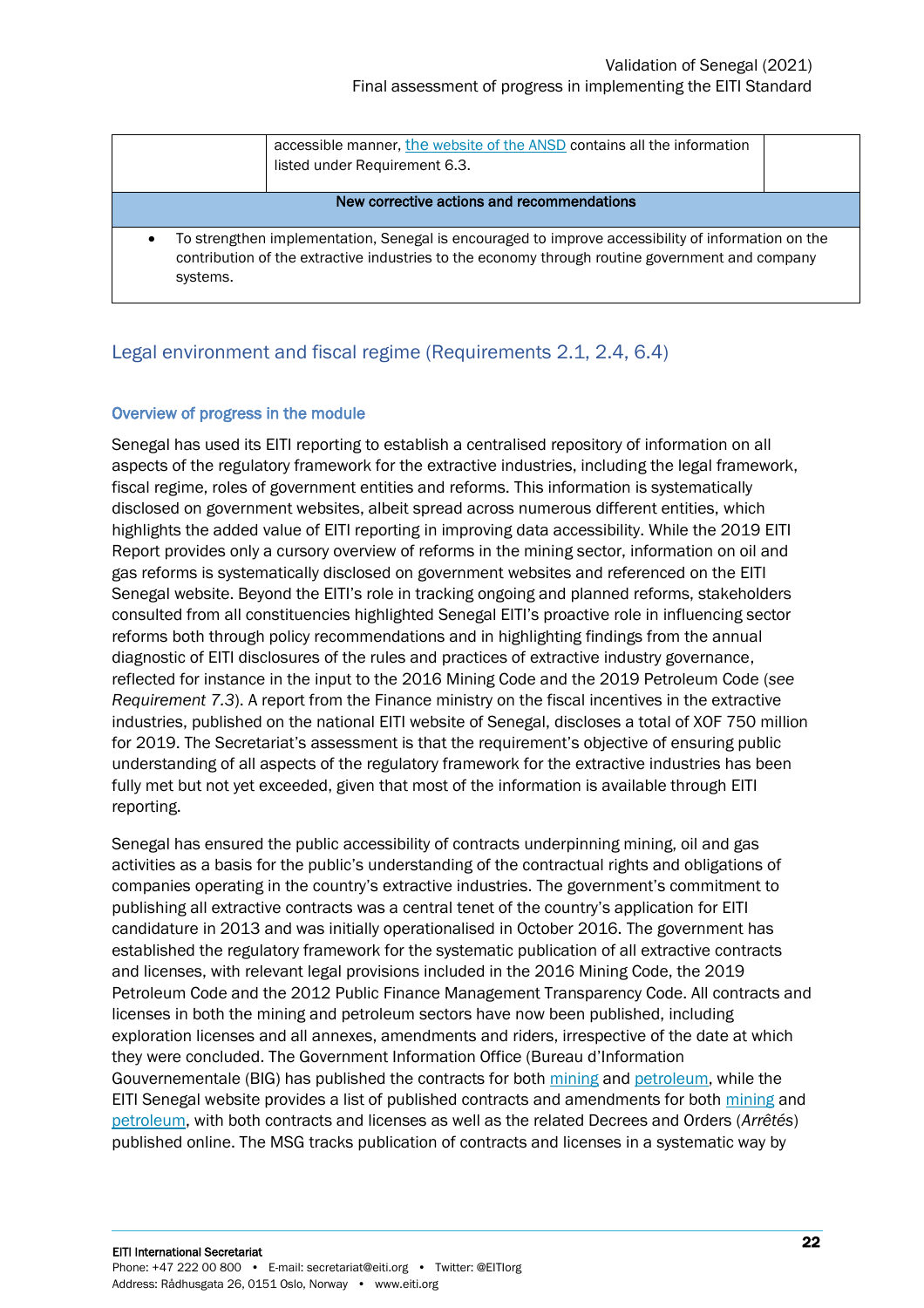publishing an [overview](https://itie.sn/?offshore_dl=7450) of all contracts and licenses, with guidance on accessing the full text of each. Stakeholders consulted from all constituencies highlighted the public disclosure of all extractive contracts as a key achievement of EITI implementation. There is evidence of some research and analysis of disclosed extractive contracts, including in academic and civil society reviews. Given the comprehensiveness of extractive contracts and licenses disclosed as well as Senegal EITI's impact in improving the accessibility of these documents of key public interest, the Secretariat's assessment is that Senegal has exceeded the requirement's objective of ensuring the public accessibility of all licenses and contracts underpinning extractive activities.

Responding to significant public demand for information on the environmental impact of the extractive industries, Senegal EITI has laid the foundations to assess the adequacy of the regulatory framework and to inform on the environmental impact of the extractive sector as well as determine the level of compliance by extractive companies with obligations related to the environment. The 2019 EITI Report describes the institutional framework and the various state entities involved in environmental management relating to extractive activities. The legal framework is composed of the constitution of Senegal, the Environmental Code, the Mining Code and international conventions. The procedures related to environmental impact studies such as the conditions of application and their validation are also described. The types of environmental expenditure are listed in section 4.1.12.3. Section 4.2.10 provides additional information on environmental obligations in the petroleum sector. The environmental code is available online on the website of the Ministry of the Environment. However, the environmental impact studies are not yet available on the website of the DEEC, the agency responsible for conducting them.

#### Progress by requirement and corrective actions

| <b>EITI Requirement</b>                                       | Summary of progress in addressing the EITI Requirement                                                                                                                                                                                                                                                                                                                                                                                                                                                                                                                                                                                                                                                                                                                   | <b>Assessment</b> |
|---------------------------------------------------------------|--------------------------------------------------------------------------------------------------------------------------------------------------------------------------------------------------------------------------------------------------------------------------------------------------------------------------------------------------------------------------------------------------------------------------------------------------------------------------------------------------------------------------------------------------------------------------------------------------------------------------------------------------------------------------------------------------------------------------------------------------------------------------|-------------------|
| Legal framework<br>and fiscal regime<br>(Requirement<br>#2.1) | Senegal has addressed all aspects of this requirement by ensuring<br>that Senegal's EITI reporting summarises descriptions of the legal<br>environment and fiscal regime for mining, oil and gas, including the<br>roles of government entities, the level of fiscal devolution and<br>ongoing of planned reforms in oil and gas, rather than mining.<br>Government websites provide some of this information in a dispersed<br>manner, including updates on ongoing reforms in the mining sector.<br>The Secretariat's assessment is that Senegal has fully addressed the<br>requirement's objective but has not yet exceeded the requirement<br>given that the majority of this information is not yet systematically<br>disclosed on government and company websites. | Fully met         |
| <b>Contracts</b><br>(Requirement<br>#2.4)                     | Senegal has exceeded the objective of Requirement 2.4 by<br>comprehensively disclosing all contracts and licenses for the 1979-<br>2021 period, using the EITI platform to improve the accessibility of<br>information. All aspects of the Requirement have been addressed,<br>including the encouraged aspects of disclosing all historical<br>contracts. State contract disclosure practices are aligned with policy,<br>which the MSG has documented. The MSG has compiled a<br>comprehensive list of all contracts and associated licenses, indicating                                                                                                                                                                                                               | <b>Exceeded</b>   |

The detailed assessment of progress in addressing each EITI Requirement or corrective action is available from the data collection templates referenced in the annex to this report.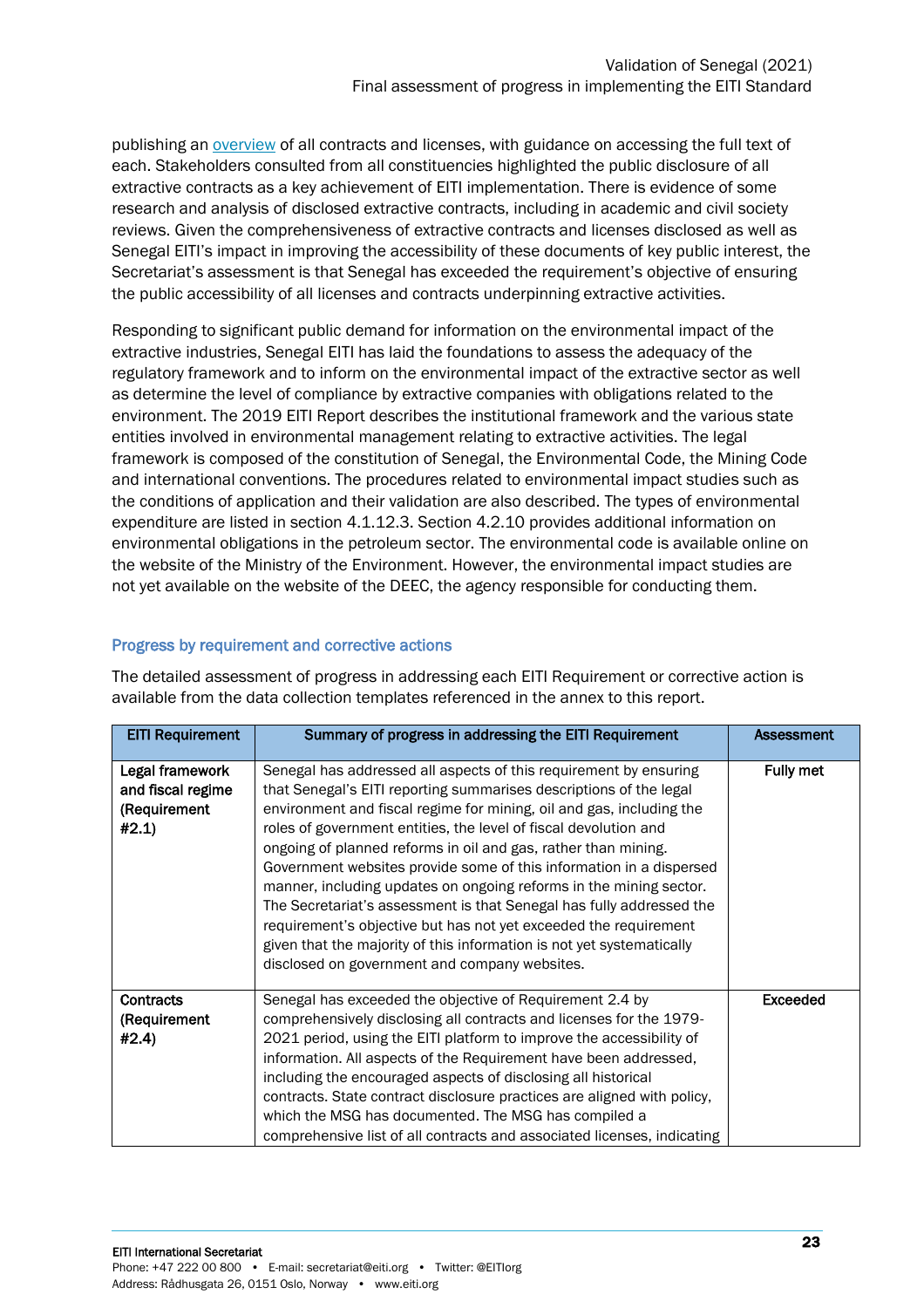|                                                                                                                                                                                                                                                                                                                                 | the public accessibility of each. The Secretariat's assessment is that<br>Senegal has exceeded the objective of the requirement given the<br>accessibility of this data, and its relevance to public debate.                                                                                                                                                                                                                                                                                                                                                                                                                                                                                                                                                                                                                                                                                                                                                                                                                                                                                                    |              |  |
|---------------------------------------------------------------------------------------------------------------------------------------------------------------------------------------------------------------------------------------------------------------------------------------------------------------------------------|-----------------------------------------------------------------------------------------------------------------------------------------------------------------------------------------------------------------------------------------------------------------------------------------------------------------------------------------------------------------------------------------------------------------------------------------------------------------------------------------------------------------------------------------------------------------------------------------------------------------------------------------------------------------------------------------------------------------------------------------------------------------------------------------------------------------------------------------------------------------------------------------------------------------------------------------------------------------------------------------------------------------------------------------------------------------------------------------------------------------|--------------|--|
| Environmental<br>impact<br>(Requirement<br>#6.4)                                                                                                                                                                                                                                                                                | Senegal has mostly met the objective of this requirement. The legal<br>framework relative to environmental management is addressed in<br>the 2019 EITI Report and the environmental contributions are<br>published, including the procedures for Environmental Impact<br>Assessments. The Ministry of Environment website discloses relevant<br>legal documents and procedures as well as a description of the<br>general impact of Climate Change on Senegal and the country's<br>objective of greenhouse gases reduction. However, there is little<br>evidence of public disclosure of the evaluations performed on<br>environmental impacts of extractive projects or the monitoring of<br>extractive companies' environmental obligations in practice.                                                                                                                                                                                                                                                                                                                                                      | Not assessed |  |
|                                                                                                                                                                                                                                                                                                                                 | Environmental expenditures are disclosed in Annex 8, which does not<br>seem to distinguish between mandatory and voluntary expenditures<br>nor to disaggregate the transactions by revenue stream. The<br>distinction between voluntary and mandatory environmental tax has<br>been clarified after consultation with the Ministry of Environment,<br>with mandatory expenditures consisting of payments to the<br>rehabilitation funds (Fonds de rehabilitation) and environmental and<br>social management plans (Plan de gestion environnementale et<br>sociale) while voluntary expenditures consist of institutional support<br>('Appui institutionnel'). It is possible to identify most of the individual<br>environmental payments in the reporting templates of the material<br>companies provided in the annexes, and therefore to disaggregate<br>the environmental payments/expenditures by revenue stream.<br>Several environmental mechanisms, such as the rehabilitation funds<br>or the pollution tax do not seem to be currently operational, and no<br>contributions have been noted in 2019. |              |  |
|                                                                                                                                                                                                                                                                                                                                 | Thus, the Secretariat's assessment is that the requirement's<br>objective has not yet been achieved that Requirement 6.4 should<br>remain as not assessed in order not to penalise Senegal for gaps in<br>progress towards an aspect of the EITI Standard that is only<br>encouraged.                                                                                                                                                                                                                                                                                                                                                                                                                                                                                                                                                                                                                                                                                                                                                                                                                           |              |  |
| New corrective actions and recommendations                                                                                                                                                                                                                                                                                      |                                                                                                                                                                                                                                                                                                                                                                                                                                                                                                                                                                                                                                                                                                                                                                                                                                                                                                                                                                                                                                                                                                                 |              |  |
| To strengthen implementation, the government is encouraged to publish environmental impact studies<br>$\bullet$<br>related to extractive activities on the DEEC website. To strengthen the monitoring of environmental<br>impact of the nascent gas sector and the mining sector and to answer to significant interest from the |                                                                                                                                                                                                                                                                                                                                                                                                                                                                                                                                                                                                                                                                                                                                                                                                                                                                                                                                                                                                                                                                                                                 |              |  |

public, Senegal could consider ways to document and highlight the non-payment of several environmental payments/expenditures, such as the provision to the rehabilitation funds, the pollution tax or the surface tax in the oil and gas sector.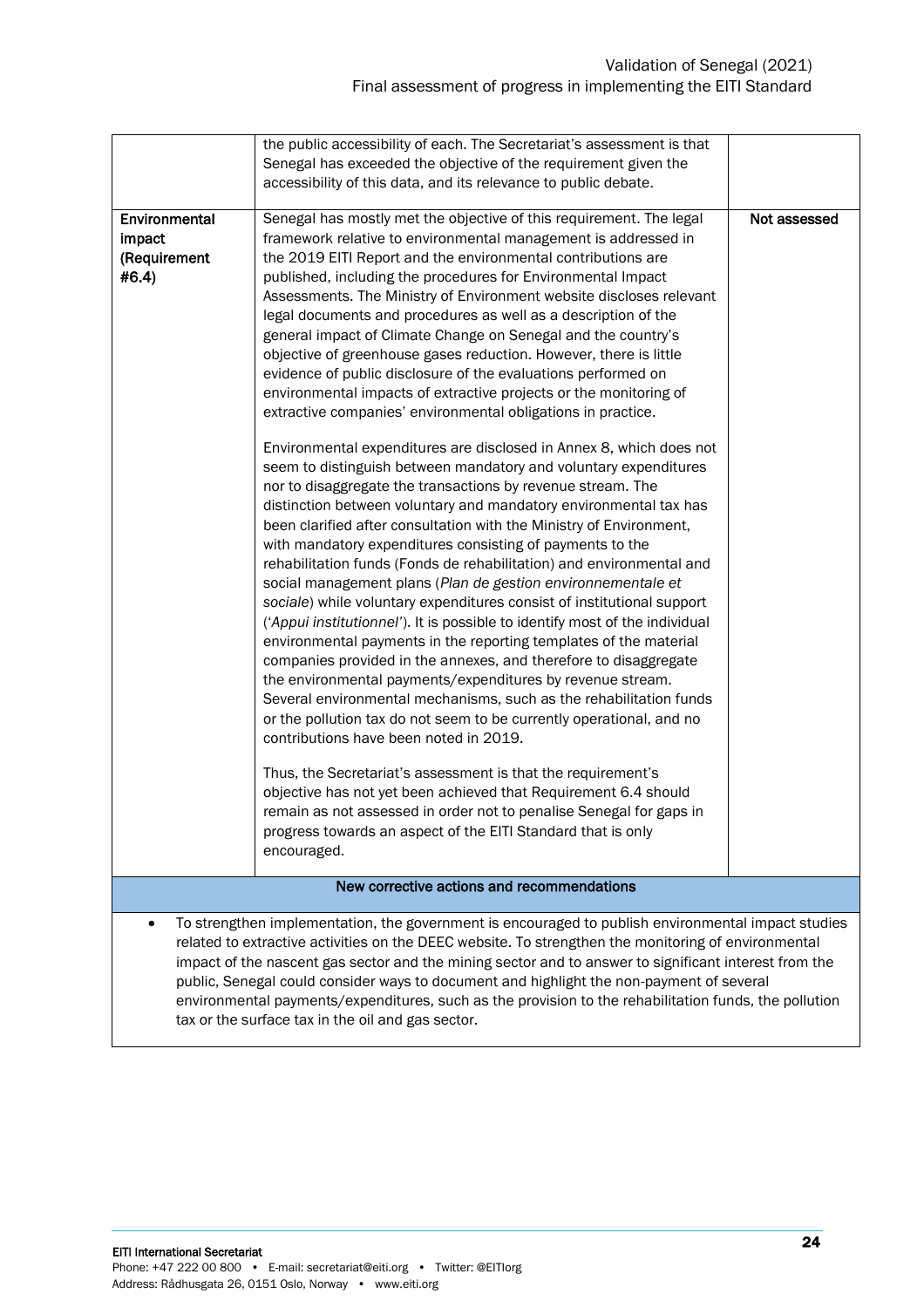#### <span id="page-24-0"></span>Licenses and property rights (Requirements 2.2, 2.3)

#### Overview of progress in the module

Senegal has made progress in clarifying the license and contract award and transfer process. As highlighted in the previous Validation, statutory technical and financial criteria assessed in the process of awarding and transferring licenses did not exist in either the mining or petroleum sectors, up until 2020 in the petroleum sector and 2021 in the mining sector. The 2019 Petroleum Code's implementing decree in 2020 and the Ministry of Mines and Geology's new Manual of Procedures issued in 2021 clarified the statutory criteria assessed for both awards and transfers. Senegal EITI played a role in supporting the development of these two procedural clarifications, drawing on findings from EITI reporting to date. This was identified as a key achievement of Senegal EITI in the past two years according to stakeholders consulted in government, industry, and some civil society representatives. The 2019 EITI Report confirms the lack of clear criteria assessed in awards and transfers in 2019 and highlights the importance of the review of non-trivial deviations in practice in the absence of clear statutory criteria. The lack of clear criteria for both mining and petroleum license awards and transfers has now been addressed as a challenge, with the enactment of implementing regulations to the 2019 Petroleum Code in 2020 and the publication of a Manual of Procedures by the Ministry of Mines and Geology in 2021. While there was a hiatus in new oil and gas license and contract awards in the 2017-2020 given the preparations and transition to the 2019 Petroleum Code (and no oil and gas license transfers in 2019), there was a significant number (97) of new mining license awards in 2019 and one mining license transfer.

Stakeholders consulted from different constituencies highlighted the EITI's impact in reducing the level of discretion in licensing procedures in both the mining and petroleum sectors, noting the relevance of this work to the public debate on the sector in recent years. The MSG commissioned a detailed 60-page [review](https://itie.sn/wp-content/uploads/2021/06/RAPPORT-POUR-ITIE-VERSION-DU-30-JUIN-2021-VFINALE.pdf) of the practice of mining license awards and transfers in 2019 based on review of all the licenses awarded in 2019, published on the Senegal EITI website in June 2021. In his review, the consultant received the documentation for 75 of the 97 license awards, and 22 were not communicated by the licensing authority, the DMG. The 2019 EITI Report highlights both written assurances from the Mines and Geology Directorate about the absence of any non-trivial deviations in mining license awards in 2019. The standalone study's findings report three license awards only partially compliant with statutory procedures. This finding calls into question the comprehensiveness of the diagnostic study's findings, given that the lack of accessibility of key information related to some of the license awards reviewed was not available and therefore that a diagnostic could not be completed with regards to these license awards. This appears to be a gap with regards to the MSG's own ToR for this diagnostic study. The MSG adopted the study's recommendations, in particular relating to the need for improvements in the Mining and Geology Department's record-keeping to ensure consistent accessibility of all documents related to every license award and transfer. For the oil and gas sector, there was no license awards of transfers for the year under review, and an assessment of practice of license awards and transfers including non-trivial deviations could not be replicated. Issues related to license and contract allocations have emerged as key issues of public interest, particularly in the oil and gas sector, since public controversy in 2019 following an international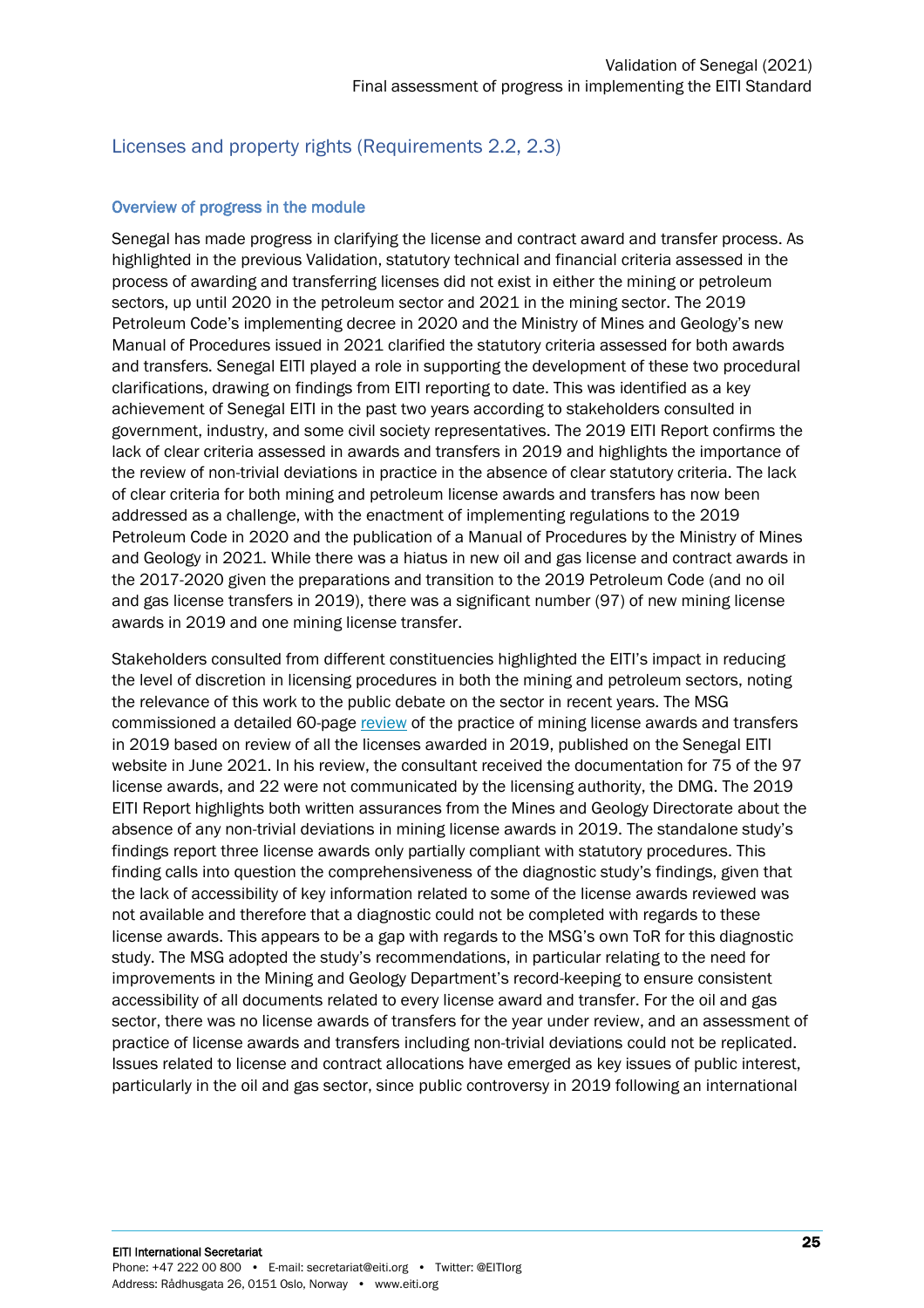news report<sup>3</sup> alleging irregularities in the 2012 award and subsequent transfer of oil and gas contracts that later became the basis of Senegal's landmark Grand Tortue/Ahmeyim LNG project. Therefore, the Secretariat's assessment is that all technical aspects of Requirement 2.2 have been addressed but that the objective of providing a public overview of awards and transfers of oil, gas and mining licenses as a basis for allowing stakeholders to identify and address possible weaknesses in the license allocation process has been only mostly met. Indeed, despite significant public attention on petroleum licensing practices since 2019, Senegal EITI has only focused its review of non-trivial deviations on the mining sector, without reviewing historical licensing practices in the oil and gas sector. Several stakeholders consulted from all three constituencies considered that weaknesses in the licensing procedures in both mining and petroleum had been significantly reduced given the codification of new specific licensing procedures, including criteria assessed, as well as the requirement for beneficial ownership disclosure as a precondition for license awards.

The improvements in availability of license information in accordance with Requirement 2.3 since the previous Validation are notable. Whereas the primary mode of disclosure of license data was the annual EITI Report in the period reviewed under the previous Validation, Senegal has since established online cadastral portals for both [mining](https://portals.landfolio.com/Senegal/fr/) and [petroleum,](https://cadastre-petrolier.senegal.revenuedev.org/) both launched in 2021 ahead of the commencement of Validation. While the launch of these portals came only months ahead of Validation, their inception dates back to 2018 with several years required for the development of these new government systems. All information mandated under Requirement 2.3.b is comprehensively disclosed for all active licenses, irrespective of the materiality of payments to government from the license-holding companies. In the strategically important oil and gas sector, the cadastral portal integrates information for each license on the shareholders of license-holding companies, the related contract, and the related non-tax payments to government. This provides a robust basis for promoting public debate, research and analysis on companies' adherence to contractual obligations, when used in conjunction with other data disclosed in accordance with the EITI Standard. None of the stakeholders consulted considered that there were any gaps in the information provided through these portals, nor risks to the future maintenance and updates of these portals. Therefore, the Secretariat's assessment is that all technical aspects of Requirement 2.3, including the encouraged aspects, have been fully addressed and that the objective of ensuring the public accessibility of comprehensive information on property rights related to extractive deposits and projects has been exceeded.

#### Progress by requirement and corrective actions

The detailed assessment of progress in addressing each EITI Requirement or corrective action is available from the data collection templates referenced in the annex to this report.

| EITI.<br>Requirement           | Summary of progress in addressing the EITI Requirement                                                                                              | Assessment |
|--------------------------------|-----------------------------------------------------------------------------------------------------------------------------------------------------|------------|
| <b>Contract and</b><br>license | Senegal has mostly met the objective of this requirement by providing a<br>public overview of awards and transfers of oil, gas and mining licenses, | Mostly met |

<sup>3</sup> BBC Africa Eye & Panorama (June 2019), 'The \$10 Billion Energy Scandal – documentary', accessible at [https://www.youtube.com/watch?v=UlTXRWMYpzQ.](https://www.youtube.com/watch?v=UlTXRWMYpzQ) See also response from the African Energy Chamber: Bloomberg (July 2019), 'The African Energy Chamber Debunks the Senegalese USD\$10 Billion Scandal that Never Was', accessible at [https://www.bloomberg.com/press-releases/2019-07-29/the-african-energy-chamber-debunks-the-senegalese-usd-10-billion](https://www.bloomberg.com/press-releases/2019-07-29/the-african-energy-chamber-debunks-the-senegalese-usd-10-billion-scandal-that-never-was)[scandal-that-never-was.](https://www.bloomberg.com/press-releases/2019-07-29/the-african-energy-chamber-debunks-the-senegalese-usd-10-billion-scandal-that-never-was)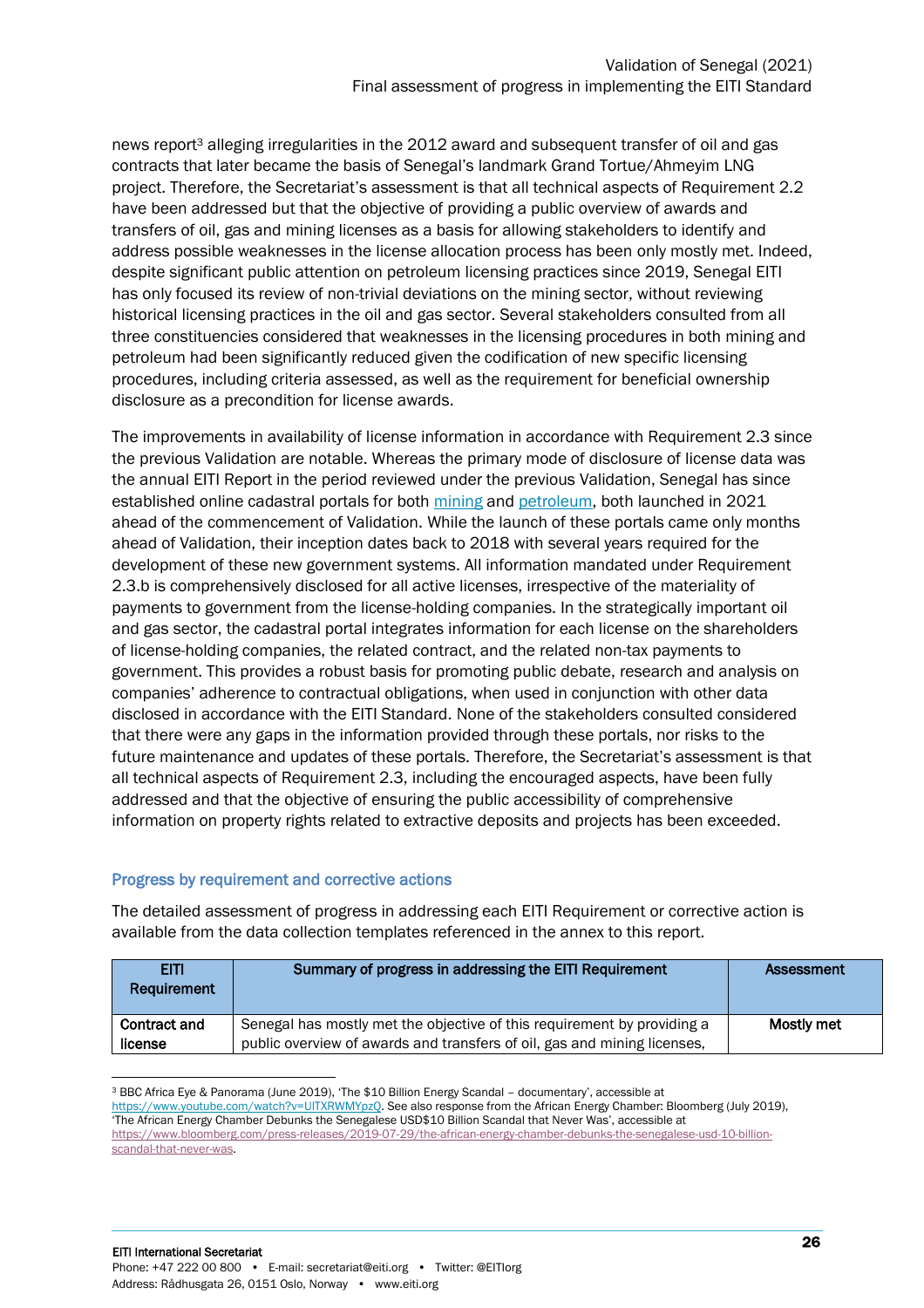| allocations                                                                                                      | the statutory procedures for license awards and transfers and an                                               |                 |  |  |
|------------------------------------------------------------------------------------------------------------------|----------------------------------------------------------------------------------------------------------------|-----------------|--|--|
| (Requirement                                                                                                     | attempt at assessing whether these procedures are followed in practice.                                        |                 |  |  |
| #2.2)                                                                                                            | Senegal's EITI reporting has provided annual disclosures of the numbers                                        |                 |  |  |
|                                                                                                                  | and identities of licenses awarded and transferred, the general award                                          |                 |  |  |
|                                                                                                                  | and transfer procedures and has been transparent about the lack of                                             |                 |  |  |
|                                                                                                                  | technical and financial criteria until the publication of the Ministry of                                      |                 |  |  |
|                                                                                                                  | Mines and Geology's Procedural Manual and the 2020 Decree                                                      |                 |  |  |
|                                                                                                                  | implementing the 2019 Petroleum Code. The MSG has prepared                                                     |                 |  |  |
|                                                                                                                  | diagnostic reports on licensing practices in the mining sector, as a                                           |                 |  |  |
|                                                                                                                  | means of informing public policy making and reforms. All the 97 mining                                         |                 |  |  |
|                                                                                                                  | license awards have been reviewed by an independent consultant. The                                            |                 |  |  |
|                                                                                                                  | results, including the assessment of non-trivial deviations, are available                                     |                 |  |  |
|                                                                                                                  | in the annex 3 of the study. Based on the review, the MSG has also                                             |                 |  |  |
|                                                                                                                  | made recommendations to licensing authorities in Senegal, such as                                              |                 |  |  |
|                                                                                                                  | using the newly adopted manual of procedures to assess future awards                                           |                 |  |  |
|                                                                                                                  | and transfers of extractive licenses. However, the Secretariat's                                               |                 |  |  |
|                                                                                                                  | assessment is that the MSG's assessment of non-trivial deviations in                                           |                 |  |  |
|                                                                                                                  |                                                                                                                |                 |  |  |
|                                                                                                                  | practice did not fulfil the MSG's own Terms of Reference for this                                              |                 |  |  |
|                                                                                                                  | diagnostic assessment, raising concerns over the comprehensiveness of                                          |                 |  |  |
|                                                                                                                  | the study's findings, given the lack of availability of documentation                                          |                 |  |  |
|                                                                                                                  | related to some of the license awards reviewed. Given the lack of new oil                                      |                 |  |  |
|                                                                                                                  | and gas license awards and transfers in 2019, the MSG did not carry out                                        |                 |  |  |
|                                                                                                                  | the same type of diagnostic work on petroleum license awards and                                               |                 |  |  |
|                                                                                                                  | transfers, either for 2019 or earlier periods. Therefore, the Secretariat's                                    |                 |  |  |
|                                                                                                                  | assessment is that the objective of Requirement 2.2 has not yet been                                           |                 |  |  |
|                                                                                                                  | fulfilled given that Senegal EITI's review of non-trivial deviations in the                                    |                 |  |  |
|                                                                                                                  | mining sector has not yet been replicated in the oil and gas sector,                                           |                 |  |  |
|                                                                                                                  | despite significant public attention to petroleum licensing practices.                                         |                 |  |  |
|                                                                                                                  |                                                                                                                |                 |  |  |
| Register of                                                                                                      | The two new cadastral systems with online portals in both the petroleum                                        | <b>Exceeded</b> |  |  |
| licenses                                                                                                         | and mining sectors, launched in May and June 2021, respectively, has                                           |                 |  |  |
| (Requirement                                                                                                     | comprehensively addressed all aspects of Requirement 2.3. The                                                  |                 |  |  |
| #2.3)                                                                                                            | development of these cadastral portals took several years (from 2018)                                          |                 |  |  |
|                                                                                                                  | given the establishment of government systems involved. Senegal has                                            |                 |  |  |
|                                                                                                                  | exceeded the objective of this requirement to ensure the public                                                |                 |  |  |
|                                                                                                                  | accessibility of comprehensive information on property rights related to                                       |                 |  |  |
|                                                                                                                  | extractive projects by the timeliness and accessibility of the data on the                                     |                 |  |  |
|                                                                                                                  | two new cadastre portals for mining and petroleum.                                                             |                 |  |  |
|                                                                                                                  |                                                                                                                |                 |  |  |
|                                                                                                                  | New corrective actions and recommendations                                                                     |                 |  |  |
| $\bullet$                                                                                                        | In accordance with Requirement 2.2, Senegal should ensure that an overview of license award and                |                 |  |  |
|                                                                                                                  | transfer procedures is publicly disclosed, including an overview of any non-trivial deviations from statutory  |                 |  |  |
|                                                                                                                  | procedures in practice. Senegal may wish to further expand its use of EITI reporting to assess the             |                 |  |  |
|                                                                                                                  | efficiency of license and contract awards and transfers in the oil and gas sector, for instance by replicating |                 |  |  |
|                                                                                                                  | the study conducted on the license awards and transfers in the mining sector. This would reinforce its         |                 |  |  |
| annual review of non-trivial deviations in the practice of licensing activities, with a view to ensuring regular |                                                                                                                |                 |  |  |
|                                                                                                                  | input to policy-making and public debate on license management in the nascent oil and gas sector, a topic      |                 |  |  |
|                                                                                                                  | of great public interest in Senegal.                                                                           |                 |  |  |
|                                                                                                                  |                                                                                                                |                 |  |  |
|                                                                                                                  | To strengthen implementation, Senegal is encouraged to use its annual EITI reporting to undertake a            |                 |  |  |

diagnostic of the comprehensiveness and reliability of license information systematically disclosed through the newly established mining and petroleum cadastral portals, ensuring that any gaps in the publicly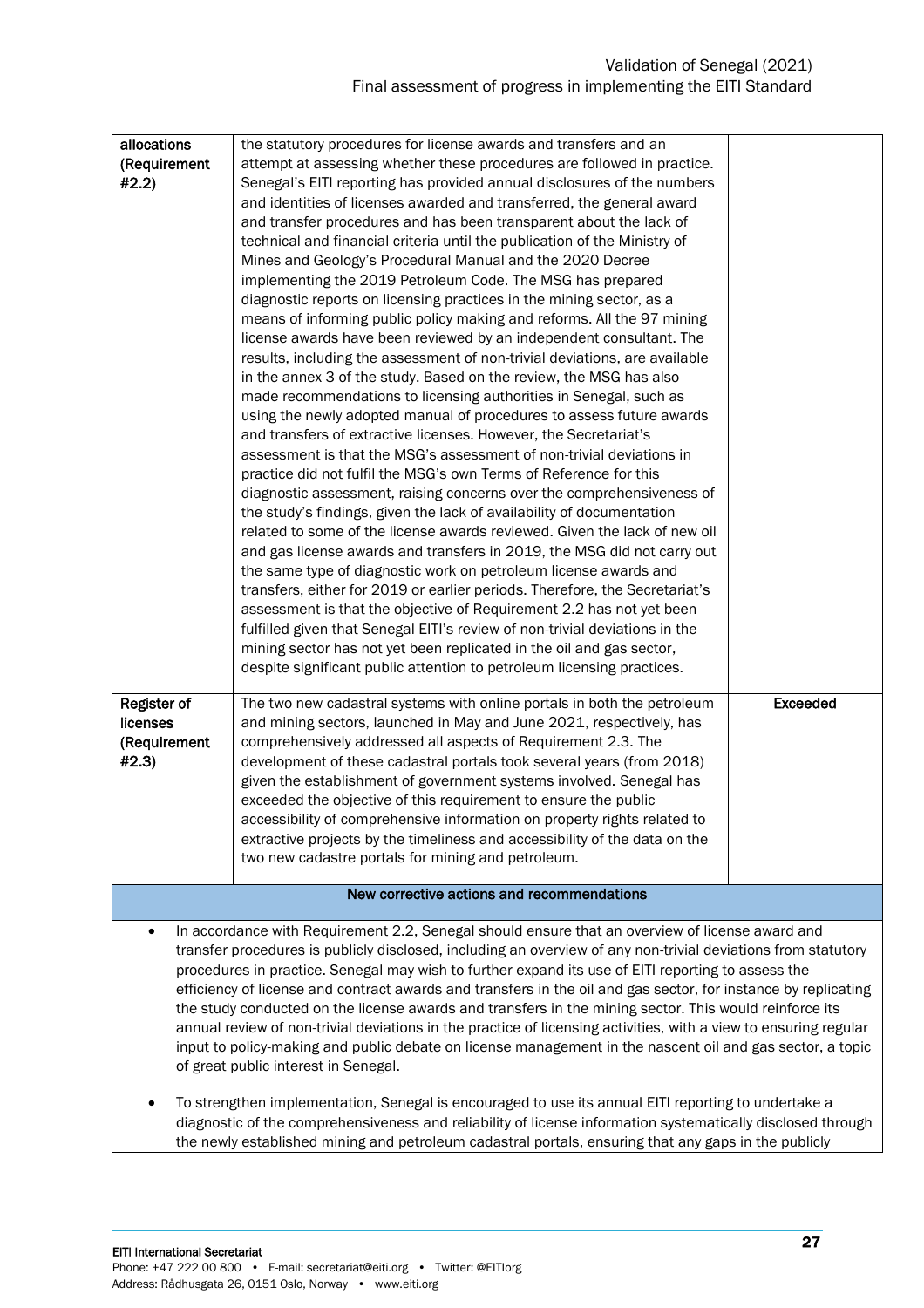available information are disclosed and efforts to strengthen these systems publicly documented, where applicable.

#### <span id="page-27-0"></span>Beneficial ownership (Requirement 2.5)

#### Overview of progress in the module

Adherence to Requirement 2.5 on beneficial ownership is assessed in Validation as of 1 January 2020 as per the framework agreed by the Board in June 2019.<sup>4</sup> The assessment consists of a technical assessment focusing on initial criteria and an assessment of effectiveness.

#### *Technical assessment*

The technical assessment is included in the Transparency template, in the tab on Requirement 2.5.

It demonstrates that Senegal has established a legal basis for collecting and disclosing beneficial ownership information since March 2021, although the short timeframe since its effectiveness hinders an assessment of the comprehensiveness and reliability of disclosures to date. Access to both legal and beneficial ownership data is contingent on the payment of a XOF 2500 (EUR 4) fee per company. It appears that the MSG has not yet published a list of companies holding extractive licenses in Senegal that are subsidiaries of companies publicly listed on foreign stock exchanges, including references (links) to their statutory filings to their respective stock exchanges.

#### *Assessment of effectiveness*

Senegal has made progress in addressing most aspects of the initial criteria under Requirement 2.5. In effect, all companies applying for a license or contract in the extractive industries are now required to report their beneficial owners to the 14 Commercial Court Clerks (*Greffe du Tribunal du Commerce*) in Senegal, since the implementing regulation for the 2020 beneficial ownership decree was enacted in March 2021.

Senegal EITI has played a role in centralising disparate information and improving the accessibility of both legal and beneficial ownership data for at least some companies included in the scope of EITI reporting, albeit with gaps. Senegal has included beneficial ownership in the scope of EITI reporting since its 2014 EITI Report, asking material companies to disclose their ultimate beneficial ownership every year. These efforts have been moderately effective: the EITI Senegal [Open Data Dashboard](https://donnees.itie.sn/dashboard/#b%C3%A9n%C3%A9ficiaires-effectifs) provides information on only 26 mining, oil and gas companies, with several gaps in disclosures including on subsidiaries of major international companies.

The beneficial ownership data reported to the Commercial Court clerks as part of the company's statutes is made publicly available independently of Senegal EITI. A database of companies is accessible through the new **Seninfogreffe website**, although data on legal and beneficial owners are at a charge of XOF 2500 (EUR 4) fee per company. Nonetheless, this fee was considered reasonable by stakeholders consulted, including civil society. The Ministry of Energy and

<sup>4</sup> [https://eiti.org/document/assessing-implementation-of-eitis-beneficial-ownership-requirement.](https://eiti.org/document/assessing-implementation-of-eitis-beneficial-ownership-requirement)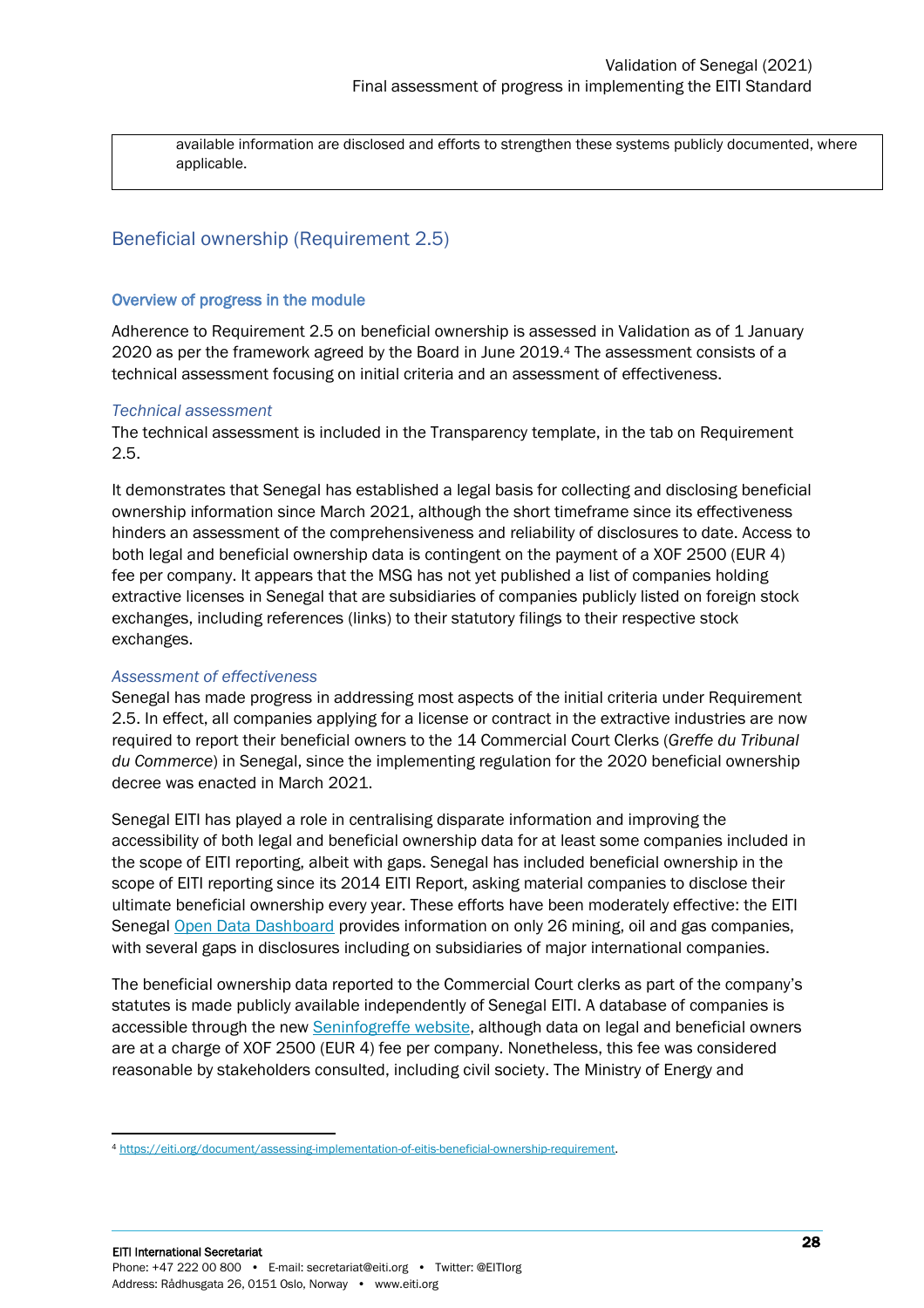Petroleum's online petroleum [cadastral portal](https://cadastre-petrolier.senegal.revenuedev.org/dashboard) provides public access to shareholders of oil and gas license-holding companies, free of charge.

The MSG has published an assessment of the comprehensiveness and reliability of beneficial ownership disclosures by material companies included in the scope of EITI reporting on an annual basis (through EITI Reports). The MSG then published the 31st August a review of the beneficial ownership data reported by all the companies engaged in the extractive sector to the 14 Commercial Court Clerks (*Greffe du Tribunal du Commerce*) in accordance with Requirement 2.5.c.

A list of all companies operating in the extractive industries that are wholly owned subsidiaries of publicly listed companies, including a link to the stock exchange filings where they are listed in accordance with Requirement 2.5.f.iii has been made available by the MSG on the national website<sup>5</sup>.

The materiality of the gaps identified in this assessment should be weighed against progress in fulfilling the broader objective of "*enabl[ing] the public to know who ultimately owns and controls the companies operating in the country's extractive industries, particularly those identified by the MSG as high-risk, to help deter improper practices in the management of extractive resources*." The Secretariat's assessment is that Senegal has fully met the initial criteria of disclosing the MSG's assessment of the comprehensiveness and reliability of disclosures to date and clear references to publicly listed companies' stock exchange filings.

#### Progress by requirement and corrective actions

The detailed assessment of progress in addressing each EITI Requirement or corrective action is available from the data collection templates referenced in the annex to this report.

| EITI<br>Requirement | Summary of progress in addressing the EITI Requirement                      | <b>Assessment</b> |
|---------------------|-----------------------------------------------------------------------------|-------------------|
| <b>Beneficial</b>   | Senegal has fully met the requirement's objective of enabling the           | <b>Fully met</b>  |
| ownership           | public to know who ultimately owns and controls the companies               |                   |
| (Requirement        | operating in the country's extractive industries and to help deter improper |                   |
| #2.5)               | practices in the management of extractive resources. All aspects of the     |                   |
|                     | initial criteria for Validation of Requirement 2.5 have been addressed,     |                   |
|                     | including establishing an appropriate legal framework and reporting         |                   |
|                     | practices for beneficial ownership disclosures. The MSG has published an    |                   |
|                     | assessment of the comprehensiveness and reliability of beneficial           |                   |
|                     | ownership disclosures by material companies included in the scope of        |                   |
|                     | reconciliation for 2019, and has published an assessment of disclosures     |                   |
|                     | to date by all companies after the start of the Validation in accordance    |                   |
|                     | with Requirement 2.5.c. Out of the 284 license holders in the extractive    |                   |
|                     | sector, 13 beneficial ownership declarations have been submitted and        |                   |
|                     | five effectively registered by the commercial courts ("greffes du tribunal  |                   |
|                     | du commerce"). Requests for beneficial ownership disclosures appear to      |                   |
|                     | have been sent to all companies holding or applying for extractive          |                   |
|                     | licenses, since February 2021. The cost of information on legal owners      |                   |

<sup>5</sup> https://donnees.itie.sn/dashboard/#b%C3%A9n%C3%A9ficiaires-effectifs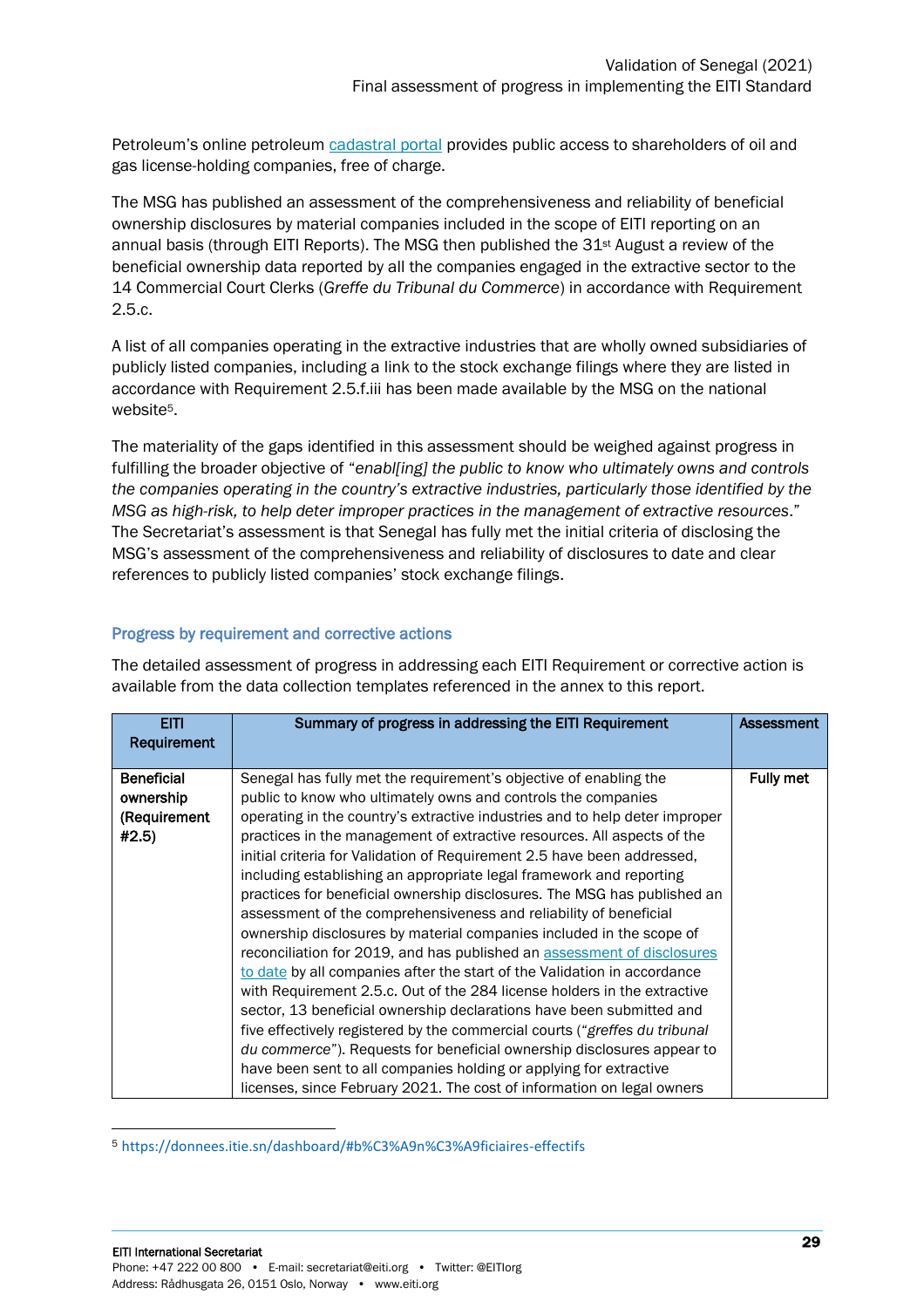|                                                                                                                                                                                                                                                                                                    | and beneficial owners (XOF 2500 / EUR 4 per company) is not<br>considered a constraint by stakeholders consulted. In accordance with<br>Requirement 2.5.f.iii, links to the stock exchange filings of the 22<br>extractive companies in Senegal that are wholly-owned subsidiaries of<br>publicly listed companies have been disclosed through the comments of<br>the MSG. |  |
|----------------------------------------------------------------------------------------------------------------------------------------------------------------------------------------------------------------------------------------------------------------------------------------------------|----------------------------------------------------------------------------------------------------------------------------------------------------------------------------------------------------------------------------------------------------------------------------------------------------------------------------------------------------------------------------|--|
| New corrective actions and recommendations                                                                                                                                                                                                                                                         |                                                                                                                                                                                                                                                                                                                                                                            |  |
| To prepare for the second phase of Validation of Requirement 2.5 from January 2022 onwards,<br>Senegal is required to ensure that the beneficial ownership of all companies holding or applying<br>for a mining, oil and gas license is comprehensively and reliably disclosed as of January 2022. |                                                                                                                                                                                                                                                                                                                                                                            |  |

#### <span id="page-29-0"></span>State participation (Requirements 2.6, 4.2, 4.5, 6.2)

#### Overview of progress in the module

The 2019 EITI Report provides a comprehensive list of companies in which the government holds equity and clarifies that state participation in PETROSEN can give rise to material revenues. The report clarifies the actual practice of financial relations between the two SOEs MIFERSO and PESTROSEN and explains the statutory rules governing the financial relations between them and the government. The 2019 report provides information on the terms associated with state equity in the mining and oil and gas sector. The report describes the changes in state participation in the mining and the oil and gas sectors in 2019. The government did not contract any loans or guarantees to other extractives companies directly in 2019. The publication of the financial statements of MIFERSO for 2019 and PETROSEN for the years 2014-2019 addresses questions related to the practice of financial relations between the SOEs and the state in this period. Finally, regarding the ability of SOEs to raise funds from third parties and a possible sovereign guarantee, this was clarified through the publication of an explanatory note by Senegal EITI concerning the two major gas projects, Grande Tortue and Sangomar, as well as during consultations with stakeholders from government and industry.

The situation regarding in-kind revenues from both oil and gas and mining sectors has not evolved since the previous Validation. No in-kind company payments to government currently exist in the mining sector. In the gas sector, only one license is currently in production, operated by the company FORTESA. The state's statutory in-kind revenue entitlements are commercialised by the operator, who transfers the proceeds in cash to the government. The EITI has nevertheless treated these payments as in-kind transactions and disclosed the volume of gas constituting the State's production share and the volume corresponding to the share attributable to PETROSEN in the EITI Report, as well as the value corresponding to the sale of these shares. The transactions were reconciled between the FORTESA company and the State / PETROSEN. Annex 24 of the 2019 EITI Report contains additional information on the entirety of the sale of gas in kind, such as the identity of the buyer, the tariff price, contract number, date, all disaggregated by individual delivery.

The 2019 Report describes clearly the revenues collected by the state companies (only PETROSEN collects revenues). No payment (apart from regular taxation) has been made to the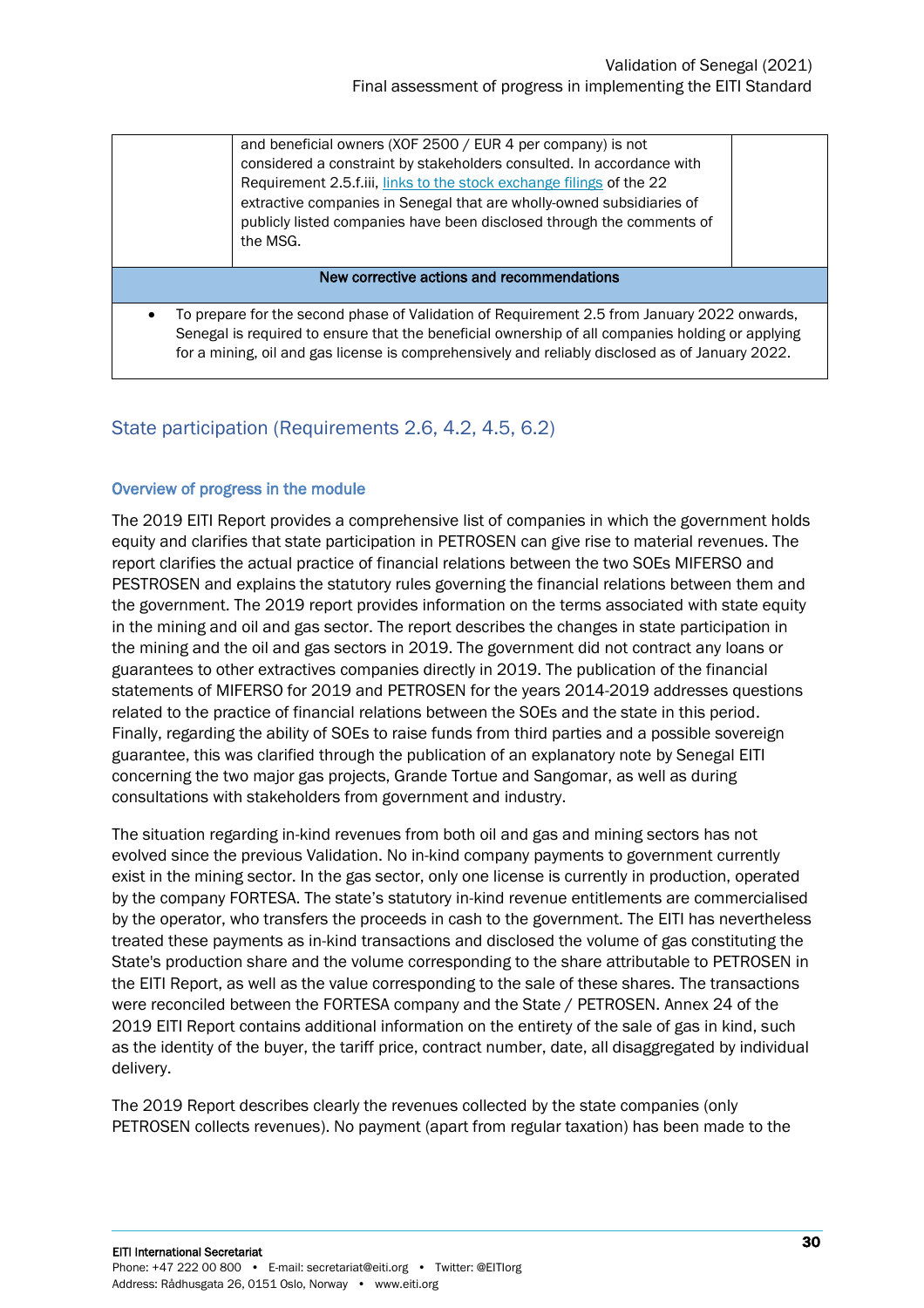State from PETROSEN or MIFERSO. On the other hand, the State granted an operating subsidy to MIFERSO, demonstrated non-material by the MSG (less than 0.3% of total income). The MSG has also issued a note explaining the nature and status of three short-term debts from shareholders (including the State) contracted by MIFERSO and disclosed in its audited financial statements. Regarding the completeness and reliability of the data, MIFERSO and PETROSEN have provided audited financial statements and reporting templates certified by an auditor and signed by management, in compliance with the required quality assurance.

The MSG reviewed the procurement plans of the two SOEs, MIFERSO and PETROSEN, and concluded that there are currently no quasi-fiscal expenditures in the extractive sector.

#### Progress by requirement and corrective actions

The detailed assessment of progress in addressing each EITI Requirement or corrective action is available from the data collection templates referenced in the annex to this report.

| <b>EITI</b>                                                         | Summary of progress in addressing the EITI Requirement                                                                                                                                                                                                                                                                                                                                                                                                                                                                                                                                                                                                                                                                                                                                                                                                                                                                                                                                                                                                     | <b>Assessment</b>        |
|---------------------------------------------------------------------|------------------------------------------------------------------------------------------------------------------------------------------------------------------------------------------------------------------------------------------------------------------------------------------------------------------------------------------------------------------------------------------------------------------------------------------------------------------------------------------------------------------------------------------------------------------------------------------------------------------------------------------------------------------------------------------------------------------------------------------------------------------------------------------------------------------------------------------------------------------------------------------------------------------------------------------------------------------------------------------------------------------------------------------------------------|--------------------------|
| Requirement                                                         |                                                                                                                                                                                                                                                                                                                                                                                                                                                                                                                                                                                                                                                                                                                                                                                                                                                                                                                                                                                                                                                            |                          |
| <b>State</b><br>participation<br>(Requirement<br>#2.6)              | Senegal seems to have achieved the objective of this Requirement. Most<br>of the information required by Requirement 2.6 is available in the 2019<br>EITI Report and in the 'State Enterprises' section of the Senegal EITI<br>website. With regard to the statutory rules relating to the financial<br>relations of state-owned enterprises, in particular the clarification of the<br>rules relating to retained earnings, in accordance with requirement<br>2.6.ai, the publication of the financial statements of PETROSEN for the<br>years 2014-2019 adequately provided information about PETROSEN's<br>relation with the state for the period under review. As for the ability of<br>state-owned enterprises to raise funds from third parties and a possible<br>sovereign guarantee, this point was clarified through the publication of<br>an explanatory note concerning the two major gas projects, Grande<br>Tortue and Sangomar, as well as during consultations with stakeholders<br>(Ministry of Petroleum, PETROSEN, College of Industry). | <b>Fully met</b>         |
| Sale of the<br>state's in-kind<br>revenues<br>(Requirement<br>#4.2) | Senegal appears to have fully met all aspects of the requirement 4.2. The<br>state's and PETROSEN statutory in-kind revenue entitlements are<br>commercialised by the operator of the sole production license, FORTESA,<br>who transfers the proceeds in cash to the government. The volume of gas<br>constituting the State's production share and the volume corresponding<br>to the share attributable to PETROSEN are disclosed in the EITI report, as<br>well as the value corresponding to the sale of these shares. The<br>transactions were reconciled between the FORTESA company and the<br>State / PETROSEN. The annex 24 of the 2019 EITI report also contains<br>additional information on the entirety of the sale of gas in-kind, such as<br>the identity of the buyer, the tariff price, contract number, date, all<br>disaggregated by individual delivery. As these declarations are included<br>in the declaration form sent to companies, they benefit from the same<br>level of data assurance as the rest of financial disclosures.  | <b>Not</b><br>applicable |
| <b>Transactions</b>                                                 | Senegal seems to have fully met all aspects of the Requirement 4.5. The                                                                                                                                                                                                                                                                                                                                                                                                                                                                                                                                                                                                                                                                                                                                                                                                                                                                                                                                                                                    | <b>Fully met</b>         |
| related to                                                          | revenue streams perceived by the state companies are correctly                                                                                                                                                                                                                                                                                                                                                                                                                                                                                                                                                                                                                                                                                                                                                                                                                                                                                                                                                                                             |                          |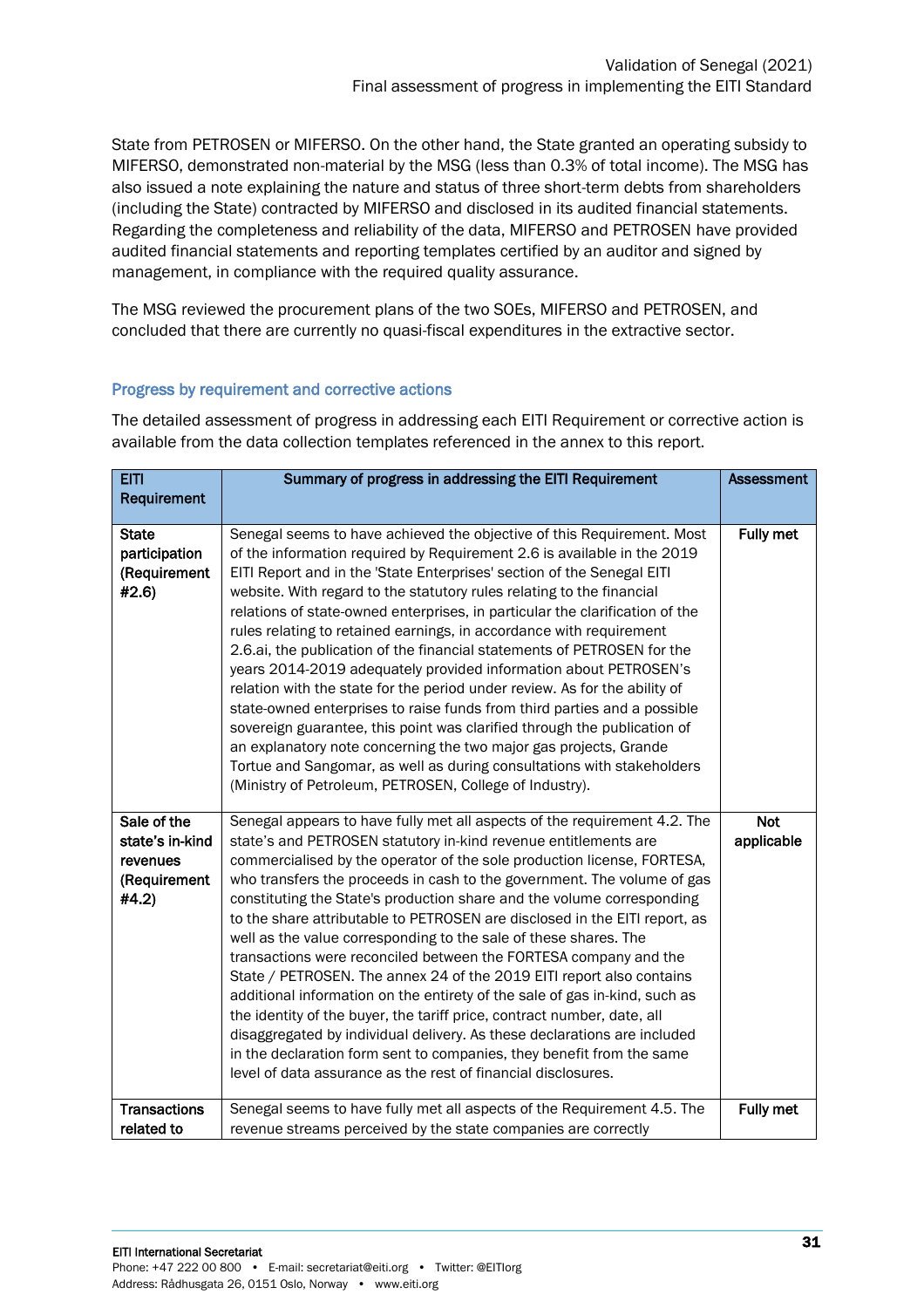| state-owned<br>enterprises<br>(Requirement<br>#4.5)                                                                                                                                                                                  | described in the 2019 EITI Report. It should be noted that only<br>PETROSEN collects revenues. Regarding transfers between the State and<br>MIFERSO/PETROSEN, no payment (apart from regular taxation) has been<br>made to the State from PETROSEN or MIFERSO.<br>The State granted an operating subsidy to MIFERSO, demonstrated non-<br>material by the MSG (less than 0.3% of total income). The MSG has also<br>produced a note explaining the nature and status of three short-term<br>debts from shareholders (including the State) contracted by MIFERSO<br>and appearing in its audited financial statements. Regarding the<br>completeness and reliability of the data, MIFERSO and PETROSEN have<br>provided reporting templates certified by an auditor and signed by<br>management, in compliance with the required quality assurance. |                          |
|--------------------------------------------------------------------------------------------------------------------------------------------------------------------------------------------------------------------------------------|----------------------------------------------------------------------------------------------------------------------------------------------------------------------------------------------------------------------------------------------------------------------------------------------------------------------------------------------------------------------------------------------------------------------------------------------------------------------------------------------------------------------------------------------------------------------------------------------------------------------------------------------------------------------------------------------------------------------------------------------------------------------------------------------------------------------------------------------------|--------------------------|
| Quasi-fiscal<br>expenditures<br>(Requirement<br>#6.2)                                                                                                                                                                                | In addition of reviewing audited financial statements, the MSG has<br>reviewed the procurement plan of the two SOEs, MIFERSO and<br>PETROSEN, and concluded that there are currently no quasi-fiscal<br>expenditures in the extractive sector.                                                                                                                                                                                                                                                                                                                                                                                                                                                                                                                                                                                                     | <b>Not</b><br>applicable |
| New corrective actions and recommendations                                                                                                                                                                                           |                                                                                                                                                                                                                                                                                                                                                                                                                                                                                                                                                                                                                                                                                                                                                                                                                                                    |                          |
| To strengthen systematic disclosures, extractive SOEs are encouraged to ensure that the<br>publication of their audited financial statements on their respective websites are<br>institutionalised and sustained on an annual basis. |                                                                                                                                                                                                                                                                                                                                                                                                                                                                                                                                                                                                                                                                                                                                                                                                                                                    |                          |

#### <span id="page-31-0"></span>Production and exports (Requirements 3.2, 3.3)

#### Overview of progress in the module

Details of mining production are shown in the 2019 EITI Report, disaggregated by commodities and by project. The Senegal [EITI open data portal](https://itiesenegal.revenuedev.org/home) also publishes production figures but disaggregated by commodity only. The production values are shown are disclosed with the same level of detail and disaggregation. Oil and gas production (natural gas only) is disclosed for the only project in production, Diender. The EITI Report also devotes a brief passage to artisanal mining production figures.

Export volumes are detailed in the 2019 EITI Report, disaggregated by project, commodity and country of destination. It should be noted that only the mining sector is concerned by exports, the gas sector in Senegal produces for the domestic market only. Export volumes are also systematically disclosed on the ANSD website but at a lower degree of sophistication than in the EITI Report.

#### Progress by requirement and corrective actions

The detailed assessment of progress in addressing each EITI Requirement or corrective action is available from the data collection templates referenced in the annex to this report.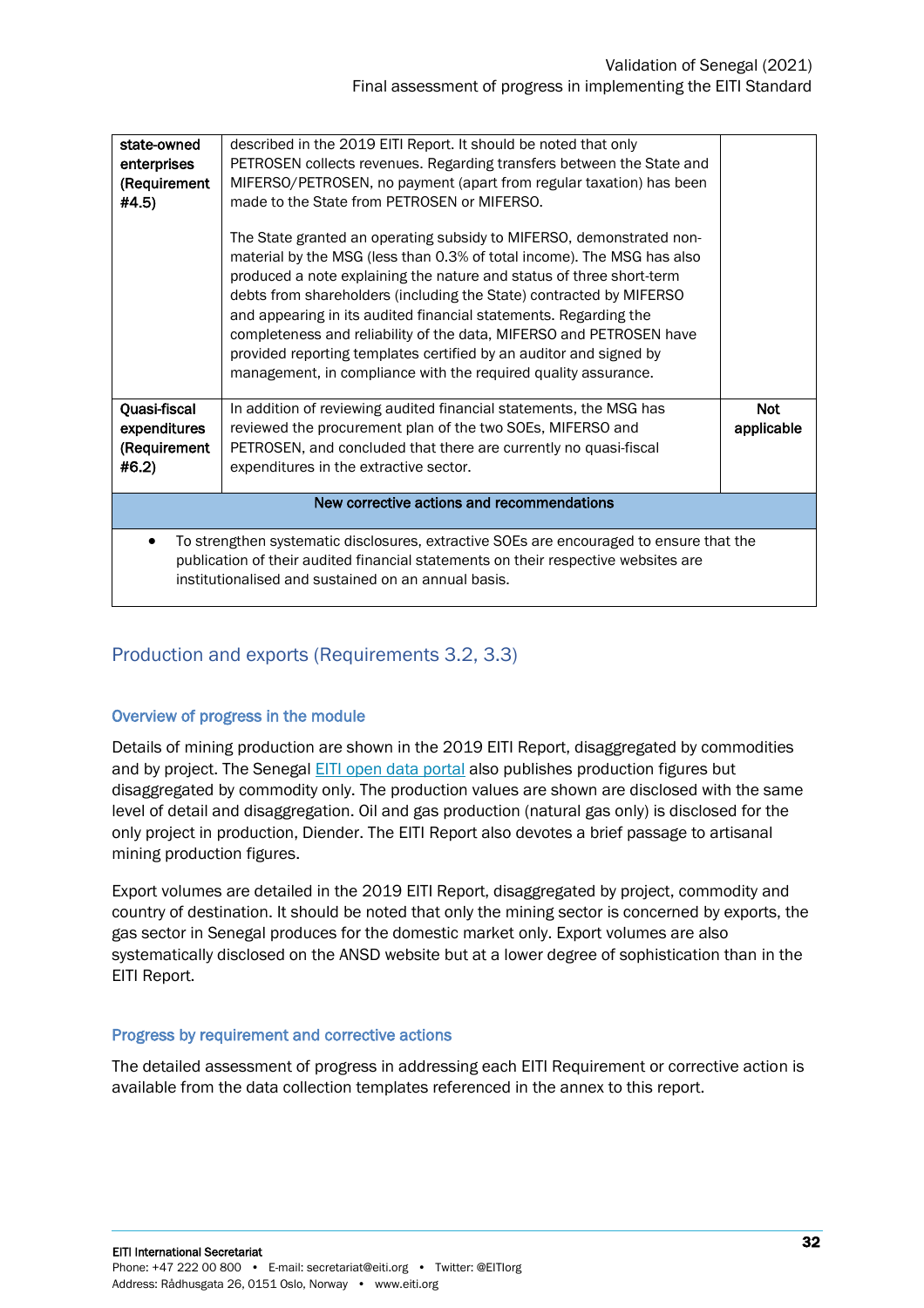| <b>EITI</b><br>Requirement                                                                                                                                                                                             | Summary of progress in addressing the EITI Requirement                                                                                                                                                                                                                                                                 | Assessment       |
|------------------------------------------------------------------------------------------------------------------------------------------------------------------------------------------------------------------------|------------------------------------------------------------------------------------------------------------------------------------------------------------------------------------------------------------------------------------------------------------------------------------------------------------------------|------------------|
| Production<br>(Requirement<br>#3.2)                                                                                                                                                                                    | Senegal has achieved the objective of this requirement. Extractive<br>production data are disclosed, in volume and value, disaggregated by<br>commodities but also by project. Production data is available on the<br>Senegal EITI open data portal, disaggregated by raw material but not by<br>project.              | <b>Fully met</b> |
| <b>Exports</b><br>(Requirement)<br>#3.3)                                                                                                                                                                               | Senegal has achieved the objective of the requirement. Extractive export<br>data is disclosed, in volume and value, disaggregated by commodity but<br>also by project and country of destination. Export data is also available on<br>the ANSD portal, but at a lower level of sophistication than the EITI<br>Report. | Fully met        |
| New corrective actions and recommendations                                                                                                                                                                             |                                                                                                                                                                                                                                                                                                                        |                  |
| To strengthen implementation, the EITI could encourage the government agencies (ANSD for<br>instance) to publish themselves the production and export data, at the same level of<br>disaggregation as the EITI Report. |                                                                                                                                                                                                                                                                                                                        |                  |

### <span id="page-32-0"></span>Revenue collection (Requirements 4.1, 4.3, 4.4, 4.7, 4.8, 4.9)

#### Overview of progress in the module

Senegal's 2019 EITI Report provides comprehensive disclosure of the revenues from the extractive sector. Material government entities, revenue streams and companies are clearly identified, and the materiality thresholds discussions are documented on the website of the national EITI. All reporting entities have provided their reporting templates, and the full government disclosure (including non-material revenues) is also published, disaggregated by revenue stream and companies. Audited financial statements are publicly available for all material companies except three (including the two SOEs, MIFERSO and PETROSEN).

Senegal has continued to sustain an equivalent level of disclosures on barter-type infrastructure arrangements for the period assessed in accordance with Requirement 4.3, while clarifying new loan arrangements in the oil and gas sector that do not constitute non-monetary exchanges of goods and services. Since the 2014 EITI Report, the MSG has provided consistent tracking of the implementation of a January 2014 agreement whereby the state renounced its option to acquire a 10% equity interest in Oromin Joint Venture Group (OJVG) following the company's acquisition by Teranga Gold Corp. In exchange for Teranga's expenditures of a total of USD 10 million to develop community infrastructure projects in the mine-affected area through payments either directly to contractors or to ministries of the government's choosing. The previous Validation confirmed the interpretation of this agreement as an agreement involving the provision of goods and services in partial exchange for mining production concessions (barter agreement). Annual EITI reporting has described the terms of the agreement, the parties involved, the resources pledged by the state, the value of the balancing benefit stream, and the materiality of these agreements relative to conventional contracts. Payments related to this agreement have been comprehensively reconciled in the 2019 EITI Report.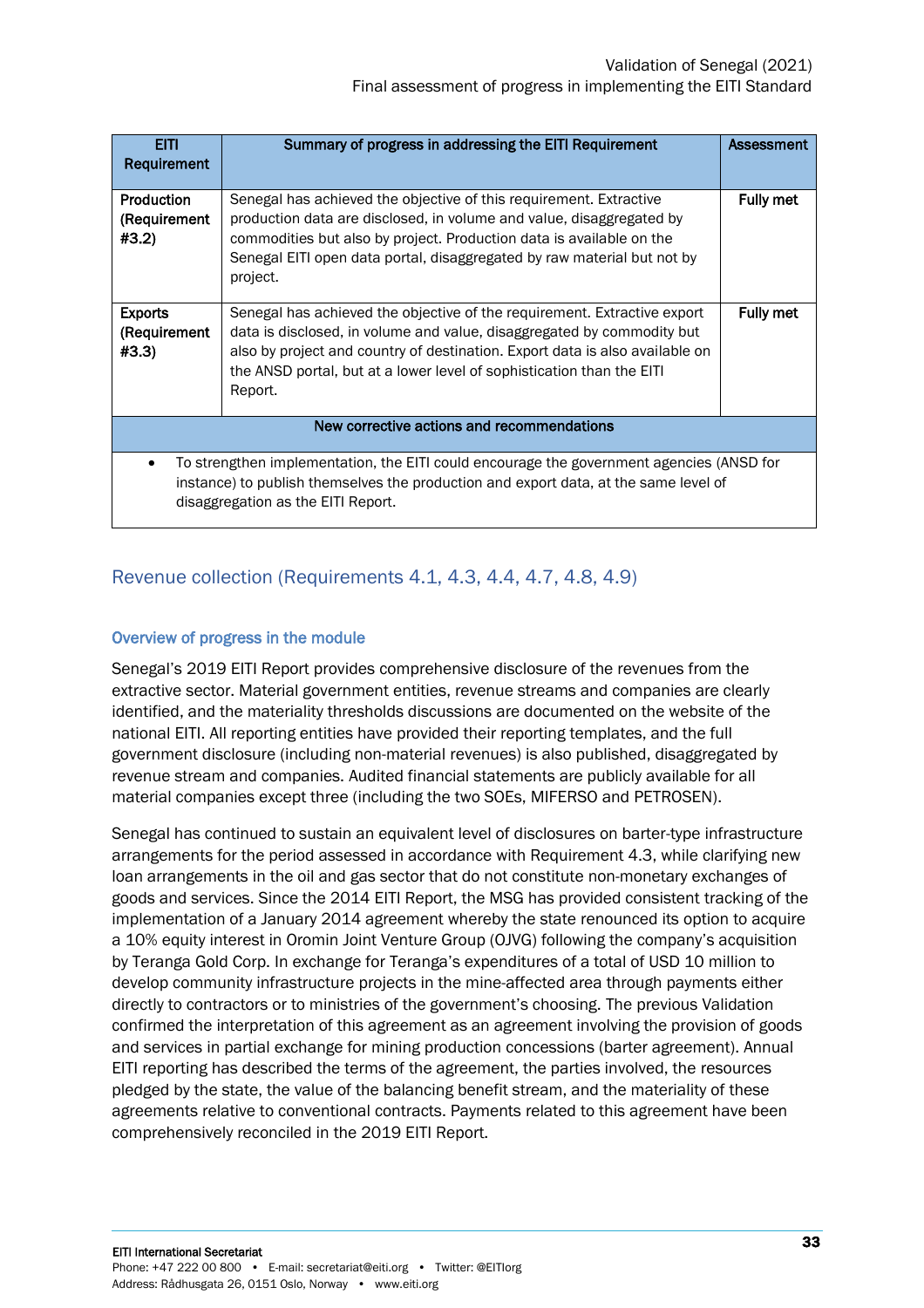More recently, in 2021, the MSG has clarified the terms of three financing arrangements for the national oil company PETROSEN in relation to the GTA LNG project and the Sangomar oil project, from international companies Kosmos, BP and Woodside Petroleum. Disclosures on the EITI Senegal website ahead of Validation explained that the reimbursement of the three loans to PETROSEN, which total USD 885 million, were structured to be based on the revenues from the sale of PETROSEN's entitlements to a share of production of natural gas and crude oil from the two respective projects. Stakeholder consultations confirmed that the reimbursement of these loans was not tied to deliveries of physical commodities to specific off-takers, but rather to the cash proceeds of commodity sales on behalf of PETROSEN. The Secretariat concludes that these three loan agreements do not constitute the provision of loans in exchange for the physical commodities and therefore are not strictly covered by Requirement 4.3. Nonetheless, the MSG has clarified the terms of the three loan arrangements including interest rate, tenor, and repayment modalities (*see Requirement 2.6*). Therefore, the Secretariat's assessment is that all technical aspects of Requirement 4.3 have been addressed and that the broader objective of ensuring public understanding of infrastructure provisions and barter-type arrangements as a basis for comparability to conventional agreements has been fully met.

Regarding potential revenues from the transport of extractive commodities, the oil and gas sector might generate some in the future, but at the current development, no transportation payment has been registered.

Direct subnational payments do not seem to apply in Senegal for the year under review. The only apparent sub-national payment currently existing is the "Patente", which is not specific to the extractive sector. The total amount is XOF 2,146,612,383, or about 1.5% of total revenues. This tax is however collected by the public treasury under common law conditions and then transferred to the benefit of the local authorities where extractive companies are located, thus qualifying it as a transfer. The 2019 EITI Report further notes that the "Patente" is to be replaced by a new tax for future reporting years.

The 2019 EITI Report describes the MSG's definition of project and presents reconciled financial data disaggregated by government entity, revenue stream, company and (where relevant) project. A list detailing the methodology used to select the revenues being levied and reported by project is available in the annex of the 2019 EITI Report. The project-disaggregated data is available on the national website and is included in the 2019 summary data template.

Senegal's EITI Reports have consistently been published in a sufficiently timely manner in accordance with Requirement 4.8, with EITI data disclosed to the public within one year of the end of the fiscal period covered. The 2019 EITI Report was published in December 2020, making Senegal's EITI data among the three timeliest EITI disclosures for 2019. However, some unilateral government disclosures of financial data are published in a timelier manner, with nontax revenues from the oil and gas sector now systematically disclosed through the new online petroleum cadastral system (*see Requirements 2.3 and 4.1*). The timeliness of Senegal's EITI disclosures has been a key objective of its EITI implementation, given the use of EITI data by parliamentarians, government entities and the broader public. Therefore, the Secretariat's assessment is that all aspects of Requirement 4.8 have been addressed and that the objective of ensuring that public disclosures of financial data are sufficiently timely to be relevant to inform public debate and policy making has been exceeded.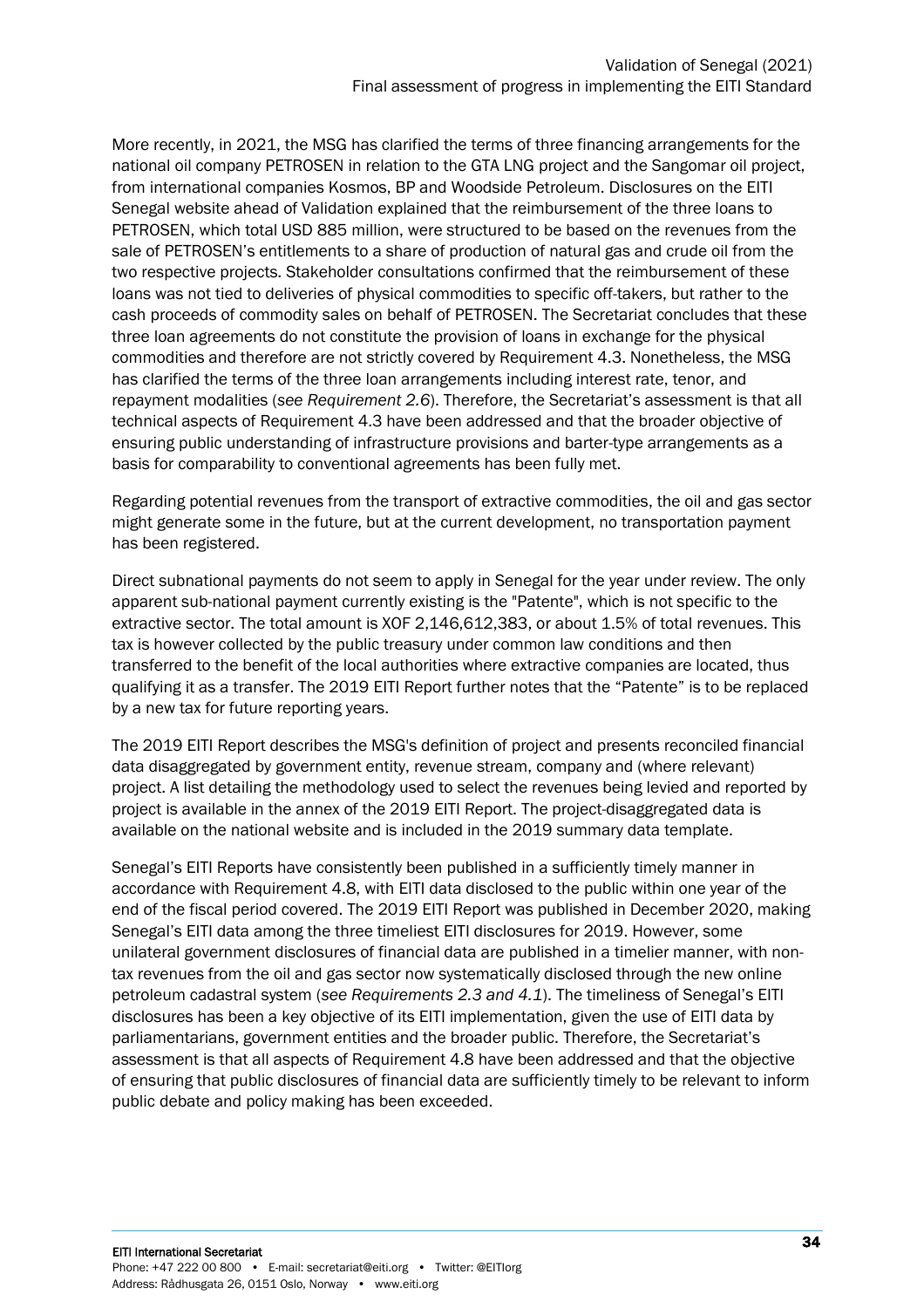Senegal's EITI reporting has provided an annual review of routine government and company audit and assurance rules and practices, including providing a detailed review of the completion of audits for each company included in the scope of reporting, albeit without specific guidance on accessing audited financial statements of material companies. Delays in finalising and publishing public sector audit report on government revenues for 2019 by the Cour des Comptes is a concern regarding broader government audit and assurance practices but is not considered to constitute a gap in ensuring the comprehensiveness and reliability of reconciled financial data. The MSG has also played a leading role in ensuring the public disclosure of audited financial statements for the two extractive SOEs (*see Requirement 2.6*). The MSG has taken appropriate measures to ensure the reliability of EITI disclosures of company payments and government revenues from oil, gas and mining, with all but two of the 26 reporting companies and all but two of the eight government entities adhering to the agreed quality assurances. The two noncomplying companies accounted for 2.47% of reconciled financial data, while the two noncomplying government entities accounted for 2.59%, which the Independent Administrator did not consider was sufficient to affect the overall reliability of the financial data. The 2019 EITI Report includes a clear statement from the Independent Administrator on the comprehensiveness and reliability of the reconciled financial data in the report. Therefore, the broader objective of ensuring a basis for stakeholders to assess the reliability and comprehensiveness of the financial data on payments and revenues in the 2019 EITI Report has been achieved in accordance with Requirement 4.9 and the Terms of Reference of the Independent Administrator.

#### Progress by requirement and corrective actions

The detailed assessment of progress in addressing each EITI Requirement or corrective action is available from the data collection templates referenced in the annex to this report.

| <b>EITI</b><br>Requirement                                                          | Summary of progress in addressing the EITI Requirement                                                                                                                                                                                                                                                                                                                                                                                                                                                                                                                                                                                                                                                                                                                                                          | Assessment       |
|-------------------------------------------------------------------------------------|-----------------------------------------------------------------------------------------------------------------------------------------------------------------------------------------------------------------------------------------------------------------------------------------------------------------------------------------------------------------------------------------------------------------------------------------------------------------------------------------------------------------------------------------------------------------------------------------------------------------------------------------------------------------------------------------------------------------------------------------------------------------------------------------------------------------|------------------|
| Comprehensive<br>disclosure of<br>taxes and<br>revenues<br>(Requirement<br>#4.1)    | Senegal has fully met the objective of this requirement. The MSG's<br>decisions on materiality thresholds and scope of EITI reporting are<br>published on the EITI Senegal website, and no revenue stream appears<br>to have been excluded. Material companies, revenue streams and<br>government agencies are clearly identified in the 2019 EITI Report, and<br>no company or government agency failed to provide their reporting<br>template. The full government disclosure from the extractive sector,<br>including non-material revenues, is also clearly disclosed by the<br>government and disaggregated by revenue stream and by company. The<br>coverage for the reconciliation exercise is 96%. The audited financial<br>statements of material companies are also made public, except for<br>three. | Fully met        |
| Infrastructure<br>provisions and<br>barter<br>arrangements<br>(Requirement<br>#4.3) | Senegal has fully met the objective of this requirement. The barter-type<br>agreement is for the government to give up its option to acquire a 10%<br>stake in the Oromin Joint Venture Group (OJVG) mining company in<br>exchange for the company committing to US\$10 million in in-kind social<br>expenditures (agreed with the government and the host community)<br>over a period of several years. In practice, EITI Senegal has disclosed<br>the social expenditures for 2019 under this agreement, which consist of                                                                                                                                                                                                                                                                                     | <b>Fully met</b> |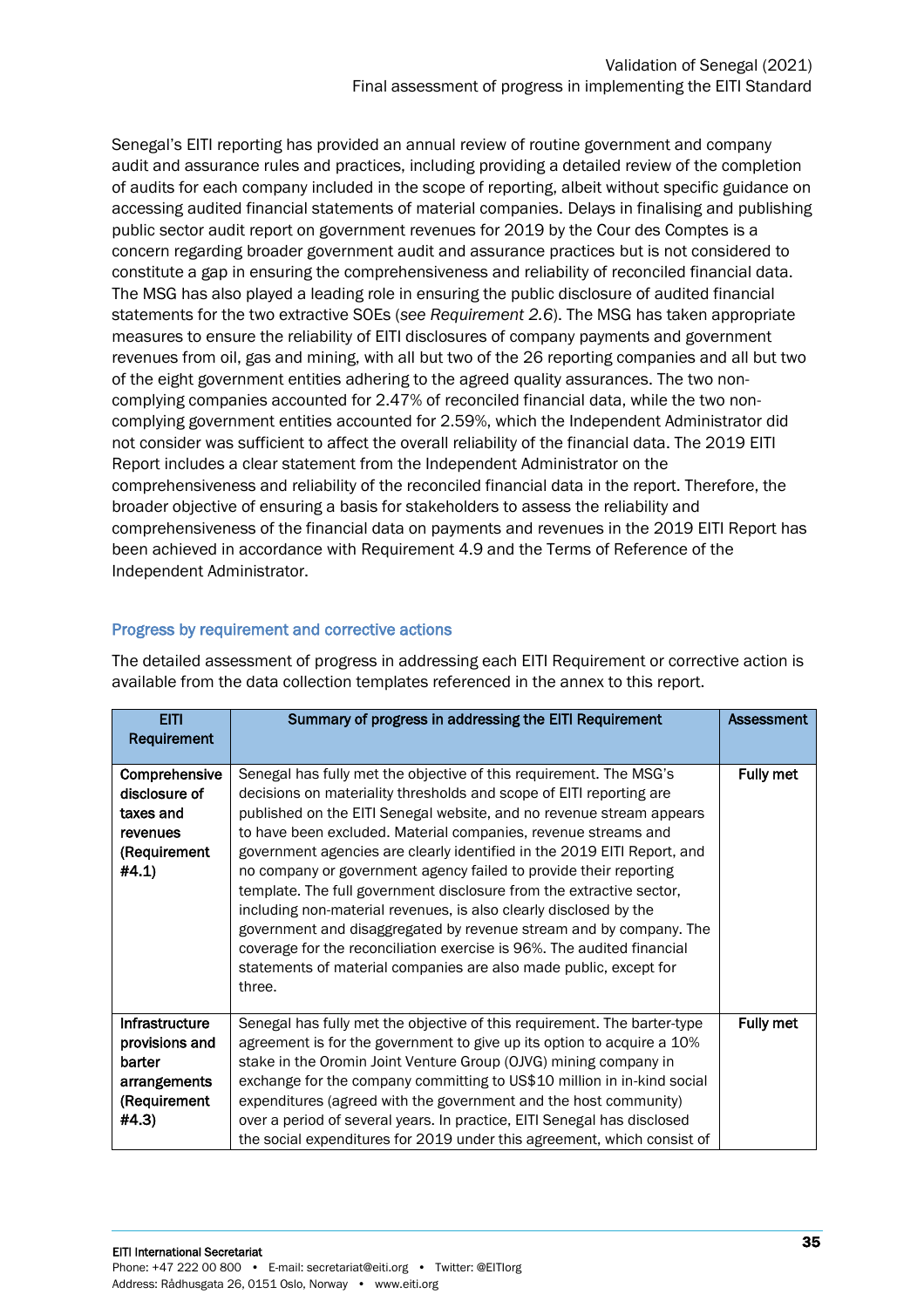|                                                                                                                                                                                             | office and IT expenses for public administration. Based on clarifications<br>published on the EITI Senegal website in June 2021 and consultations<br>with government and company stakeholders, the Secretariat<br>understands that PETROSEN's financing arrangements with Kosmos, BP<br>and Woodside Petroleum do not constitute loans in exchange for<br>deliveries of physical crude oil or natural gas commodities. The<br>Secretariat's assessment is therefore that these financing<br>arrangements of PETROSEN are not covered by Requirement 4.3.                                                                                                                                                                                                                 |                          |
|---------------------------------------------------------------------------------------------------------------------------------------------------------------------------------------------|--------------------------------------------------------------------------------------------------------------------------------------------------------------------------------------------------------------------------------------------------------------------------------------------------------------------------------------------------------------------------------------------------------------------------------------------------------------------------------------------------------------------------------------------------------------------------------------------------------------------------------------------------------------------------------------------------------------------------------------------------------------------------|--------------------------|
| Transportation<br>revenues<br>(Requirement<br>#4.4)                                                                                                                                         | For the mining sector, transport is provided by the companies' own<br>means. The transport activity is therefore taxed within the framework of<br>the activities of said companies and the related taxation is considered<br>in the mining revenues collected by the government.<br>For the oil and gas sector, no payment for the use of the PETROSEN<br>pipeline was made in 2019. This seems to be confirmed by the absence<br>of a declaration from PETROSEN of payment for the lease for the<br>transport of the gas.                                                                                                                                                                                                                                               | <b>Not</b><br>applicable |
| Level of<br>disaggregation<br>(Requirement<br>#4.7)                                                                                                                                         | The 2019 EITI Report describes the MSG's definition of a project and<br>presents reconciled financial data disaggregated by government entity,<br>revenue stream, company and (where relevant) project. The project-<br>disaggregated data is available on the national website and is included<br>in the 2019 summary data template.                                                                                                                                                                                                                                                                                                                                                                                                                                    | <b>Fully met</b>         |
| Data<br>timeliness<br>(Requirement<br>#4.8)                                                                                                                                                 | Senegal EITI data has been published in a sufficiently timely manner,<br>with financial data published within less than one year of the fiscal<br>period covered, for example the EITI Report covering 2019 was<br>published in December 2020. This supports the Secretariat's<br>assessment that Senegal has exceeded the requirement's objective of<br>ensuring that public disclosures of company payments and government<br>extractive revenues are sufficiently timely to be relevant to inform public<br>debate and policy making has been exceeded.                                                                                                                                                                                                               | <b>Exceeded</b>          |
| Data quality<br>and assurance<br>(Requirement<br>#4.9)                                                                                                                                      | Senegal has fulfilled the requirement's overall objective and has<br>addressed all aspects of the requirement, ensuring that appropriate<br>measures have been taken to ensure the reliability of disclosures of<br>company payments and government revenues from oil, gas and mining.<br>Although the public sector audit reports from the Cour des Comptes are<br>not yet available for the period under review (2019), the 2019 EITI<br>Report does contain the Independent Administrator's assessment of<br>comprehensiveness and reliability of the reconciled financial data.<br>Senegal EITI could do more to develop recommendations for the EITI to<br>contribute to strengthening routine government and company audit and<br>assurance systems and practices. | <b>Fully met</b>         |
| New corrective actions and recommendations                                                                                                                                                  |                                                                                                                                                                                                                                                                                                                                                                                                                                                                                                                                                                                                                                                                                                                                                                          |                          |
| To strengthen implementation and further improve the assessment of Requirement 4.3, Senegal<br>is encouraged to consider means of ensuring systematic disclosures of information on barter- |                                                                                                                                                                                                                                                                                                                                                                                                                                                                                                                                                                                                                                                                                                                                                                          |                          |
| type infrastructure arrangements through relevant company and government systems.                                                                                                           |                                                                                                                                                                                                                                                                                                                                                                                                                                                                                                                                                                                                                                                                                                                                                                          |                          |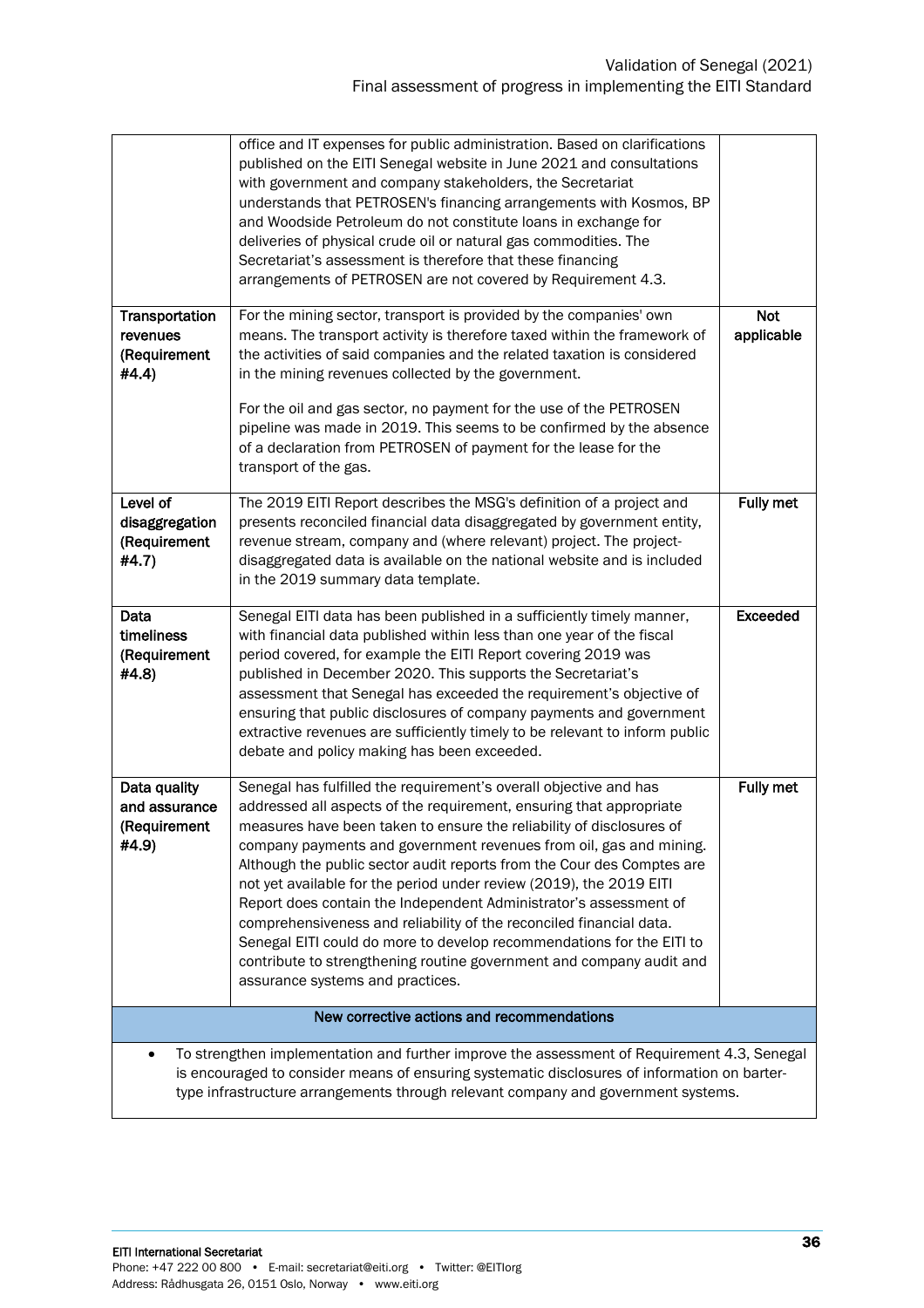• To strengthen implementation and ensure the EITI provides a tool for strengthening prevailing audit and assurance practices, Senegal could consider using annual EITI reporting as a tool for disclosing a detailed assessment of audit and assurance practices in both public and private sectors, with a view to issuing recommendations for reform. Senegal may also wish consider alternatives to conventional EITI reconciliation as a means of ensuring comprehensive and reliable disclosures of company payments and government revenues from the extractive industries, potentially participating in the EITI's global pilot on alternative approaches to EITI reporting.

#### <span id="page-36-0"></span>Revenue management (Requirements 5.1, 5.3)

#### Overview of progress in the module

Senegal has made progress in ensuring the traceability of extractive revenues to the national budget and providing sufficient transparency in the management of extractive revenues that are not recorded in the government's budget. Senegal operates a single Treasury account system, although oil and gas revenues collected by the national oil company PETROSEN constituted the only exception to this rule in 2019. The two other forms of company payments that are highlighted in the 2019 EITI Report as not being recorded in the national budget – social security contributions to the IPRES and mining companies' contributions to mine site rehabilitation funds – are not considered to be forms of payments to government (*see Requirement 6.1*). While the 2019 EITI Report did not provide a detailed description of PETROSEN's management of the extractive revenues it collected in 2019, the publication of PETROSEN's audited financial statements for 2019 (and previous years) on its corporate website and referenced on the EITI Senegal website provide sufficient information on the SOE's management of these revenues. The 2019 EITI Report also describes the national revenue classification system and government efforts to harmonise the domestic system with international standards. Therefore, the Secretariat's assessment is that Senegal has addressed all technical aspects of Requirement 5.1 and that the objective of ensuring the traceability of extractive revenues to the national budget and ensuring the same level of transparency and accountability for extractive revenues that are not recorded in the national budget has been fully met.

Senegal has made some progress in strengthening public oversight of the management of extractive revenues, extractive revenue earmarks and key assumptions underlying the budget process in accordance with Requirement 5.3, although EITI disclosures related to mechanisms to ensure the accountability of extractive revenue earmarks could be strengthened. Annual EITI reporting has described the budgetary process, albeit without additional information on assumptions underpinning forthcoming years in the budget cycle that could further public understanding and debate around issues of revenue sustainability and resource dependence. There is significant public interest in the medium- to long-term prospects for the extractive industries and their economic and fiscal impacts, with relevant research and analysis published in recent years (such as a 2020 report by OpenOil on the impact of COVID-19 and the energy transition on Senegal's offshore petroleum sector<sup>6</sup>). Therefore, the Secretariat's assessment is

<sup>6</sup> OpenOil (2020), 'Senegal's Stranded Assets: the impact of Covid-19 and Energy Transition on the offshore petroleum sector', accessible a[t https://openoil.net/portfolio/senegals-stranded-assets-the-impact-of-covid-19-and-energy-transition-on-the-offshore](https://openoil.net/portfolio/senegals-stranded-assets-the-impact-of-covid-19-and-energy-transition-on-the-offshore-petroleum-sector/)[petroleum-sector/](https://openoil.net/portfolio/senegals-stranded-assets-the-impact-of-covid-19-and-energy-transition-on-the-offshore-petroleum-sector/)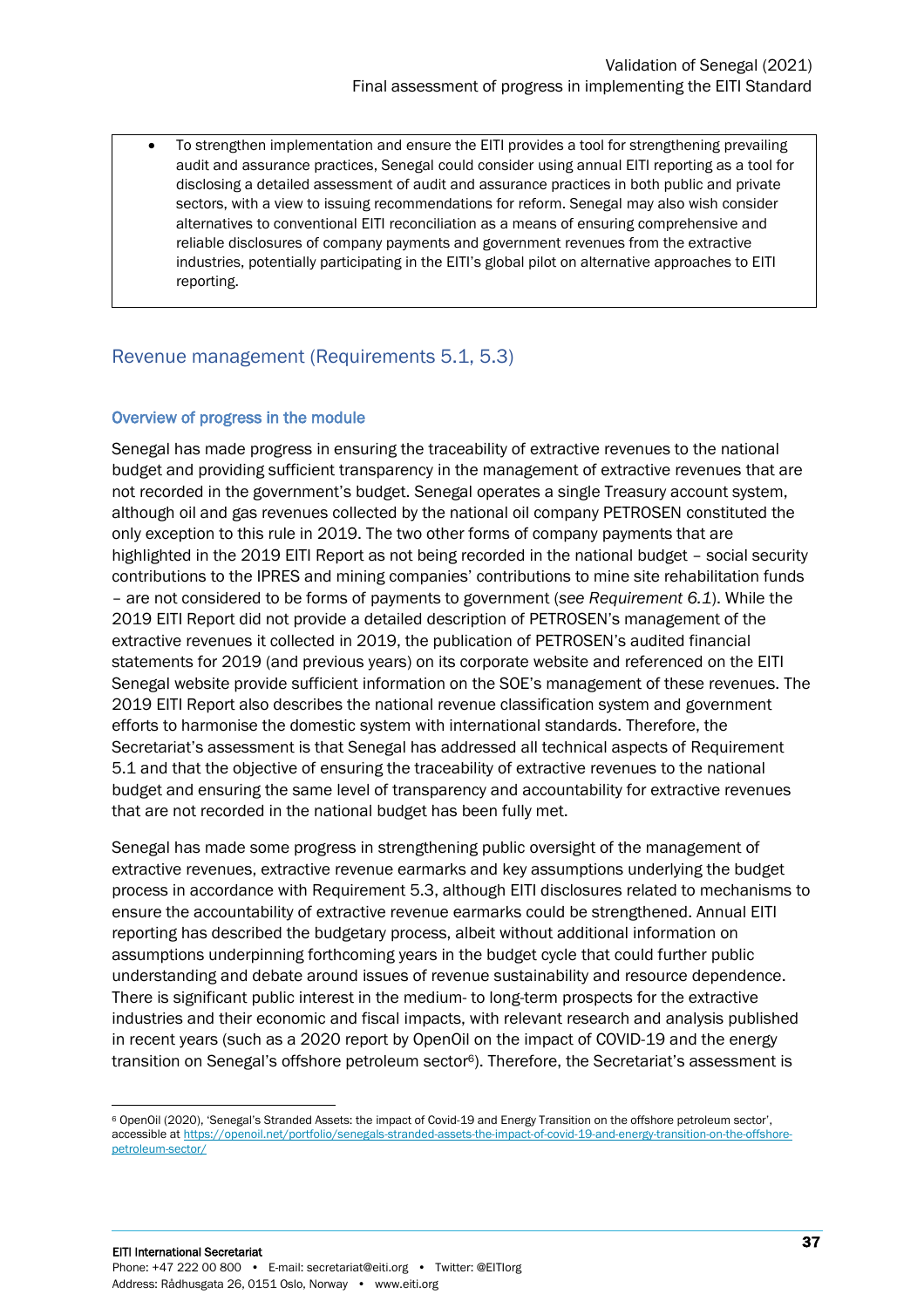that many of the technical aspects of Requirement 5.3 have been addressed and that the objective has not yet been entirely met or exceeded.

#### Progress by requirement and corrective actions

The detailed assessment of progress in addressing each EITI Requirement or corrective action is available from the data collection templates referenced in the annex to this report.

| <b>EITI</b>                                                                                                                                                                                                                                                                                                                                                                                                                                                                                                                                                                                                                                                         | Summary of progress in addressing the EITI Requirement                                                                                                                                                                                                                                                                                                                                                                                                                                                                                                                                                                                                                                                                                                                                                                                                                                                         | <b>Assessment</b>      |
|---------------------------------------------------------------------------------------------------------------------------------------------------------------------------------------------------------------------------------------------------------------------------------------------------------------------------------------------------------------------------------------------------------------------------------------------------------------------------------------------------------------------------------------------------------------------------------------------------------------------------------------------------------------------|----------------------------------------------------------------------------------------------------------------------------------------------------------------------------------------------------------------------------------------------------------------------------------------------------------------------------------------------------------------------------------------------------------------------------------------------------------------------------------------------------------------------------------------------------------------------------------------------------------------------------------------------------------------------------------------------------------------------------------------------------------------------------------------------------------------------------------------------------------------------------------------------------------------|------------------------|
| Requirement                                                                                                                                                                                                                                                                                                                                                                                                                                                                                                                                                                                                                                                         |                                                                                                                                                                                                                                                                                                                                                                                                                                                                                                                                                                                                                                                                                                                                                                                                                                                                                                                |                        |
| Distribution of<br>extractive<br>industry<br>revenues<br>(Requirement<br>#5.1)                                                                                                                                                                                                                                                                                                                                                                                                                                                                                                                                                                                      | Senegal has fully met the requirement's overall objective of ensuring<br>the traceability of extractive revenues to the national budget and<br>ensuring the same level of transparency and accountability for<br>extractive revenues that are not recorded in the national budget. The<br>2019 EITI Report describes the types of extractive revenues not<br>recorded in the national budget, consisting primarily of extractive<br>revenues collected and retained by the SOE PETROSEN. In June 2021,<br>PETROSEN published its audited financial statements for the 2015-<br>2019 period, providing a financial report describing its management of<br>extractive revenues not recorded in the national budget.                                                                                                                                                                                              | <b>Fully met</b>       |
| Revenue<br>management<br>and<br>expenditures<br>(Requirement<br>#5.3)                                                                                                                                                                                                                                                                                                                                                                                                                                                                                                                                                                                               | Senegal has addressed some aspects of this requirement, primarily<br>through EITI reporting. However, while the MSG has provided some<br>information on revenue management and expenditures, it has not<br>addressed aspects of the requirement related to ensuring<br>accountability in management of earmarked revenues, budget<br>assumptions and projections. The public sector audit reports from the<br>Cour des Comptes are not yet publicly accessible for the period under<br>review. It cannot yet be found that Senegal has fully met all technical<br>aspects and the overall objective of this requirement. Thus, the<br>Secretariat's assessment is that the requirement's objective has not yet<br>been achieved that Requirement 5.3 should remain as not assessed in<br>order not to penalise Senegal for gaps in progress towards an aspect of<br>the EITI Standard that is only encouraged. | <b>Not</b><br>assessed |
|                                                                                                                                                                                                                                                                                                                                                                                                                                                                                                                                                                                                                                                                     | New corrective actions and recommendations                                                                                                                                                                                                                                                                                                                                                                                                                                                                                                                                                                                                                                                                                                                                                                                                                                                                     |                        |
| To strengthen implementation, Senegal could consider ways of strengthening systematic<br>$\bullet$<br>disclosures related to the categorisation of extractive revenues as being, or not, recorded in<br>the national budget as well as of the management of extractive revenues not recorded in the<br>government's budget.                                                                                                                                                                                                                                                                                                                                         |                                                                                                                                                                                                                                                                                                                                                                                                                                                                                                                                                                                                                                                                                                                                                                                                                                                                                                                |                        |
| To strengthen implementation in accordance with Requirement 5.3, Senegal is encouraged to<br>٠<br>use its EITI disclosures to ensure greater transparency in the accountability mechanisms<br>related to earmarked extractive revenue, and to disclose any further information related to the<br>budget cycle, production and commodity price assumptions and revenue sustainability,<br>resource dependence, and revenue forecasting. Senegal may wish to consider ways of<br>strengthening systematic disclosures related to these issues to respond to robust public<br>interest in this type of information in light of public debate on the energy transition. |                                                                                                                                                                                                                                                                                                                                                                                                                                                                                                                                                                                                                                                                                                                                                                                                                                                                                                                |                        |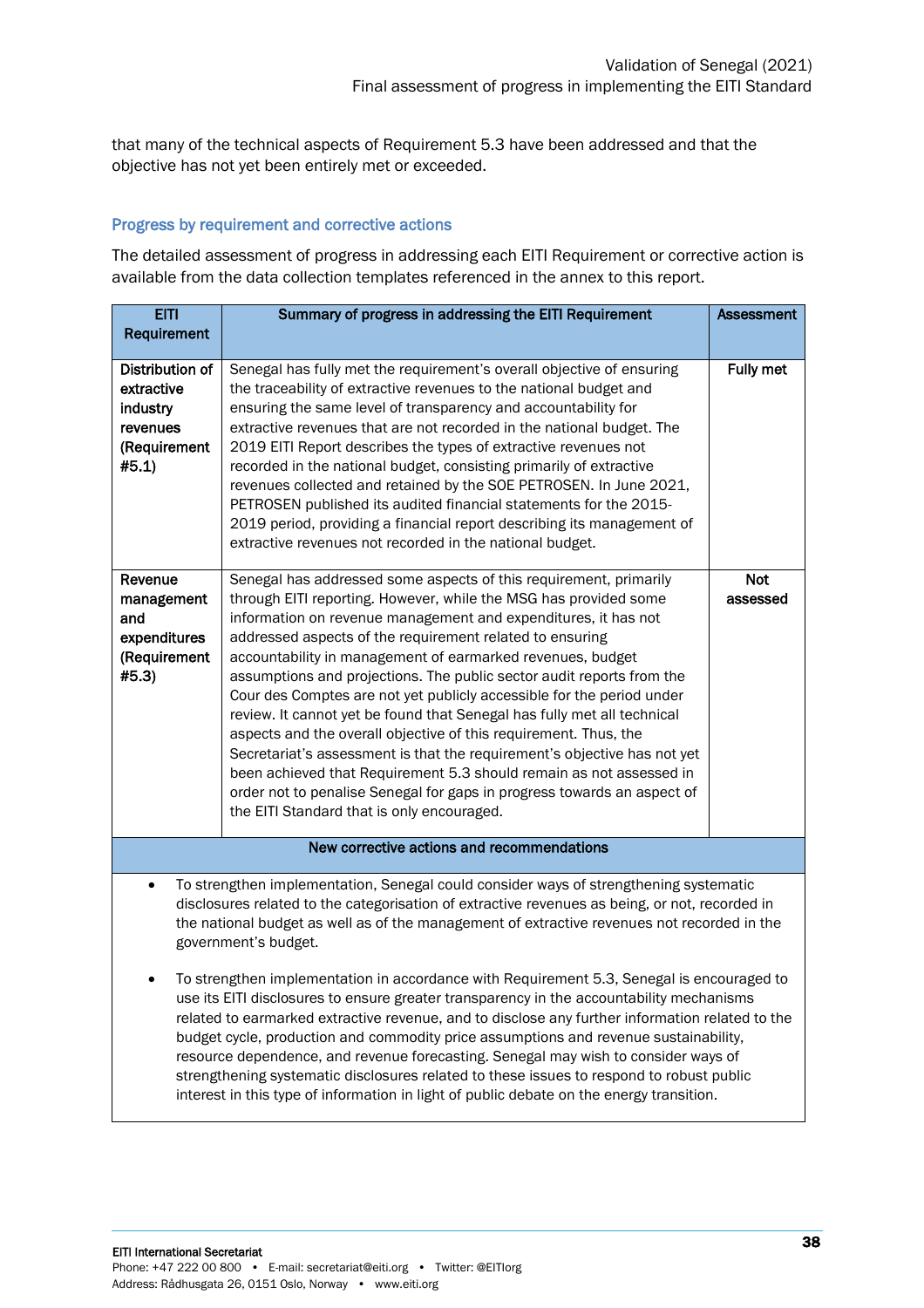#### <span id="page-38-0"></span>Subnational contribution (Requirements 4.6, 5.2, 6.1)

#### Overview of progress in the module

The situation regarding the subnational contribution has remained the same since the previous Validation for the subnational payments and transfers. The subnational payments do not exist given the centralised nature of the tax system in the country, and although there is a legal framework for subnational transfers of extractives revenues in Senegal, it was not operational in 2019 given the lack of implementing regulations. However, the EITI has provided the details of the various extractive revenue transfer processes, including the sharing formula as well as the theoretical calculation of the amounts, both for the mining sector and for the hydrocarbons sector.

The 2019 EITI Report also describes mandatory social expenditures in both mining and oil and gas and discloses these comprehensively, clearly identifying non-government beneficiaries where applicable and describing in-kind expenditures and their deemed value. Regarding environmental payments it has been reported that most of the companies in the oil and gas sector refused to pay the environmental tax, surface tax ("*taxe superficiaire*"), arguing that the calculation of the tax was not adapted to the offshore sector and would lead to unreasonable amounts. A reform of the Environmental Code is currently ongoing to adapt the tax to the oil and gas sector.

#### Progress by requirement and corrective actions

The detailed assessment of progress in addressing each EITI Requirement or corrective action is available from the data collection templates referenced in the annex to this report.

| <b>EITI</b><br>Requirement                        | Summary of progress in addressing the EITI Requirement                                                                                                                                                                                                                                                                                                                                                                                                                                                                                                                                                                                                                    | Assessment               |
|---------------------------------------------------|---------------------------------------------------------------------------------------------------------------------------------------------------------------------------------------------------------------------------------------------------------------------------------------------------------------------------------------------------------------------------------------------------------------------------------------------------------------------------------------------------------------------------------------------------------------------------------------------------------------------------------------------------------------------------|--------------------------|
| Subnational<br>payments<br>(Requirement<br>#4.6)  | The Secretariat's assessment is that Requirement 4.6 was not applicable<br>to Senegal in 2019. The only supposedly subnational payment is the<br>"Patente", which is not specific to the extractive sector. The total amount<br>is XOF 2,146,612,383, or about 1.5% of total income, and has been<br>reconciled This tax is however collected by the public treasury under<br>common law conditions and then transferred to the benefit of the local<br>governments where extractive companies are located, thus qualifying it<br>more as a transfer. The 2019 EITI Report further notes that the "Patente"<br>is to be replaced by a new tax for future reporting years. | <b>Not</b><br>applicable |
| Subnational<br>transfers<br>(Requirement<br>#5.2) | The Secretariat's assessment is that Senegal has fully addressed all<br>technical aspects of the requirement. While subnational transfers were<br>not yet operational in either the mining or petroleum sectors in 2019,<br>Senegal EITI has provided a comprehensive description of the statutory<br>mechanisms for subnational transfers and disclosed the calculated<br>subnational transfers that should have been executed in 2019 according<br>to the revenue sharing formula. The Secretariat considers that the<br>requirement's objective has been fulfilled, on which there appeared to be<br>consensus during stakeholder consultations.                       | <b>Fully met</b>         |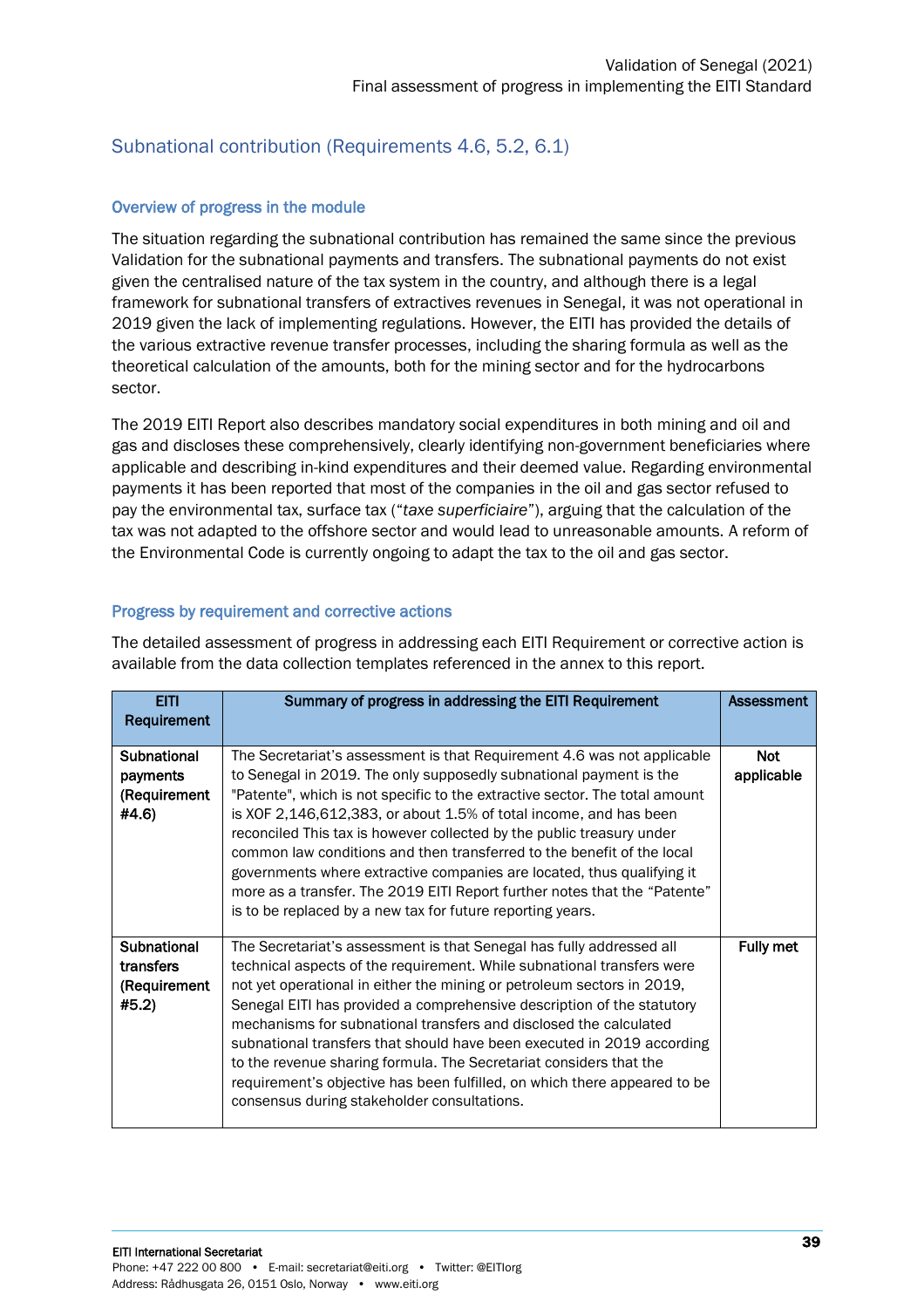#### Validation of Senegal (2021) Final assessment of progress in implementing the EITI Standard

<span id="page-39-0"></span>

| Social and                                                                                     | Senegal has fully met the objective of this requirement. Mandatory social | Fully met |  |  |
|------------------------------------------------------------------------------------------------|---------------------------------------------------------------------------|-----------|--|--|
| environmental                                                                                  | expenditures are disclosed in Annex 6 of the 2019 EITI Report with        |           |  |  |
| expenditures                                                                                   | details including the name of the company, the nature of the payment (in  |           |  |  |
| (Requirement                                                                                   | kind or in cash), a description of the type of expenditure and the        |           |  |  |
| #6.1)                                                                                          | beneficiary. Senegal has gone beyond the required disclosure by           |           |  |  |
|                                                                                                | providing similar details for voluntary social expenditures in Annex 7.   |           |  |  |
|                                                                                                | Regarding environmental payments to government, it has been reported      |           |  |  |
|                                                                                                | that the companies in the oil and gas sector refused to pay the only      |           |  |  |
|                                                                                                | environmental tax, surface tax ("taxe superficiaire"), arguing that the   |           |  |  |
|                                                                                                | calculation of the tax was not adapted to the offshore sector and would   |           |  |  |
|                                                                                                | lead to unreasonable amounts due. This revenue stream was therefore       |           |  |  |
|                                                                                                | only paid by mining companies in 2019 and has been comprehensively        |           |  |  |
|                                                                                                | reconciled in the 2019. Mandatory environmental expenditures,             |           |  |  |
|                                                                                                | including contributions to environmental rehabilitation funds and         |           |  |  |
|                                                                                                | expenditures under environmental and social management plans are          |           |  |  |
|                                                                                                | covered under Requirement 6.4.                                            |           |  |  |
|                                                                                                |                                                                           |           |  |  |
| New corrective actions and recommendations                                                     |                                                                           |           |  |  |
|                                                                                                |                                                                           |           |  |  |
| To strengthen implementation, Senegal is encouraged to consider ways of ensuring the<br>٠      |                                                                           |           |  |  |
| systematic disclosure of all mandatory and voluntary social expenditures and environmental     |                                                                           |           |  |  |
| payments to government to respond to robust public demand for this type of information.        |                                                                           |           |  |  |
|                                                                                                |                                                                           |           |  |  |
| Given the importance of the "Patente" for the local communities, the MSG might want to monitor |                                                                           |           |  |  |
| closely the transition towards the new payment flow in the revised Mining Code.                |                                                                           |           |  |  |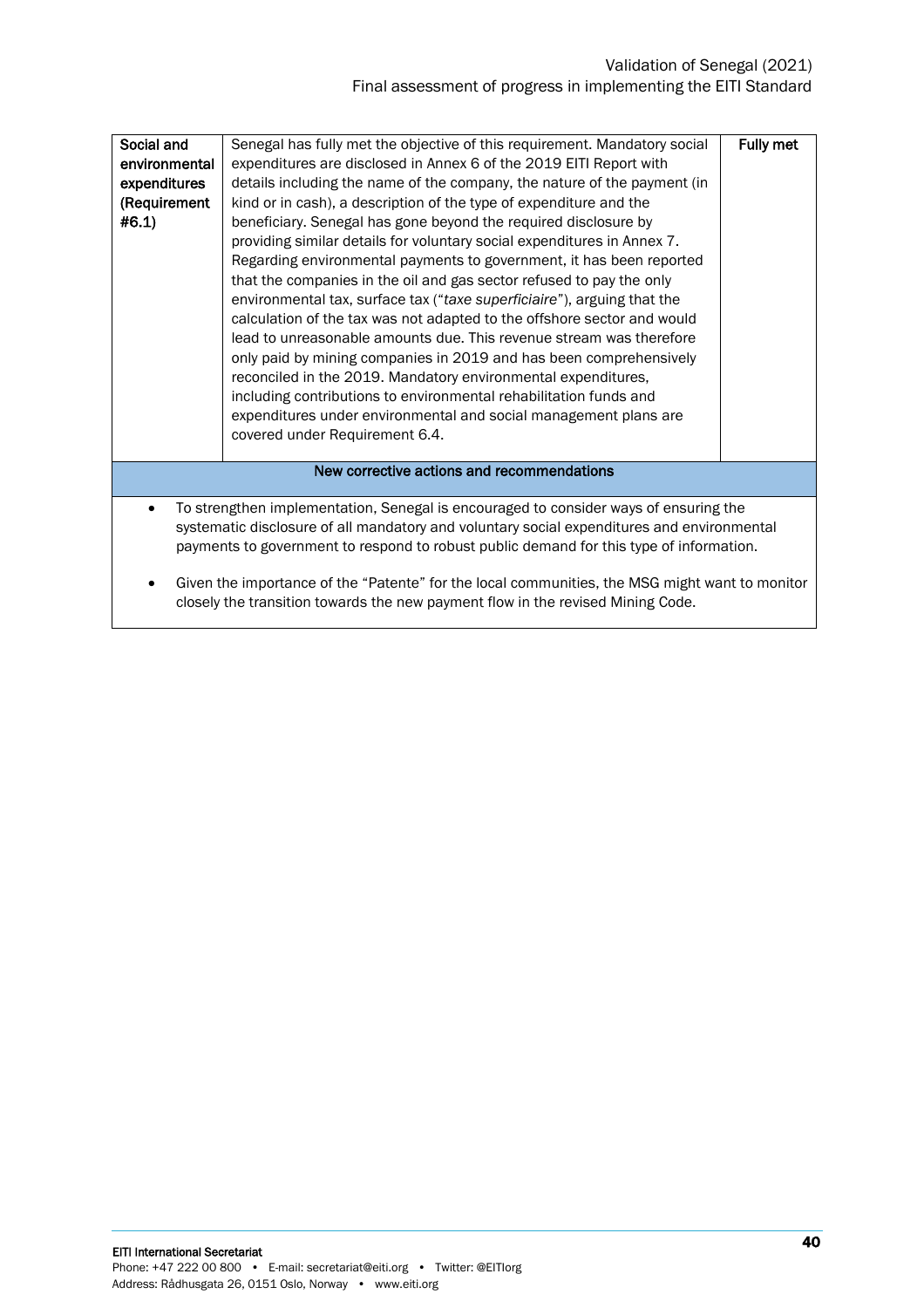## **Background**

#### Overview of the extractive industries

An overview of the extractive industries is accessible on th[e country page](https://eiti.org/senegal#overview) of the EITI website for Senegal.

#### History of EITI implementation

The history of implementation is accessible on the [country page](https://eiti.org/senegal#implementation-) of the EITI website for Senegal.

#### Explanation of the Validation process

An overview of the Validation process is available on the EITI website.<sup>7</sup> The [Validation Guide](https://eiti.org/document/validation-guide) provides detailed guidance on assessing EITI Requirements, while the more detailed Validation [procedure](https://eiti.org/document/validation-procedures) include a standardised procedure for undertaking Validation by the EITI International Secretariat.

The International Secretariat's country implementation support team include Christina Berger and Chiugo Aghaji, while the Validation team was comprised of Hugo Paret, Alex Gordy, Nassim Bennani, and Jean-Pierre Okenda.

#### **Confidentiality**

The detailed data collection and assessment templates are publicly accessible, on the internal Validation Committee page here.

The practice in attribution of stakeholder comments in EITI Validation reports is by constituency, without naming the stakeholder or its organisation. Where requested, the confidentiality of stakeholders' identities is respected, and comments are not attributed by constituency.

#### Timeline of Validation

The Validation of Senegal commenced on 1 July 2021. A public call for stakeholder views was issued on 1 June 2021. Stakeholder consultations were held virtually on 12-23 July. The draft Validation report was finalised on 19 August 2021. Following comments from the MSG on 16 September 2021, the Validation report was finalised for consideration by the EITI Board.

<sup>7</sup> Se[e https://eiti.org/validation](https://eiti.org/validation)